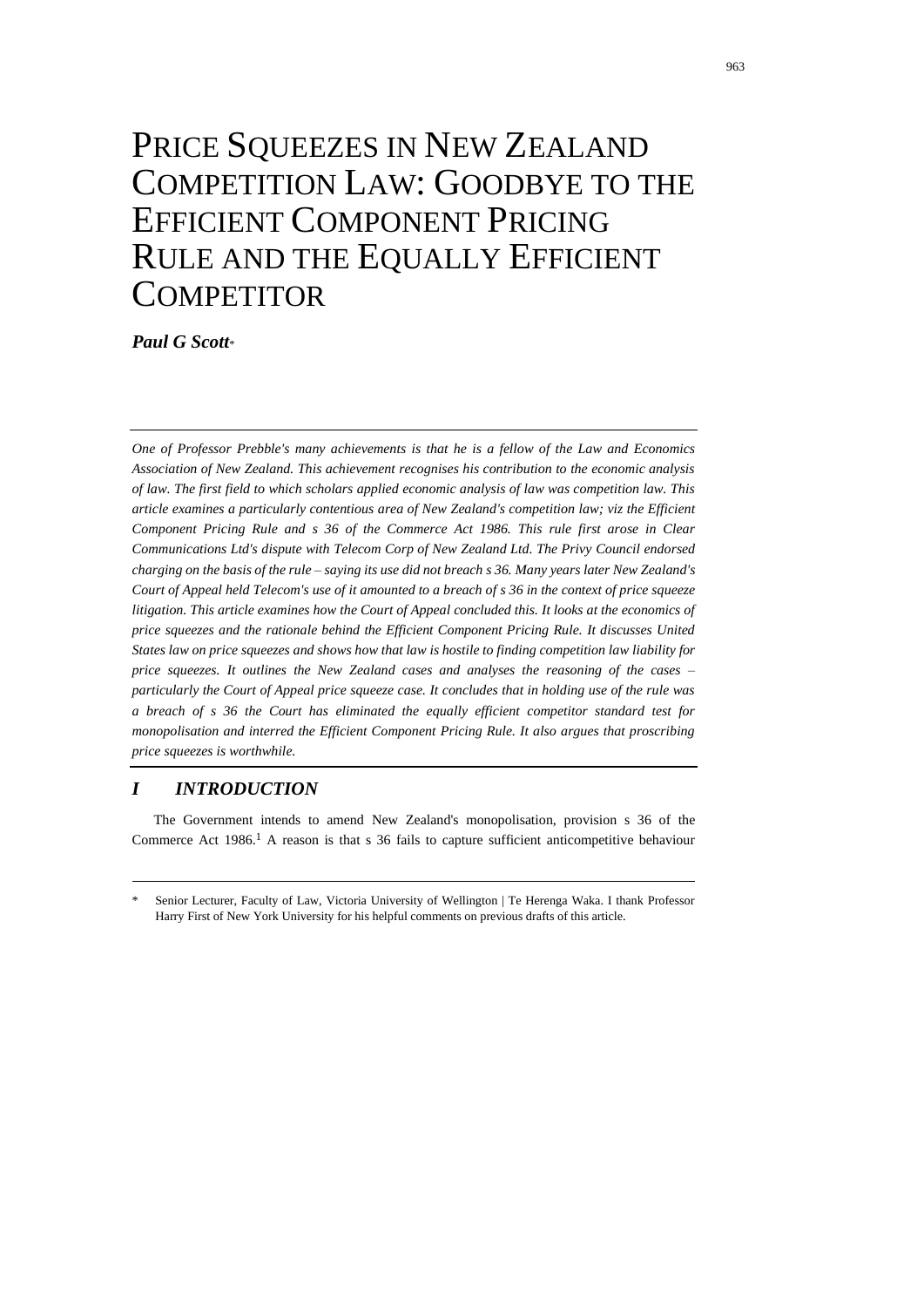<span id="page-1-1"></span>resulting in monopolists escaping liability.<sup>2</sup> Ironically the Court of Appeal's last s 36 case resulted in a \$25 million penalty.<sup>3</sup> The case involved price squeezing and the Efficient Component Pricing Rule (ECPR) which has been a controversial part of New Zealand's competition law. The ECPR is a pricing rule that determines the access price that a vertically integrated monopolist (VIM) should charge for access to its facility. It emphasises the VIM's opportunity cost of providing access. If the VIM receives the same profits from access as it does from the sales of its retail service, the access seeker can only enter if it is as equally efficient in providing retail services as the VIM. It allows the VIM to capture any monopoly profits it may be making. The Privy Council had blessed the ECPR in earlier litigation.<sup>4</sup> Despite this, the Court of Appeal held that use of the ECPR did not prevent a VIM's access pricing from being a proscribed price squeeze under s 36. In so doing, it effectively rejected the equally efficient competitor standard which says behaviour should only be a proscribed act of monopolisation if it harms an equally efficient competitor. As a result, New Zealand now has the world's strictest law against price squeezes.

<span id="page-1-0"></span>Price squeezing is controversial, as some doubt whether it deserves condemning. The overseas jurisprudence reflects this because the United States has de facto eliminated liability for it, whereas Europe strongly emphasises efficiency. Europe only condemns price squeezes if the practice damages an equally efficient competitor. New Zealand law lacks this efficiency focus. This article examines whether New Zealand's law is how it should be. To that end Part II outlines price squeezes and how they can be anticompetitive. Part III shows why some argue that price squeezes do not merit concern and how outlawing it can be dangerous. As the United States is the source of price squeezing law, Part IV discusses United States law and how it is now de facto legal. Part V discusses the Australian and New Zealand case law. It shows that Australian law in effect proscribes price squeezes if the access seeker is unable to make a profit after paying the access price – irrespective of whether the access seeker is as efficient as the VIM. The ECPR which requires the access seeker be as equally efficient as the VIM is crucial to the New Zealand cases. Accordingly, Part V outlines the ECPR and how it works. It discusses the litigation which led to the Privy Council endorsing it. Part V then discusses the case which led to the Court of Appeal eliminating the ECPR. As the Court of Appeal overturned the High Court, it outlines the High Court's reasoning. It analyses the Court of Appeal's

- (a) that market …
- 2 Ministry of Business, Innovation and Employment, above n 1, at 6 and 17–18.
- 3 *Telecom Corporation of New Zealand Ltd v Commerce Commission* [2012] NZCA 278 [*Data Tails* (CA)].
- 4 *Telecom Corporation of New Zealand Ltd v Clear Communications Ltd* [1995] 1 NZLR 385 (PC).

<sup>1</sup> Ministry of Business, Innovation and Employment *Discussion Paper: Review of Section 36 of the Commerce Act and other matters* (January 2019) [MBIE Discussion Paper]. Clause 14 of the Commerce Amendment Bill 2021 (9-2) amends s 36 to read:

A person that has a substantial degree of power in a market must not engage in conduct that has the purpose, or has or is likely to have the effect, of substantially lessening competition in –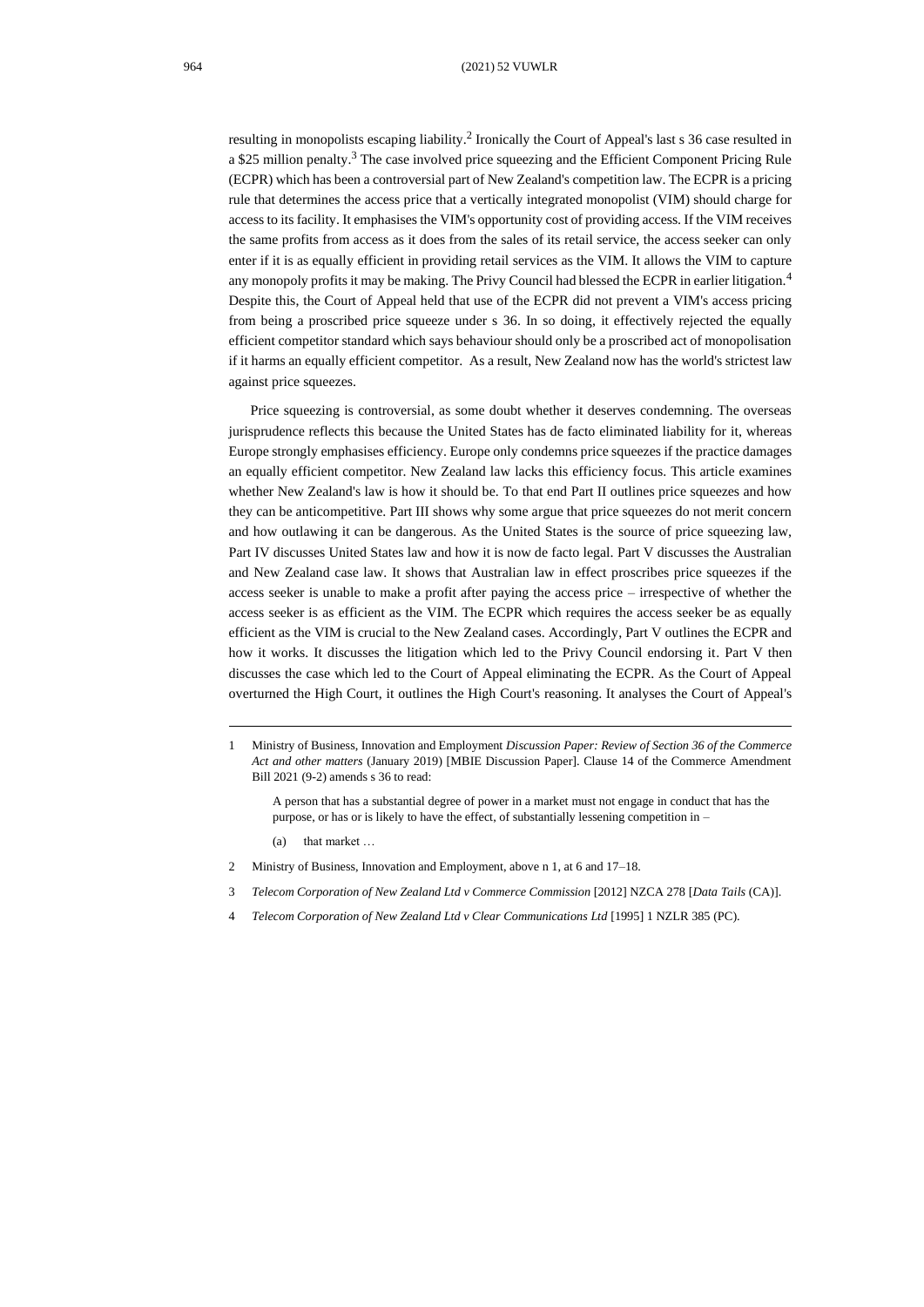reasoning and argues that despite some wobbles along the way, the Court was correct in killing off the ECPR. It argues its decision was consistent with Australian authority, and ultimately, with the Privy Council. In so doing, Part V shows how New Zealand law differs from overseas law and discusses whether New Zealand should be so strict. Part VI offers some conclusions, including that it is worthwhile to proscribe price squeezes.

## *II ECONOMICS OF PRICE SQUEEZES*

#### *A Definition*

A price squeeze occurs when a vertically integrated firm sells an input at one level (upstream market) and also sells an output using the input at another (downstream market). That firm can price squeeze by:

- (1) setting the price for the input so high that its rivals/customers cannot compete with it in the output market; or
- (2) cutting the price for the output so low that rivals cannot compete in the output market; or
- (3) doing both at the same time, such as increasing the input price and decreasing the output price.

<span id="page-2-1"></span>The high input price and the low output price in combination squeezes the rivals because the difference between the two means rivals cannot compete. The profit margin for rivals may be too small or negative.<sup>5</sup> This raises the question of: Why all the fuss over price squeezes? This involves examining how price squeezes can be anticompetitive.

### *B How Prices Squeezes can be Anticompetitive*

Intuitively price squeezes seem an effective anticompetitive strategy. By using a high upstream price, a low downstream price or a combination of both, a vertically integrated monopolist can make downstream rivals' activities unprofitable. This either eliminates them or weakens their competitive ability, leading to price increases for consumers.

<span id="page-2-0"></span>The quintessential anticompetitive uses of price squeezes are for a firm with market power to protect its upstream monopoly and extend it into the downstream market.<sup>6</sup> It does so by increasing entry barriers into the upstream market, thus deterring downstream firms entering. It leads to downstream or potential rivals deciding that they must enter both levels. As this is more difficult than

<sup>5</sup> Erik Hovenkamp and Herbert Hovenkamp "The Viability of Antitrust Price Squeeze Claims" (2009) 51 Arizona L Rev 273; Dennis W Carlton "Should 'Price Squeeze' be a Recognized Form of Anticompetitive Conduct?" (2008) 4 J Comp L & Econ 271 at 274; Robert O'Donoghue and A Jorge Padilla *The Law and Economics of Article 82 EC* (Hart, Oxford, 2006) at 303; and George Hay and Kathryn McMahon "The Diverging Approach to Price Squeezes in the United States and Europe" (2012) 8 J Comp L & Econ 259.

<sup>6</sup> *Town of Concord v Boston Edison Co* 915 F 2d (1st Cir 1990) at 23–24.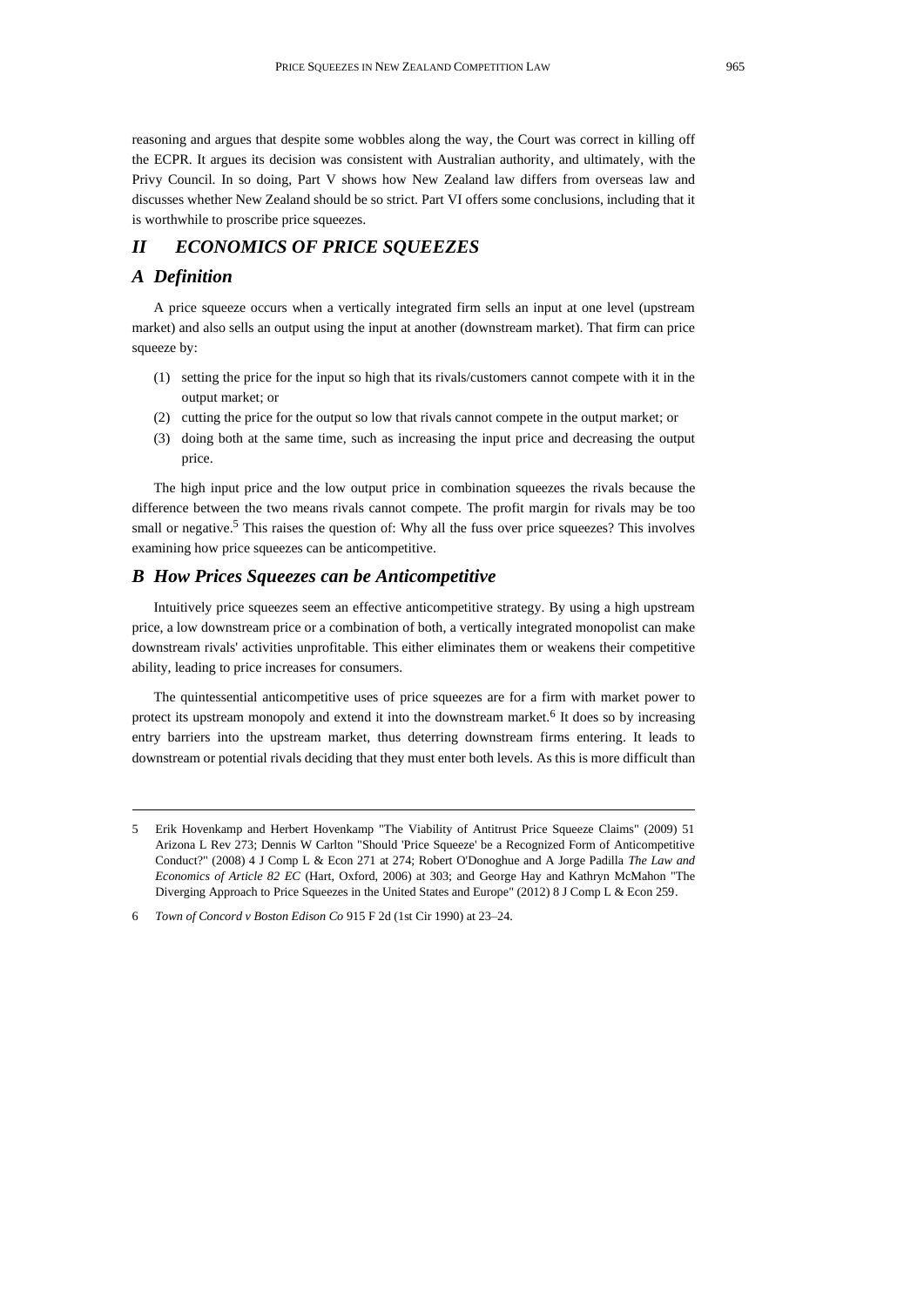<span id="page-3-1"></span>entering one, the monopolist deters entry.<sup>7</sup> This protects its upstream monopoly. With increased security over its upstream position, the monopolist can increase prices leading to consumer harm. Downstream firms may be potential entrants into the upstream market.<sup>8</sup> They may develop better services or be more efficient and obtain the strength to challenge the monopolist. Price squeezes can prevent such firms expanding upstream. This is defensive leveraging; the monopolist prevents its monopoly from eroding.<sup>9</sup>

<span id="page-3-0"></span>A price squeeze can be anticompetitive when the vertically integrated monopolist charges high input prices. When this price is as high as the output price, downstream rivals cannot compete effectively with the vertically integrated monopolist, no matter how efficient. This is a means of Raising Rivals' Costs (RRC).<sup>10</sup> A firm does this to decrease rivals' profits or to induce them to increase price, decrease output or exit the market. An effective RRC strategy does not require a rival to exit. If it does, then the price squeeze has caused foreclosure which is another way that price squeezes can be anticompetitive. Foreclosure is excluding actual or potential rivals from a retail market or supply source. Competition is thus foreclosed in that market. Here it means an input supplier using vertical restraints to achieve market power in the output market. By price squeezing the vertically integrated monopolist causes the input price to increase to downstream rivals foreclosing such rivals from the market.<sup>11</sup> Price squeezes can not only decrease price competition but they can also hinder or eliminate non-price downstream competition. 12

Price squeezes are only anticompetitive in certain circumstances. The vertically integrated firm must have significant upstream market power. It must have no or few competitors who can supply downstream rivals at competitive prices.<sup>13</sup> It must also have some downstream market power as it

<sup>7</sup> Phillip Areeda and Donald F Turner *Antitrust Law* (Aspen, New York, 1978) at [725h].

<sup>8</sup> *Town of Concord v Boston Edison Co*, above [n 6,](#page-2-0) at 24; and Joseph Farrell and Philip J Weiser "Modularity, Vertical Integration and Open Access Policies: Towards a Convergence of Antitrust Regulation in the Internet Age" (2003) 17 Harv J Law and Tech 85 at 111–112.

<sup>9</sup> O'Donoghue and Padilla, above n [5,](#page-2-1) at 308; and Gunnar Niels, Helen Jenkins and James Kavanaugh *Economics for Competition Lawyers* (Oxford University Press, Oxford, 2011) at 243–244.

<sup>10</sup> Steven C Salop "Exclusionary Conduct, Effect on Consumers and the Flawed Profit-Sacrifice Standard" (2006) 73 Ant LJ 311 at 315–318; Steven C Salop "Refusal to Deal and Price Squeezes by an Unregulated Vertically Integrated Monopolist" (2010) 76 Ant LJ 709; and Thomas G Krattenmaker and Steven C Salop "Anticompetitive Exclusion: Raising Rivals' Costs to Achieve Power over Price" (1986) 96 Yale LJ 209.

<sup>11</sup> Krattenmaker and Salop, above n [10,](#page-3-0) at 236; Michael A Salinger "Vertical Mergers and Market Foreclosure" (1988) 103 QJ Econ 345 at 353; Janusz A Ordover "Equilibrium Vertical Foreclosure" (1990) 80 Am Econ Rev 127; and Bruno Jullien, Patrick Rey and Claudia Saavedra "The Economics of Margin Squeeze" (2013) IDEI Reports at 13–15.

<sup>12</sup> *Town of Concord v Boston Edison Co*, above n [6,](#page-2-0) at 24; and Areeda and Turner, above n [7,](#page-3-1) at 204–208.

<sup>13</sup> O'Donoghue and Padilla, above n [5,](#page-2-1) at 306.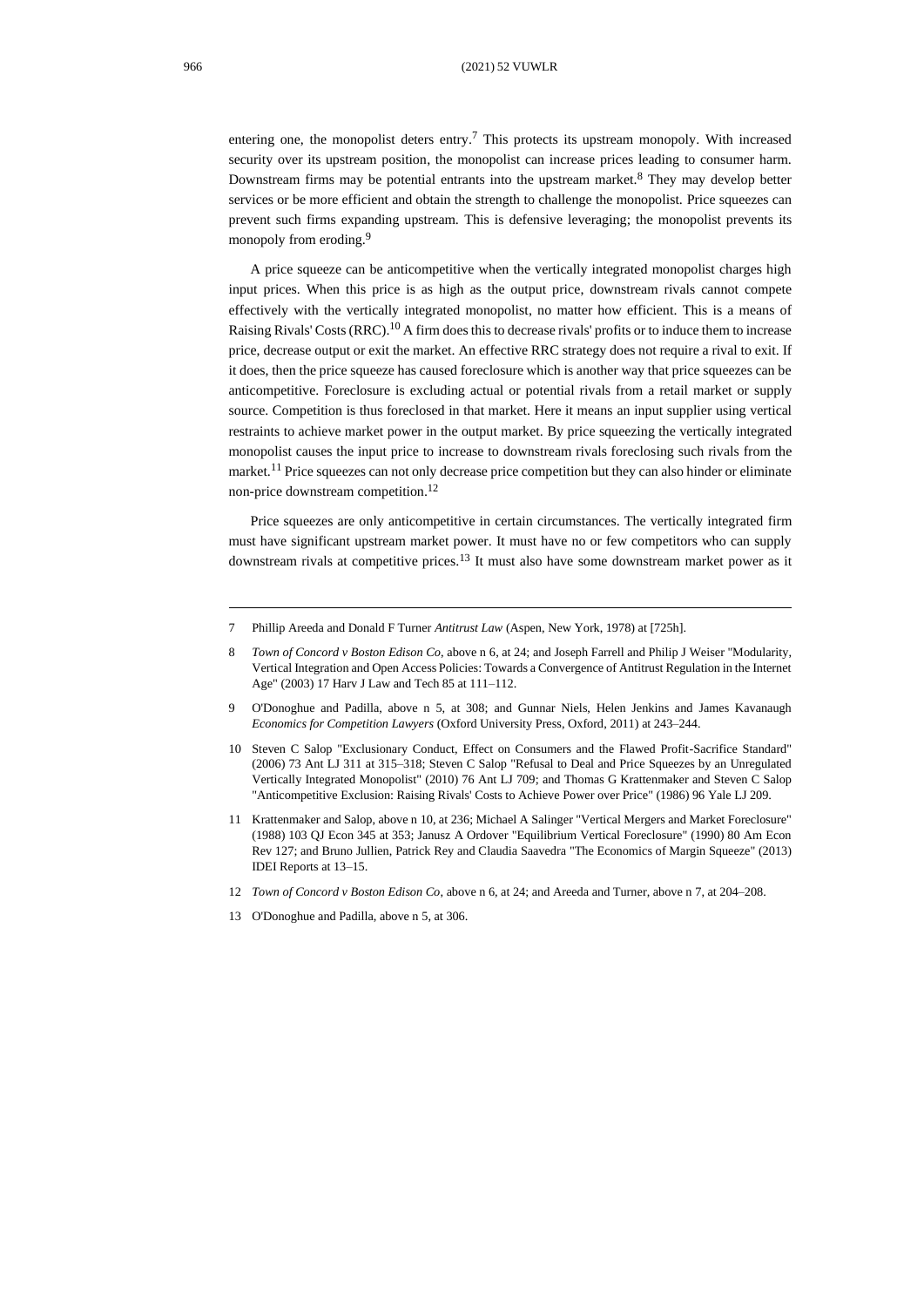must be able to capture most of the downstream rivals' former sales. If downstream rivals can pass on the increased upstream prices to customers, then the price squeeze will be ineffective. Preventing this requires some downstream market power.<sup>14</sup> Barriers to entry must also exist in both the upstream and downstream markets. Without them the squeeze will fail, as increased prices at either level attracts new entry.<sup>15</sup>

# *III RISKS OF OUTLAWING*

<span id="page-4-0"></span>While price squeezes can be anticompetitive, some commentators argue that outlawing them harms consumers.<sup>16</sup> They argue a claim alleges that the defendant has removed a margin which enables its downstream rival to compete. This does not necessarily harm consumers, as the rival may be less efficient. The defendant may be profitable if it had to pay the same input price. Liability punishes a firm for failing to ensure its rivals' profitability.<sup>17</sup> Focusing on how well rivals do is inconsistent with competition law protecting consumers, not rivals. Judge Breyer noted price squeezes can be procompetitive as "the primary-level monopolist might carry out its second-level activities more efficiently than its independent competitors."<sup>18</sup> Eliminating less efficient downstream rivals leads to lower prices and saves economic resources.<sup>19</sup>

Sidak notes:<sup>20</sup>

Any rule of price-squeeze liability that threatens liability based on the claim that the difference between a firm's upstream and downstream prices leaves downstream rivals an insufficient profit margin substitutes a rule of competitor welfare for consumer welfare.

<span id="page-4-1"></span>Another criticism is that liability leads to firms either abandoning or avoiding efficient vertical integration.<sup>21</sup> Vertical integration can achieve efficiencies and benefit consumers by: significantly reducing the costs of producing or distributing products; and also reducing transaction costs by avoiding having to deal with other firms.<sup>22</sup>

- 17 Sidak, above [n 16;](#page-4-0) and Carlton, above [n 5,](#page-2-1) at 277.
- 18 *Town of Concord v Boston Edison Co*, above [n 6,](#page-2-0) at 24.
- 19 At 24.
- 20 Sidak, above [n 16,](#page-4-0) at 294.
- 21 Carlton, above [n 5,](#page-2-1) at 277–278.
- 22 Phillip E Areeda and Herbert Hovenkamp Antitrust Law (2nd ed, Aspen Publishers, New York, 2002) at [757a] at 23–24; and Roger Blair and others "Analyzing Vertical Mergers and Accounting for the Unilateral

<sup>14</sup> At 306.

<sup>15</sup> At 306–307.

<sup>16</sup> Carlton, above [n 5;](#page-2-1) and J Gregory Sidak "Abolishing the Price Squeeze as a Theory of Antitrust Liability" (2008) 4 J Comp L and Econ 279.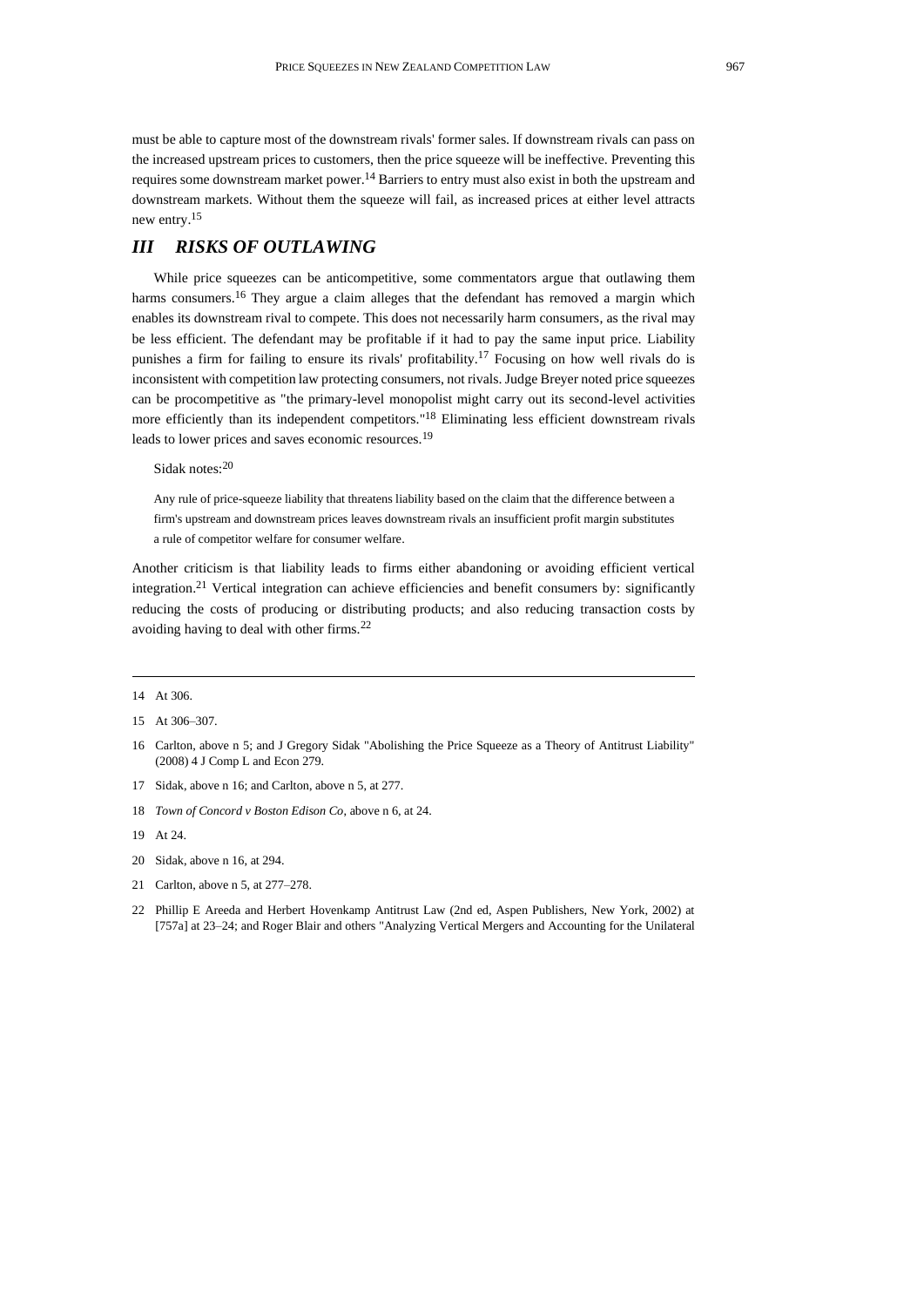Vertical integration can also reduce inventory costs, result in a firm better coordinating investment decisions, allocating risks better, and diffusing new technology and techniques.<sup>23</sup> It can also eliminate double marginalisation, which is discussed below.<sup>24</sup> Liability deters entry by a vertically integrated monopolist who then has a duty to protect its rivals by ensuring their profitability.<sup>25</sup> Liability also harms consumers by encouraging vertically integrated monopolists to keep downstream prices high to ensure that rivals survive. It incentivises downstream price increases and discourages downstream price cuts. This protects inefficient downstream rivals to consumers' detriment.<sup>26</sup>

<span id="page-5-2"></span><span id="page-5-0"></span>Sometimes a vertically integrated monopolist eliminating a downstream rival and taking its place is procompetitive.<sup>27</sup> This occurs when the upstream and downstream firms are both monopolists. If so, a pricing distortion called double marginalisation arises.<sup>28</sup> The upstream firm sets its production (or input) price above its marginal cost of production. The downstream firm sets its retail (or output) price above its input cost (ie, what the upstream firm charged for the input). Consequently, the final retail price is marked up above the marginal cost of production twice. The result is a higher total price for the output than a single vertically integrated firm would set. For consumers, two successive monopolists are worse than one.<sup>29</sup> This is uncontroversial.<sup>30</sup> Thus, a squeeze that eliminates or harms a downstream monopolist can benefit consumers. Liability prevents this.

<span id="page-5-1"></span>Liability arguably reduces incentives to innovate and invest.<sup>31</sup> A complaint may be that the input price is too high. Liability means this price decreases. This lower price reduces a firm's incentives to invest and innovate. Creating an input may be risky and costly – particularly a network. Firms will

- 23 Blair, above [n 22,](#page-4-1) at 765 and 773–782.
- 24 See below [n 27](#page-5-0) and [n 30.](#page-5-1)
- 25 Carlton, above [n 5,](#page-2-1) at 277; and Sidak, above [n 16,](#page-4-0) at 297.
- 26 Carlton, above [n 5,](#page-2-1) at 277; and Sidak, above [n 16,](#page-4-0) at 297.
- 27 *Town of Concord v Boston Edison Co*, above [n 6,](#page-2-0) at 24–25; Carlton, above [n 5,](#page-2-1) at 276; E and H Hovenkamp, above [n 5](#page-2-1) at 278; and Areeda and Hovenkamp, above n [22,](#page-4-1) at [765b], 11.
- 28 Simon Bishop and Mike Walker *The Economics of EC Competition Law* (2nd ed, Sweet and Maxwell, London, 2002) at 159.
- 29 Bishop and Walker, above n [28,](#page-5-2) at 159; E and H Hovenkamp, above n [5,](#page-2-1) at 278, n 20; and Areeda and Hovenkamp, above [n 22,](#page-4-1) at [758].
- 30 *Town of Concord v Boston Edison Co*, above [n 6,](#page-2-0) at 24: and *Fishman v Estate of Wirtz* 807 F 2d 520 (7th Cir 1986) at 563: "That successive monopolies injure customers is a proposition on which there is unanimous agreement."
- 31 Areeda and Hovenkamp, above [n 22,](#page-4-1) [7672d], at 133.

Effects Tradeoff and Thinking Holistically about Efficiencies" (2020) 27 George Mason L Rev 761 at 765 and 774–775.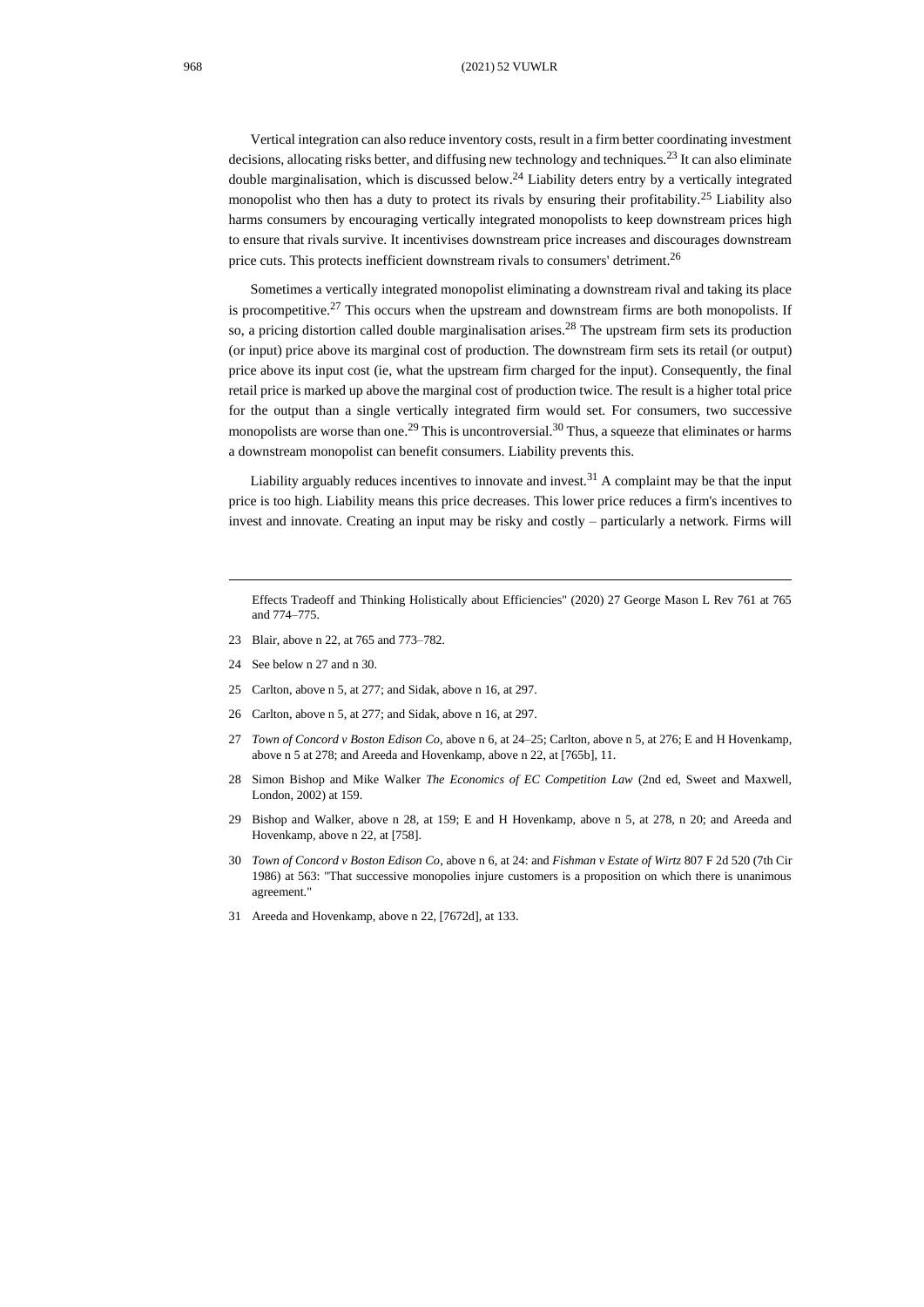not create an input if the law forces them to share the benefits of that innovation. Liability does that and is at the expense of dynamic efficiency.

This is a property rights argument that firms need *ex ante* incentives to invest and create property. Property rights can enable firms to enjoy the benefits of their investments and innovations. Excluding rivals is one of the greatest incentives to create and improve property and is a fundamental right in the bundle of rights that constitutes property. Allowing access decreases these incentives and enables entrants to free ride on the creator's investments.

To enjoy innovation's benefits, firms must be free to charge entrants what they want for their input.<sup>32</sup> The price must fully compensate for their assets' use and the risk they incurred in investing. To avoid this, free riding entrants should only get access at a price which equals its value in the monopolist's hands: ie, the opportunity cost of the incumbent losing its assets' exclusive use.<sup>33</sup> Such a price fully compensates the firm for the risk it incurred in its initial and ongoing investments. This can be a monopoly price representing the capture of monopoly profits, but it preserves the firm's investment incentive.

Liability also removes the downstream firm's incentive to innovate as it can rely on the law for a lower input price.<sup>34</sup> The Hovenkamps note that price squeeze law which forces an upstream monopolist to maintain a downstream rival's profitability "has the perverse effect of removing that rival's incentive to innovate, as it receives the same returns regardless of any improvements."<sup>35</sup> Liability imposes significant administrative problems on courts. They must supervise prices at two levels – input and output. A regulator is better suited to this.<sup>36</sup>

Liability may be unnecessary. The complaint is that the defendant is either charging too high an input price or too low an output price. "Refusal to deal law" covers the first while "predatory pricing"

<sup>32</sup> Glen O Robinson "On Refusing to Deal with Rivals" (2002) Corn L Rev 1177 at 1193–1194; and Lawrence Sullivan, Warren Grimes and Christopher Sagers *The Law of Antitrust: An Integrated Handbook* (2nd ed, West Academic Publishing, St Paul, 2000) at 126.

<sup>33</sup> William Baumol and Gregory Sidak "The Pricing of Inputs Sold to Competitors" (1994) 11 Yale J on Reg 171 at 199–201; and Gregory Sidak and Daniel Spulber "The Tragedy of the Telecoms: Government Pricing of Unbundled Network Elements Under the Telecommunications Act of 1996" (1997) 97 Colum L Rev 1081 at 1095–1098.

<sup>34</sup> Salop (2006), above [n 10,](#page-3-0) at 369; Salop (2010), above [n 10,](#page-3-0) at 715–716.

<sup>35</sup> E and H Hovenkamp, above [n 5,](#page-2-1) at 277.

<sup>36</sup> Sidak, above [n 16,](#page-4-0) at 294; E and H Hovenkamp, above [n 5,](#page-2-1) at 281; and Areeda and Hovenkamp, above [n 22,](#page-4-1) at [767d2] at 132.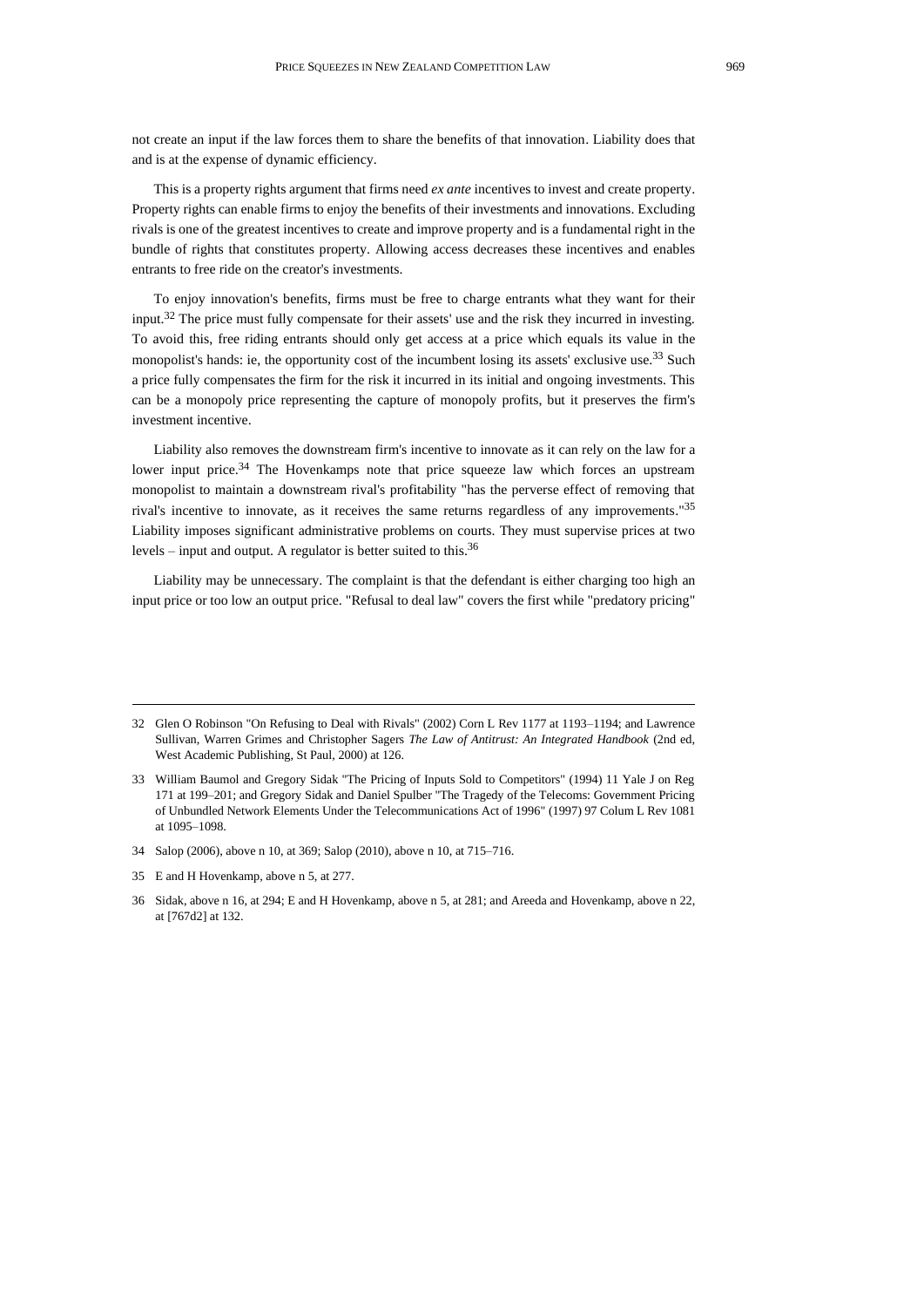covers the second, meaning price squeeze law is otiose.<sup>37</sup> Courts, however, must deal with price squeezes as plaintiffs bring cases. The United States has the fullest consideration of them.

# *IV UNITED STATES LAW*

The first relevant case, although not a price squeeze case, is *United States v Colgate*. <sup>38</sup> Colgate was a manufacturer. It announced a suggested resale price and refused to supply distributors who sold below it. The plaintiffs alleged this was monopolisation contrary to s 2 of the Sherman Antitrust Act 1890 (Sherman Act).<sup>39</sup> The trial judge dismissed the complaint. The Supreme Court upheld his decision holding firms have a general freedom to deal or not as they choose. This freedom is qualified. It said: $40$ 

<span id="page-7-0"></span>In the absence of any purpose to create or maintain a monopoly, the [Sherman] act does not restrict the long-recognized right of trader or manufacturer engaged in an entirely private business, freely to exercise his own independent discretion as to parties with whom he will deal. And, of course, he may announce in advance the circumstances under which he will refuse to sell.

One of the qualifications, viz; refusal where the firm has "the purpose to create or maintain a monopoly" covers price squeezes. Charging a high price for the input may be a constructive refusal to supply. This could be having "the purpose to create or maintain a monopoly" over the output. The issue was not live and further elucidation was not possible until *United States v Aluminium Co of America (Alcoa)*. <sup>41</sup> The Justice Department alleged (inter alia) that Alcoa had price squeezed contrary to s 2. Alcoa had a monopoly over aluminium ingot (the input). It converted some of its ingot into finished products, such as rolled aluminium sheets (the output). It sold these to industrial buyers. It also sold some of its ingot to other firms (fabricators) which converted it into rolled aluminium sheets. Alcoa and the fabricators competed in the sheet market. The fabricators were not vertically integrated. The Justice Department alleged Alcoa set the price of ingot so high and the price of its finished

- 38 *United States v Colgate & Co* 250 US 300 (1919).
- 39 Section 2 provides:

Every person who shall monopolize, or attempt to monopolize, or combine or conspire with any other person or persons, to monopolize any part of the trade or commerce among the several States, or with foreign nations, shall be deemed guilty of a felony …

- 40 *United States v Colgate & Co*, above n [38,](#page-7-0) at 307.
- 41 *United States v Aluminium Co of America* 148 F 2d 416 (2d Cir 1945).

<sup>37</sup> Sidak, above n [16,](#page-4-0) at 281; *Town of Concord v Boston Edison Co*, above n [6,](#page-2-0) at 25; and Bradley Auburn "Margin Squeezing: The Superfluous 'Fancy Phrase' of New Zealand Competition Law" (2012) 18 Auck UL Rev 216.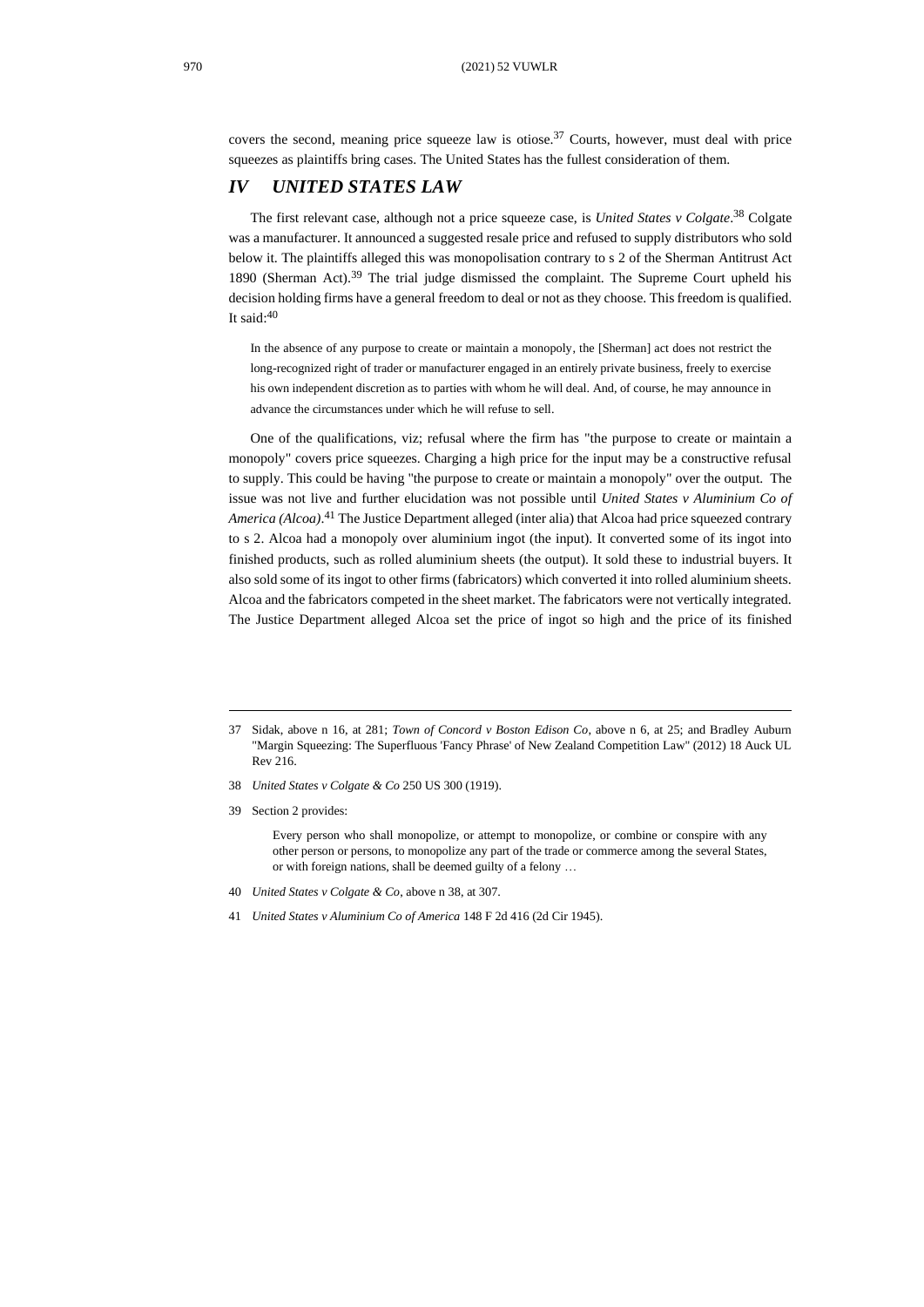products so low that the fabricators could not compete in sheet. Judge Learned Hand agreed. He set out the elements for an illegal price squeeze. A firm breaches where:<sup>42</sup>

- (1) it has monopoly power over one product;
- (2) its price for that product is higher than a "fair price";
- (3) that product is necessary to compete in a second market where the firm itself competes;
- (4) its price in the second market is so low that rivals cannot match it and still earn a "living profit".

#### Judge Hand wrote: 43

That it was unlawful to set the price of 'sheet' so low and hold the price of ingot so high, seems to us unquestionable, provided, as we have held, that on this record the price of ingot must be regarded as higher than a 'fair price'.

While "fair price" and "living profit" suggest looking at the effect on fabricators, Judge Hand took the price of Alcoa's ingot and its rolling (conversion) costs as a fair measure of costs and compared those costs to Alcoa's price it charged for rolled sheets. His Honour found the margin was negative in many cases (ie costs exceeded price) and barely positive in others. This meant fabricators (and Alcoa) could not survive under Alcoa's pricing. This is a cost test based on Alcoa's own costs. If Alcoa could earn a profit if it had to pay the same input price as it charged fabricators, then there is no price squeeze. Conversely, if Alcoa could not make a profit if it charged itself that same price then there is a price squeeze. This was called the "transfer price test."<sup>44</sup> The Court asks whether the vertically integrated company could make a profit by selling at its own retail rates if it had purchased at its own wholesale rates. If it could, there is no price squeeze. Judge Hand did not set out his measure of costs and whether it is marginal, average variable or average total costs<sup>45</sup>.

## *A* **Town of Concord**

*Town of Concord v Boston Edison Co*<sup>46</sup> is significant. Edison was an integrated power company that generated, transmitted and distributed power. It also sold some of its power to rivals and used its lines to transmit electricity that its rivals purchased from other generators. The Federal Energy Regulation Commission (FERC) regulated the rates Edison charged for selling wholesale power. Another body regulated the rates it charged for distributing power to consumers. Concord ran a distribution system that bought wholesale from Edison. Edison, over three years, persuaded the FERC

- 44 Salop (2010), above [n 10,](#page-3-0) at 719.
- 45 E and H Hovenkamp, above [n 5,](#page-2-1) at 275.
- 46 *Town of Concord v Boston Edison Co*, above [n 6.](#page-2-0)

<sup>42</sup> At 436.

<sup>43</sup> At 437–438.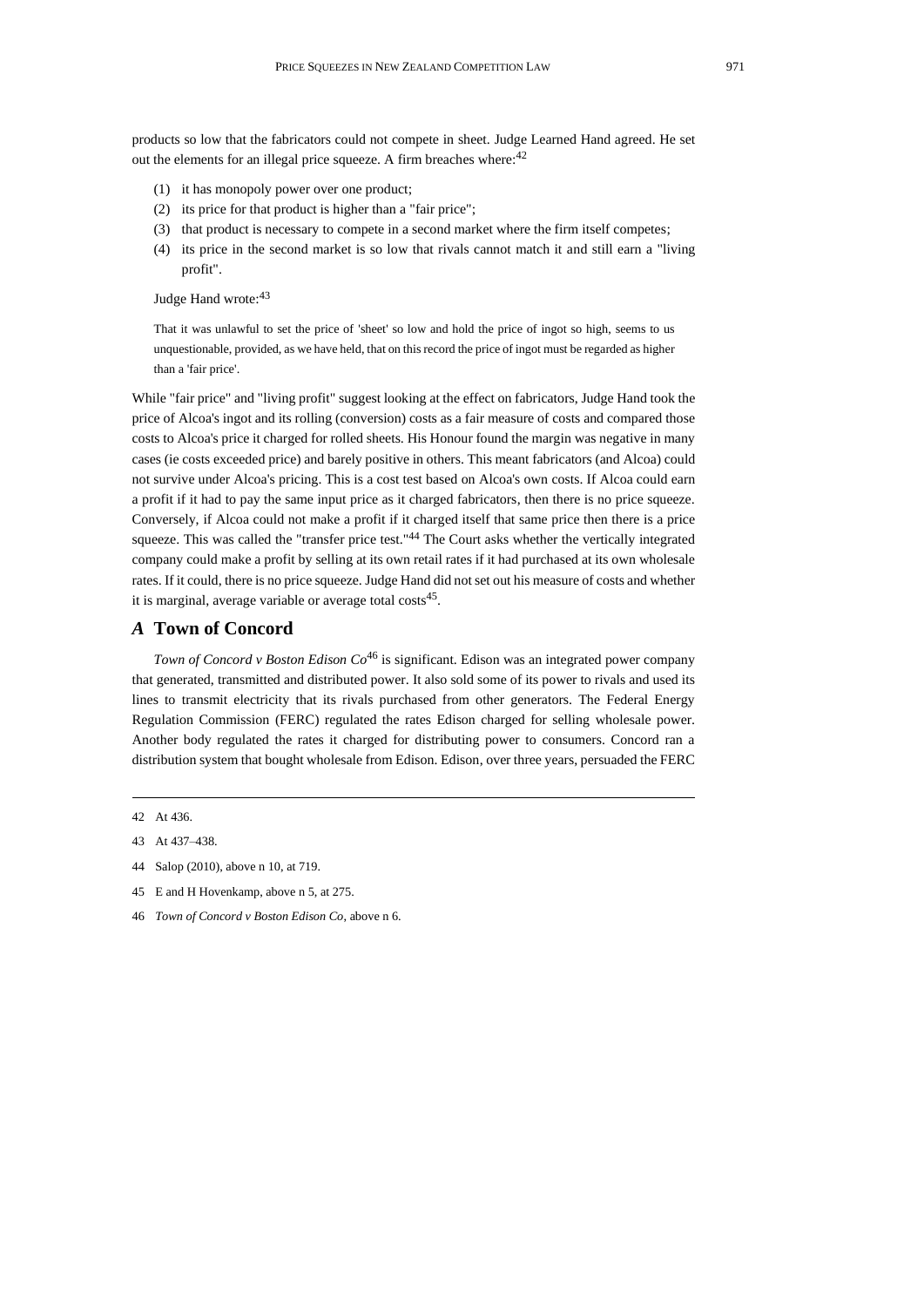to authorise increases in its wholesale rates it charged customers, like Concord. It did not seek an increase in its own retail rates. Concord claimed Edison was price squeezing. The wholesale price was going up while Edison kept a low retail price. Concord's retail price was becoming noncompetitive with Edison and it was losing customers to Edison and not gaining any.

Judge Breyer held the regulation of Edison's rates in both the wholesale and retail markets barred antitrust liability.<sup>47</sup> Concord had a remedy over Edison's pricing of complaining to the regulators. He set out a number of cases condemning price squeezes.<sup>48</sup> He also discussed the economics of price squeezes. First, he pointed out that a price squeeze may be procompetitive saying that "the primarylevel monopolist might carry out its second-level activities more efficiently than its independent competitors."<sup>49</sup> This eliminates less efficient second level rivals resulting in lower prices and saving resources. He pointed out a price squeeze can cure the double marginalisation problem as if the second level firm is a monopolist it is desirable to allow the upstream monopolist to squeeze it out.<sup>50</sup> He showed how price squeezing can harm by entrenching the upstream monopolist and eliminating nonprice competition downstream. It also could allow a monopolist to extend its power into a second market by raising new entry barriers, by forcing new firms to compete in two markets rather than one and depriving the market of non-price competition and pressures for innovation.<sup>51</sup>

Judge Breyer essentially approved Alcoa's transfer price test concept and noted:<sup>52</sup>

… a practise is 'anticompetitive' only if it harms the competitive process. It harms that process when it obstructs the achievement of competition's basic goals – lower prices, better products and more efficient production methods.

His Honour questioned the Courts' ability to determine when the gap between upstream and downstream prices is too narrow to allow a rival to survive. This involved the lack of certainty over Alcoa's "fair price" for the upstream product and a "living profit" for downstream rivals. His Honour observed:<sup>53</sup>

But how is a judge or jury to determine a 'fair price.' Is it the price charged by other suppliers of the primary product? None exist. Is it the price that competition 'would have set' were the primary level not monopolized?

- 47 At 19.
- 48 At 18 and 21–22.
- 49 At 24.
- 50 At 24–25.
- 51 At 23–24.
- 52 At 21–22.
- 53 At 25.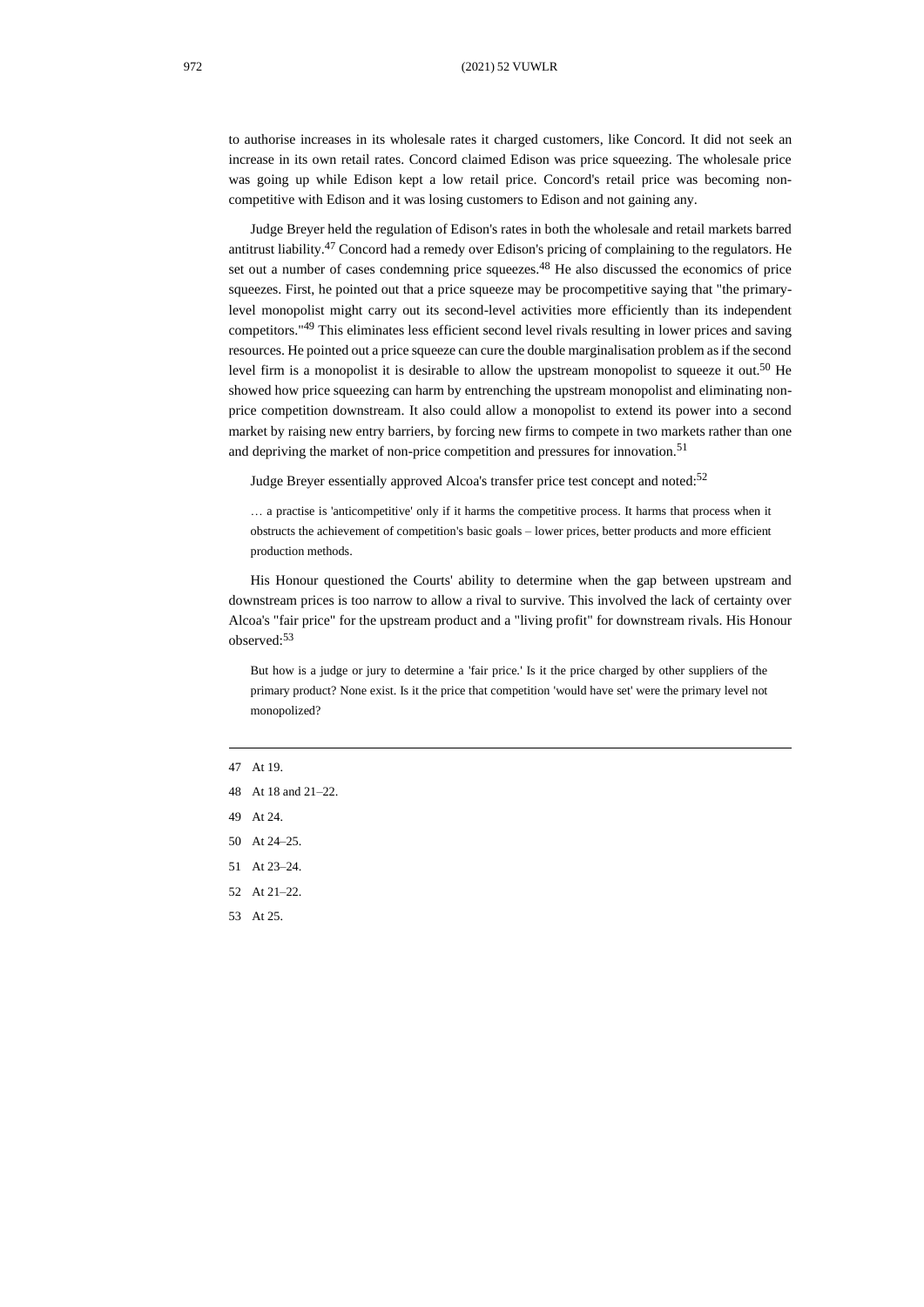Stating that such questions were not unanswerable, his Honour said a price squeeze could be anticompetitive if the anticompetitive risks associated with one outweighed the positive possible benefits and adverse administrative considerations.<sup>54</sup> Describing the harms and benefits as closely balanced, <sup>55</sup> his Honour accepted *Alcoa's* conclusion that price squeezes could be anticompetitive. This was obiter given that the defendant's upstream and downstream prices were fully regulated. His Honour observed:<sup>56</sup>

<span id="page-10-0"></span>[W]e have limited our holding by stating that 'normally' a price squeeze will not constitute an exclusionary practice in the context of a fully regulated monopoly, thereby leaving cases involving exceptional circumstances for another day.

## *B* **Trinko**

*Verizon Communications Inc v Law Offices of Curtis V Trinko LLP (Trinko)* <sup>57</sup> is important even though it involved a refusal to deal. Verizon was an incumbent local exchange carrier (ILEC) which owned a local telephone network. The 1996 Telecommunications Act required ILECs to share their networks with firms seeking to compete with them – in this case, competitive local exchange carriers (CLECs). Verizon had to enter into an interconnection agreement for sharing its network elements with any CLEC who requested interconnection. The plaintiff was the customer of a CLEC who wanted to interconnect with Verizon. Verizon failed to provide access expeditiously, so the plaintiff alleged this failure was part of an anticompetitive scheme to discourage customers from becoming or remaining CLEC customers and breached s 2.

The majority, in rejecting the claim, held the mere charging of high prices did not breach s 2. It noted:<sup>58</sup>

The mere possession of monopoly power, and the concomitant charging of monopoly prices, is not only not unlawful; it is an important element of the free-market system. The opportunity to charge monopoly prices – at least for a short period – is what attracts 'business acumen' in the first place; it induces risk taking that produces innovation and economic growth.

It believed forced sharing under s 2 could cause harm, noting that developing infrastructure could give firms a competitive advantage. Forcing firms to share could be in tension with competition law's underlying purposes, as it may lessen the incentive to develop such infrastructure.<sup>59</sup> Furthermore,

<sup>54</sup> At 25.

<sup>55</sup> At 25.

<sup>56</sup> At 29.

<sup>57</sup> Verizon Communications Inc v Law Office of Curtis Trinko, LLP 540 US 398 (2004).

<sup>58</sup> At 407.

<sup>59</sup> At 407–408.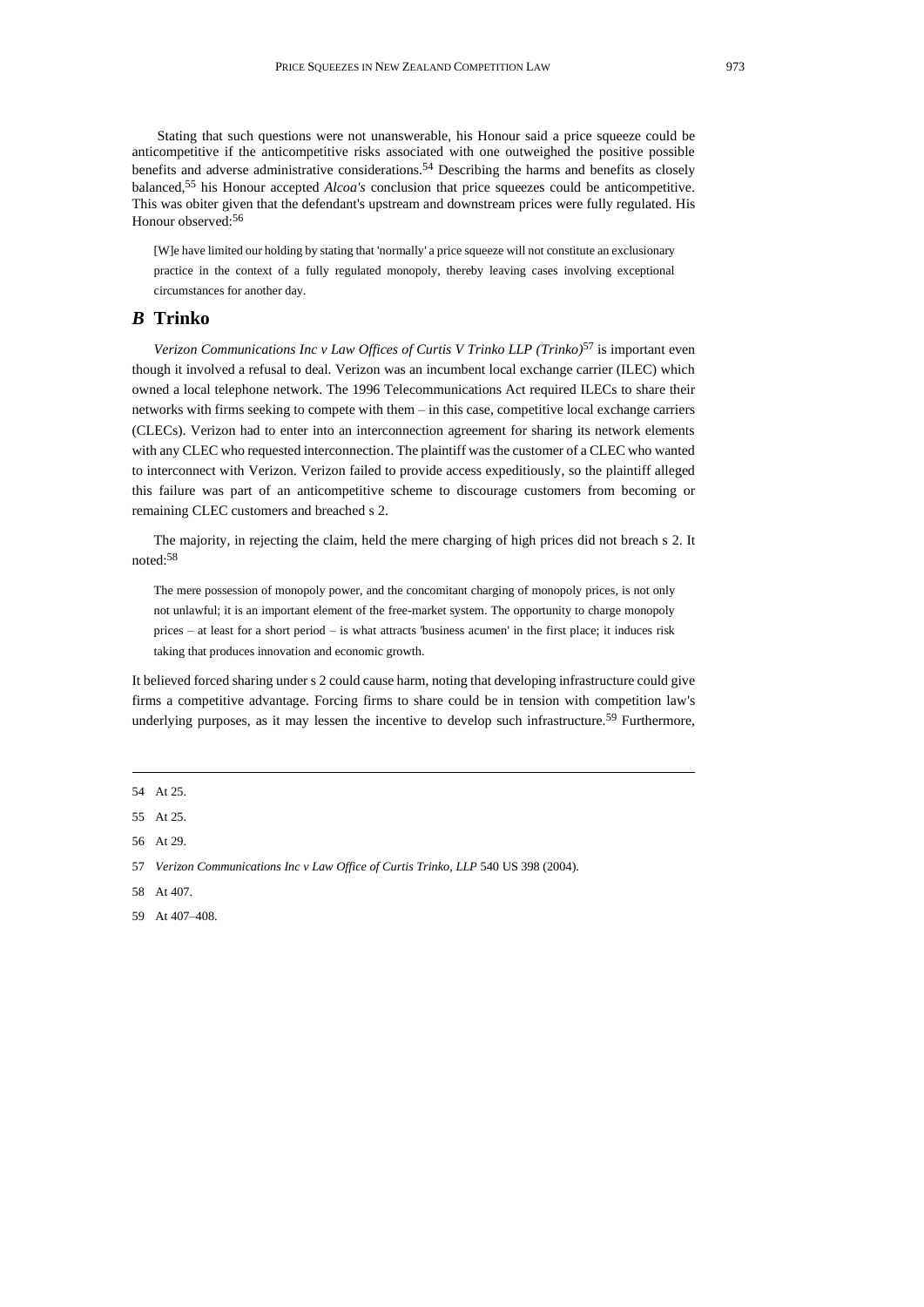forced sharing would require courts to become central planners setting terms of dealing for which they are ill-suited, and forced sharing could facilitate collusion.

The Court reaffirmed that firms are generally free to decide with whom they will deal but that right is qualified, saying it had been cautious in recognising liability for refusals to supply. Here, it was relevant that the defendant had never voluntarily dealt with and supplied the relevant services to rivals and nor, without the 1996 Act, would it have. This differed from previous cases where the Court had found liability.<sup>60</sup> This meant that the plaintiff's case was not a recognised claim under s 2. Furthermore, the 1996 Act governed access to the network. Regulators supervised the network. The Court did not need to extend refusal to supply law to cover Verizon because the plaintiff could complain to a regulator.<sup>61</sup>

#### *C* **LinkLine**

<span id="page-11-0"></span>The Supreme Court dealt with price squeezes in *Pacific Bell Telephone v LinkLine Communications*. <sup>62</sup> The defendant, AT&T, was a vertically integrated owner of a fixed telephone network. It wholesaled digital subscriber line (DSL) services to rival internet service providers (ISPs). The rivals needed access to these DSL services to provide their DSL internet service. AT&T also provided its own DSL internet service in competition with rivals.

The rivals alleged AT&T charged such a high price for its wholesale DSL service and such a low price on its retail service that they could not make a reasonable profit on the difference between what they had to pay and what they charged their customers. Regulation required AT&T to supply its wholesale DSL service at a reasonable and non-discriminatory rate. This regulation ceased when the Regulator found sufficient competition had built up at retail. AT&T had no duty to deal under *Trinko*. The District Court and the Ninth Circuit allowed the claim to proceed as a price squeeze, holding that *Trinko* did not apply to price squeezes.<sup>63</sup>

The Supreme Court did not look at the price squeeze as a single concept. It broke it into its component parts – a high wholesale price and a low retail price.<sup>64</sup> The too high wholesale price claim failed as the defendant had no duty to supply under *Trinko*. <sup>65</sup> Accordingly, it had no duty to sell at

- 62 *Pacific Bell Telephone Co v LinkLine Communications Inc* 129 SCt 1109 (2009).
- 63 *LinkLine Communications Inc v SBS California Inc* 503 F3d 876 (9th Cir 2007).
- 64 *Pacific Bell Telephone Co v LinkLine Communications Inc*, above [n 62,](#page-11-0) at 1118–1120.
- 65 At 1119.

<sup>60</sup> At 408–409.

<sup>61</sup> At 411.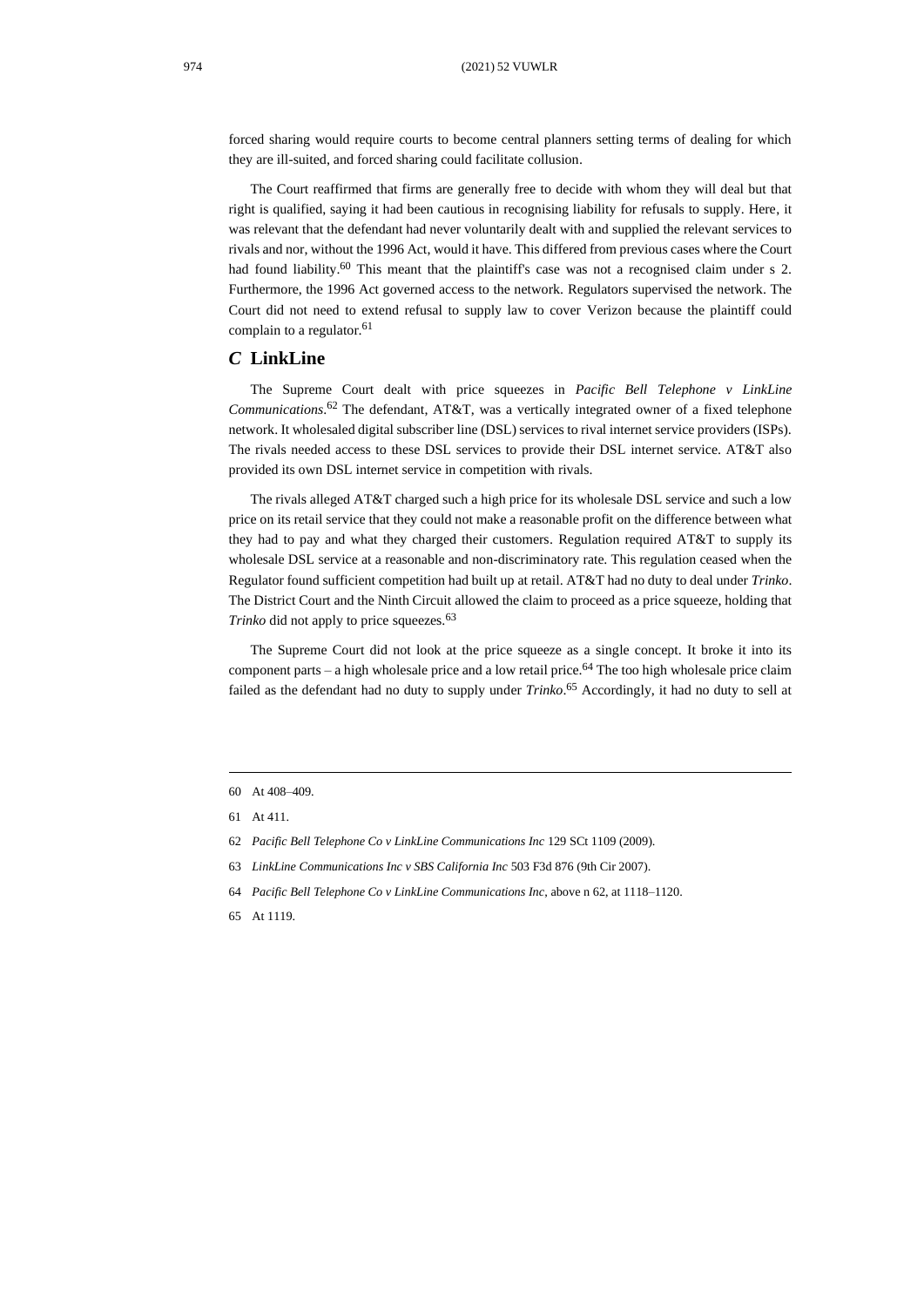reasonable prices. As in *Trinko* the defendant had never voluntarily sold at wholesale. The Court noted:<sup>66</sup>

The nub of the complaint in both *Trinko* and this case is identical – the plaintiffs alleged that the defendants (upstream monopolists) abused their power in the wholesale market to prevent rivals from competing effectively in the retail market. *Trinko* holds that such claims are not cognizable under the Sherman Act in the absence of an antitrust duty to deal.

As for retail prices being too low, this failed as the plaintiffs did not show that the prices were predatory under the standards of *Brooke Group Ltd v Brown & Williamson Tobacco Corp*<sup>67</sup> which requires prices to be below some measure of cost. (The plaintiffs did not allege below cost pricing).

The Supreme Court noted:<sup>68</sup>

Recognizing a price-squeeze claim where the defendant's retail price remains above cost would invite the precise harm we sought to avoid in *Brooke Group*: Firms might raise their retail prices or refrain from aggressive price competition to avoid potential antitrust liability.

#### Thus, 69

The plaintiff's price-squeeze claim, looking to the relation between retail and wholesale prices is nothing more than an amalgamation of a meritless claim at the whole-sale level. If there is no duty to deal at the whole-sale level and no predatory pricing at the retail level, then a firm is certainly not required to price both of these services in a manner that preserves its rivals' profit margins.

The Court discussed *Alcoa's* transfer price test and did not explicitly overrule it. It stated: "given developments in economic theory and antitrust jurisprudence since *Alcoa*, we find our recent decisions in *Trinko* and *Brooke Group* more pertinent to the question before us." <sup>70</sup> The Court effectively overruled it, as where there is no duty to deal upstream, the Court has eliminated any argument that the downstream division of a vertically integrated monopolist is selling at a loss, ie the difference between the upstream price and retail price does not cover the downstream division's relevant costs. The Court also noted the institutional concerns of courts having to monitor both upstream and downstream prices.<sup>71</sup>

- 68 *Pacific Bell Telephone Co v LinkLine Communications Inc*, above n [62,](#page-11-0) at 1119.
- 69 At 1119.

71 At 1121.

<sup>66</sup> At 1119.

<sup>67</sup> *Brooke Group Ltd v Brown & Williamson Tobacco Corp* 509 US (1993).

<sup>70</sup> At 1120, n 3.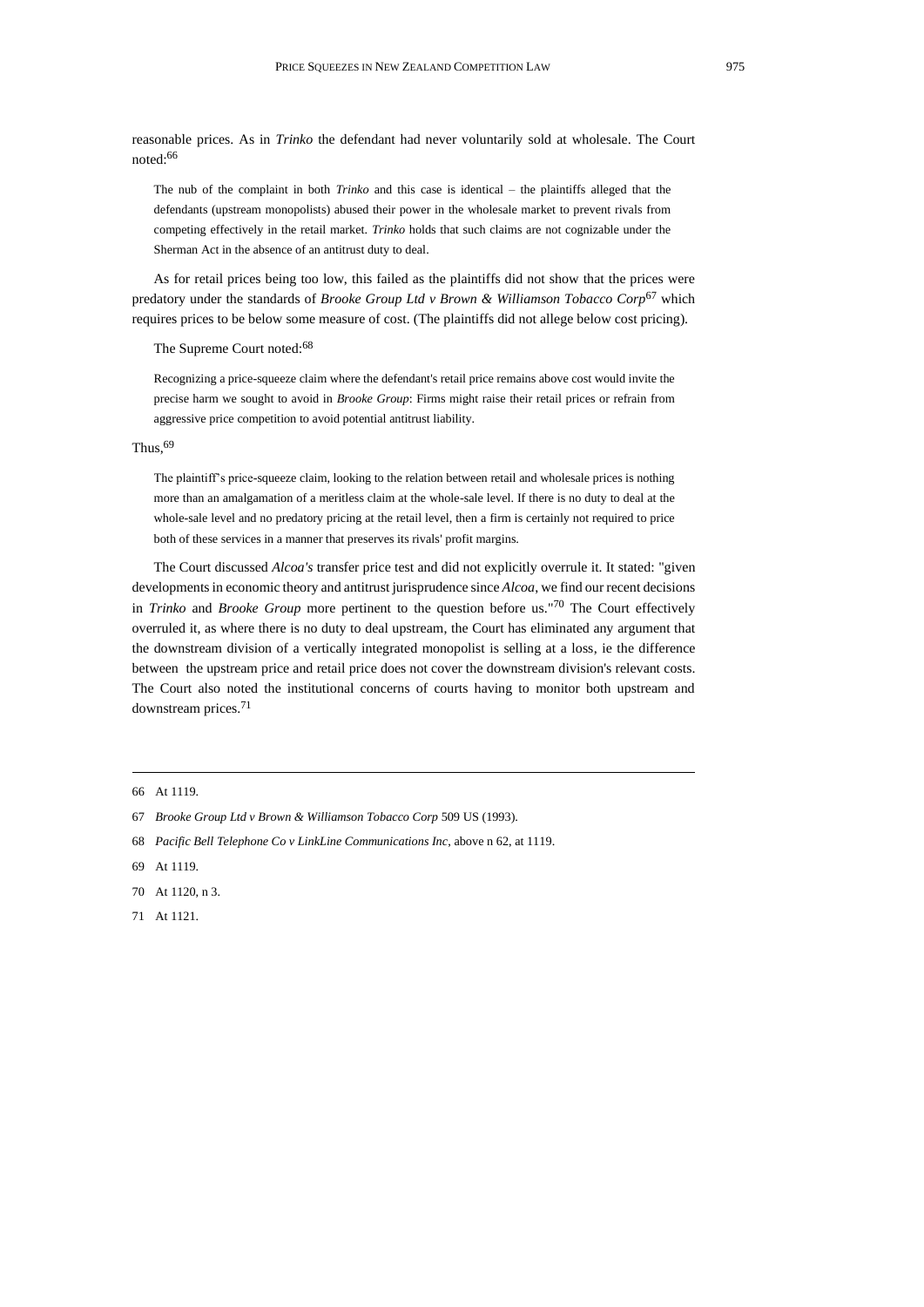## *V AUSTRALIAN AND NEW ZEALAND LAW*

#### *A* **Queensland Wire**

<span id="page-13-1"></span><span id="page-13-0"></span>The leading authority is *Queensland Wire Industries Pty Ltd v Broken Hill Pty Ltd*. <sup>72</sup> While it does not refer to a price squeeze, one can characterise it as such.<sup>73</sup> The defendant, BHP, produced 97 per cent of Australia's steel and supplied 85 per cent of its steel and steel products. It was the only Australian manufacturer of Y-Bar, an input in making star picket fences. These were Australia's most popular rural fences. Imports were only one percent of sales. Y-Bar was the only product BHP manufactured that it did not sell to the public. It only sold it to its wholly owned subsidiary, AWI, who manufactured the fences. The Courts treated BHP and AWI as BHP.

The plaintiff, Queensland Wire (QWI), sold rural fencing products. It manufactured wire from rods it bought from BHP. It also bought star picket posts from BHP and competed with it in the rural fencing market in Queensland. It had 28 per cent of that market while BHP had the rest. QWI wanted to make its own star picket posts, so it asked BHP to supply it with Y-Bar. BHP refused and then offered to supply at an "uncompetitive price" or an "excessively high price" which would prevent QWI from competing with BHP. QWI sued under s 46 of the Trade Practices Act 1974 alleging that BHP had first engaged in an actual refusal to supply and then a constructive one.

BHP prevailed at trial and in the Full Federal Court. The High Court held BHP had breached. It held the object of s 46 was to protect the interests of consumers.<sup>74</sup> The issue was whether BHP had taken advantage of its substantial market power. Four judges held that for conduct to be a taking advantage of substantial market power, there must be a nexus between substantial market power and the conduct. In other words, a firm would only engage in that conduct by virtue of its substantial market power. This requires considering whether the firm with substantial market power would have

- 74 At 191. Section 46 then provided:
	- A corporation that has a substantial degree of power in a market shall not take advantage of that power in that or any other market for the purpose of:
		- (a) eliminating or substantially damaging a competitor of the corporation or of a body corporate that is related to the corporation in that or any other market;
		- (b) preventing the entry of a person into that or any other market; or
		- (c) deterring or preventing a person from engaging in competitive conduct in that or any other market.

<sup>72</sup> *Queensland Wire Industries Pty Ltd v Broken Hill Pty Ltd* (1989) 167 CLR 177.

<sup>73</sup> Easterbrook suggested a price squeeze was possible in *Queensland Wire*, Frank Easterbrook "The Inevitability of Law and Economics" (1989) 1 Legal Education Rev 3 at 17: McMahon does also, see "Refusals to Supply by Corporations with Substantial Market Power" (1994) 22 ABLR 7 at 21; and Paul McLachlan "Margin Squeezes as a Misuse of Market Power" (2016) 24 AJCCL 279 at 293.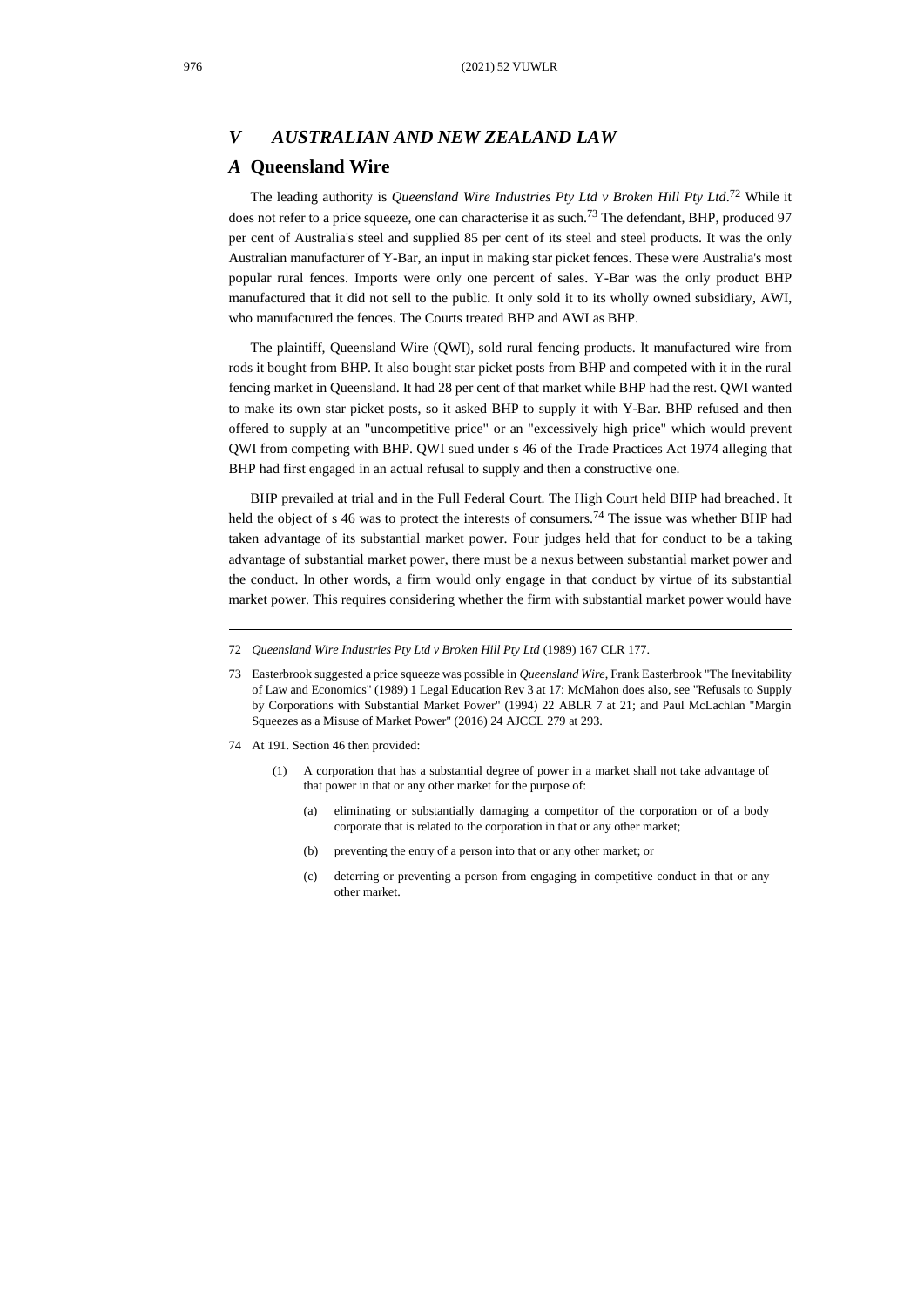acted in the same way in a competitive market.<sup>75</sup> If a firm acts differently than it would in a competitive market, then it has taken advantage of its market power. They held that BHP would have supplied QWI in a competitive market.

The fifth Judge, Deane J used a different test. His Honour inferred a taking advantage from BHP's substantial market power and its anticompetitive purpose. He reasoned that BHP's purpose in refusing to supply was to prevent QWI from selling star picket posts. It could only achieve that purpose due to its substantial market power. By refusing to supply, BHP had taken advantage of its market power.<sup>76</sup>

The majority's reasoning became known as the counterfactual test. The Court did not explain what it meant by a competitive market nor did it hear evidence on what BHP would have done in a competitive market. It said BHP would have supplied in a competitive market as Y Bar was the only product that it did not offer to sell. It had excess capacity in its rolling mills and in a competitive market, it would have supplied rather than lose sales.<sup>77</sup> Also relevant was that BHP did not offer a legitimate reason for refusing to sell.<sup>78</sup> BHP knew that major distributors insisted on a full range of rural fencing products consisting of posts and wires. By refusing to supply Y Bar, BHP could keep major distributors to itself.

The High Court did not discuss what price BHP should have supplied Y-Bar for. Mason CJ and Wilson J commented BHP breached s 46 because it would only supply Y-Bar at "an excessively high price relative to other BHP products."<sup>79</sup> They also commented on BHP being able to supply at a "reasonable price."<sup>80</sup> Deane J talked of BHP supplying at an "unrealistically high price."<sup>81</sup> Toohey J held that BHP breached s 46 because it would not supply at "competitive prices."<sup>82</sup> Pincus J at trial linked the definition of a constructive refusal to supply with the ability of QWI to compete in producing star picket fences: 83

[T]he offer made by BHP was pitched at a level which BHP knew would make it impossible of acceptance, because [QWI] could not manufacture star picket from Y-Bar purchased at that price and sell it competitively.

- 76 At 197–198.
- 77 At 185, 193, 197, 202 and 216.
- 78 At 193.
- 79 At 185.
- 80 At 184.
- 81 At 195.
- 82 At 216.
- 83 At 204.

<sup>75</sup> At 192, 202 and 216.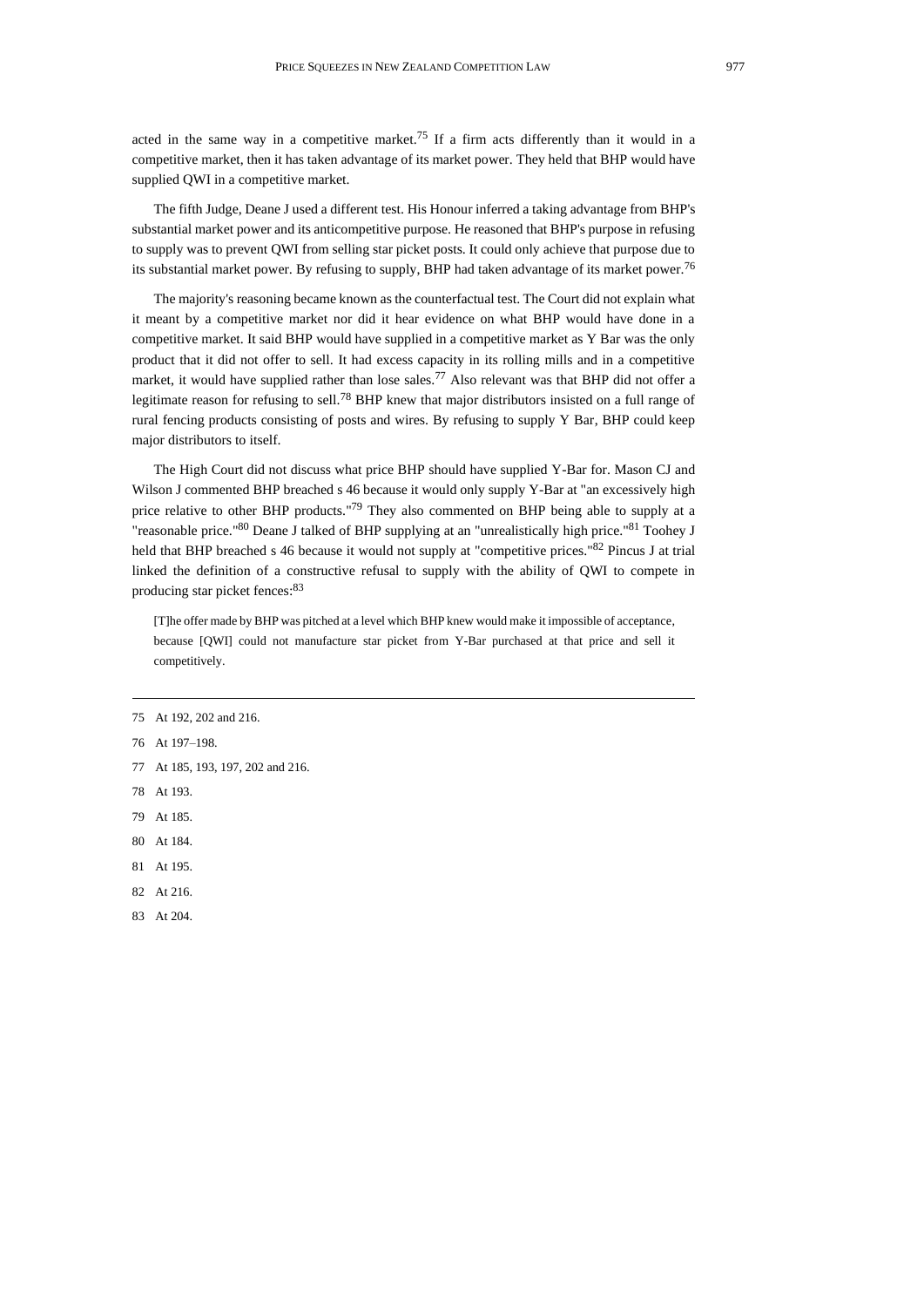Although the Court spoke of a constructive refusal to supply, the case is a classic price squeeze. The defendant, a vertically integrated monopolist sold an input at such a high price that the plaintiff could not profitably sell the output.

#### *B New Zealand Cases*

#### *1* Clear v Telecom

This concerned New Zealand's telecommunications sector. Telecom was the former telecommunications service provider. The Government privatised it and deregulated the telecommunications industry. It did not impose industry specific regulation, but rather relied on general competition law – the Commerce Act – to police the industry. Clear was an entrant. It sought interconnection into Telecom's network to enable it to compete in the market for local calls. Telecom had given undertakings to the Government that it would facilitate the emergence of competition by providing interconnection on fair and reasonable terms and conditions.

Interconnection is important under competition law as without it, customers on one network could not communicate with customers on another. This would cause customers to use only the larger network even though it was more expensive. Interconnection enables customers on one network to communicate with customers on other networks. This allows competition on price and service, rather than just network size. The interconnection pricing issue remains. If the incumbent network can charge for interconnection however it wants, it can set interconnection prices so high as to competitively disadvantage access seekers. This causes competition concern.<sup>84</sup>

<span id="page-15-1"></span>One of the issues was the price Clear should pay for interconnection. Telecom, after changing its stance, offered supply on the basis of what the Courts called the Baumol-Willig rule but is now called the Efficient Component Pricing Rule (ECPR).

#### *2 ECPR*

<span id="page-15-0"></span>As the ECPR is crucial in the New Zealand cases this part explains it. While the ECPR starts with the works of Willig and Baumol<sup>85</sup> a number of writers have contributed to it.<sup>86</sup> The rule derives from

<sup>84</sup> ABA Section of Antitrust Law *Telecom Antitrust Handbook* (2nd ed, ABA Publishing, 2013) at 17.

<sup>85</sup> Robert D Willig "The Theory of Network Access Pricing" in Harry M Trebing (ed) *Issues in Public Regulation* (Michigan State University Public Utilities Papers, Michigan, 1979) 109; and William J Baumol "Some Subtle Pricing Issues in Railroad Regulation" (1983) 10 International Journal of Transport Economics 355.

<sup>86</sup> Janusz A Ordover and Robert D Willig "Access and Bundling in High-Technology Markets" in Jeffrey A Eisenach and Thomas M Lenard (eds) *Competition, Innovation and the Microsoft Monopoly: Antitrust in the Digital Marketplace* (Kluwer Academic Publishers, Massachusetts, 1999) 103; William J Baumol and J Gregory Sidak "The Pricing of Inputs Sold to Competitors" (1994) 11 Yale Journal on Regulation 171; and Janusz A Ordover and Robert D Willig "An Economic Definition of Predation: Pricing and Product Innovation" (1981) 91 Yale LJ 8.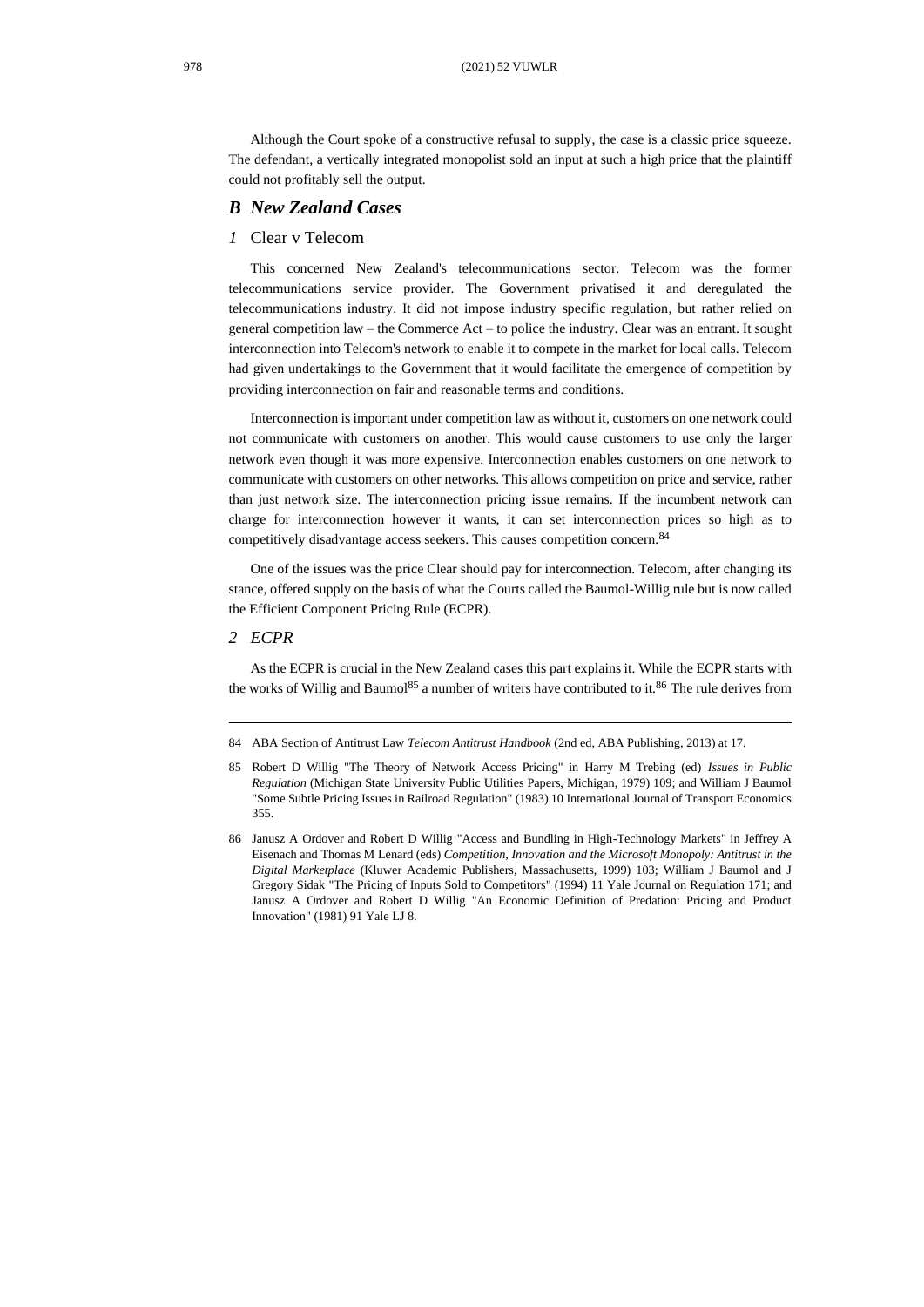<span id="page-16-0"></span>the contestable markets model<sup>87</sup> and departs from traditional models. The traditional model for analysing competition is perfect competition which has five central assumptions. A perfectly competitive market consists of many small firms – each having no impact on the others. All firms produce the same product, have perfect information and equal access to all production technologies. Finally, all firms can enter and exit the markets freely. This produces the most efficiency.<sup>88</sup>

Under the model, the fewer the firms, the less competitive the market becomes. While economies of scale lead to lower production costs they turn markets into oligopolies. In extreme cases, a natural monopoly results. In a natural monopoly, economies of scale are so great that one firm has the market to itself and competition is impossible. It is inconsistent with efficiency and the only way to achieve efficiency is to regulate.

The contestability model shows some natural monopoly markets can be competitive and efficient. This is so if the markets have easy entry and exit; it means the market is subject to hit and run entry. Thus, competition for a market can be just as effective as competition in a market.<sup>89</sup> The model works as follows: the incumbent firm increases price and high prices attract a new firm who enters quickly. The firms compete over price. One prevails and the other exits. The threat of easy potential entry forces the incumbent to price competitively making the market efficient. For this to work not only must entry and exit be easy, but there also cannot be large sunk costs in entering.<sup>90</sup> A sunk cost is a cost that a firm cannot recover if it exits. If a firm must incur large sunk costs to enter, then the market will not be susceptible to hit and run entry. As the entrant cannot recover sunk costs, the risk of entry is too high. Conversely, if the risk of suffering losses is low, the entry will be worthwhile even though it may cost a lot.

From this contestability model, Baumol, Willig and others developed the ECPR. The ECPR is a rule for determining the access price to a firm's network or essential facility that an entrant must pay. It involves the scenario where the incumbent is vertically integrated ie, it operates and competes in two markets – the input and output markets. Access to the input market is essential for a firm to compete in the output market. The incumbent may be a natural monopolist of the input or have substantial market power. An entrant wanting to compete in the output market needs access to the input. The ECPR determines the price the entrant must pay.

<sup>87</sup> William J Baumol, John C Panzar and Robert D Willig *Contestable Markets and the Theory of Industry Structure* (Harcourt Brace Jovanovich, San Diego, 1982); Joseph F Brodley "Antitrust Policy under Deregulation: Airline Mergers and the Theory of Contestable Markets" (1981) 61 Boston UL Rev 823; and Harold Demsetz "Why Regulate Utilities?" (1968) 11 JL & Econ 55.

<sup>88</sup> Luis M B Cabral *Introduction to Industrial Organization* (MIT Press, Cambridge, 2000) at 85–86.

<sup>89</sup> Herbert Hovenkamp *The Antitrust Enterprise Principle and Execution* (Harvard University Press, Cambridge, 2005) at 242–244.

<sup>90</sup> At 244.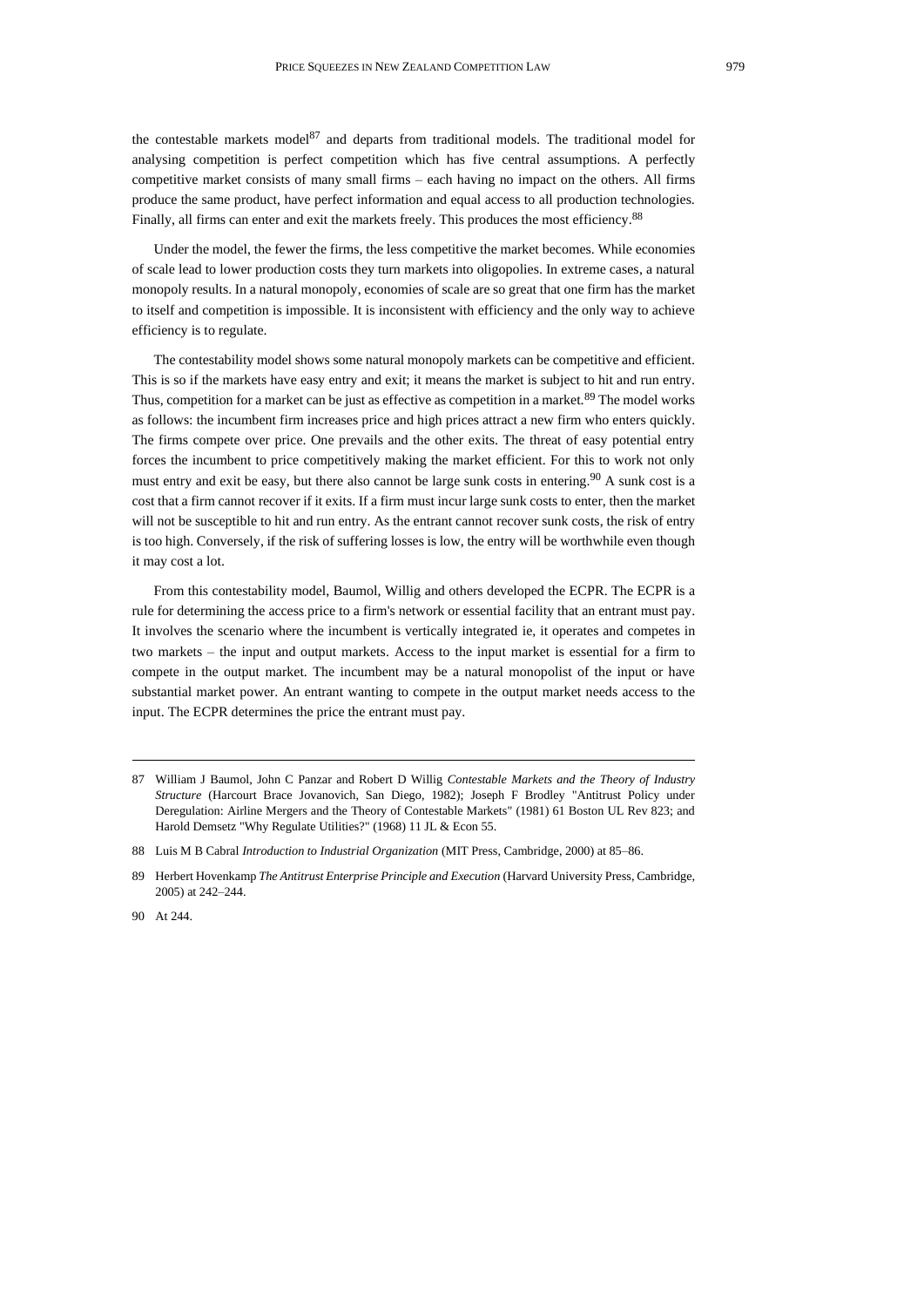It establishes that price as follows: the incumbent has a retail price for the output that it charges consumers. It has costs, first in producing the input, and second, in turning the input into the output. Under the ECPR, the appropriate price the incumbent can charge for the input is the difference between the retail price for the output and the avoided costs of producing the input and turning the input into the output. In other words, the final retail price minus downstream costs equals the efficient component price.<sup>91</sup> One can express the concept in other ways. An incumbent should only provide access if it is profitable for it to do so. Thus, it should give access according to its opportunity costs – ie, the revenue it loses by allowing access to the entrant minus the costs it saves by giving access. Another way of putting this is saying that the ECPR covers the revenue the incumbent lost by not having exclusive use of its assets. This means one can derive the ECPR access price in two ways. First, it equals the retail price minus avoided cost. Secondly, it is the cost of providing the access service plus foregone profit. A numerical example shows how.<sup>92</sup> A vertically integrated monopolist sells a retail product. The output price of this is \$100. It also manufactures a vital input to the retail product at a price of \$10 per unit. It has other incremental costs of \$30 per unit of output sold. Thus, the costs per unit are \$40. The monopolist earns a price-cost margin of \$60 per unit. Under the ECPR, a monopolist will charge \$70 to an equally efficient competitor who seeks access to the input. The entrant, as it is equally as efficient, will have incremental costs of \$30. Thus, when charged \$70, it will have a price-cost margin of zero if the monopolist continues to charge the pre-entry price of \$100 for the retail product (costs include a competitive rate of return). The retail product price will stay at \$100 and the monopolist retains its profit of \$60 per unit. This is so whether the retailer or entrant sells the final product. Thus, the \$70 input price represents the opportunity cost for the monopolist; that is, \$10 cost of manufacturing the input and the foregone price-cost margin of \$60.

The second way of calculating is that the retail price is \$100. By allowing an entrant, the monopolist avoids the incremental cost of a unit of output: This is \$30. The ECPR is retail output price minus the avoided cost, which is also \$70.

The ECPR has implications and benefits. It sends the right signals to entrants as a firm can only profitably enter if its costs are lower or equal to the incumbent.<sup>93</sup> It maximises productive efficiency which benefits consumer welfare. Productive efficiency occurs when firms are using the least amount of resources to produce the greatest output. If firms are not productively efficient they waste resources that other firms could be employing elsewhere in the economy. A decrease in productive efficiency lowers consumer welfare as a decrease means that both costs and prices of goods are higher. So, productive efficiency ensures that low cost producers can charge prices that reflect the cost of supply

<sup>91</sup> Baumol and Sidak, above [n 86.](#page-15-0)

<sup>92</sup> I take this from Salop (2010), above [n 10,](#page-3-0) at 722–723; and see also George Hay "Reflections on Clear" (1996) 3 CCLJ 231.

<sup>93</sup> Paul L Joskow "Regulation of Natural Monopoly" in A Mitchell Polinsky and Steven Shavell (eds) *Handbook of Law and Economics* (Elsevier Science, Burlington, 2007) 1227 at 1333.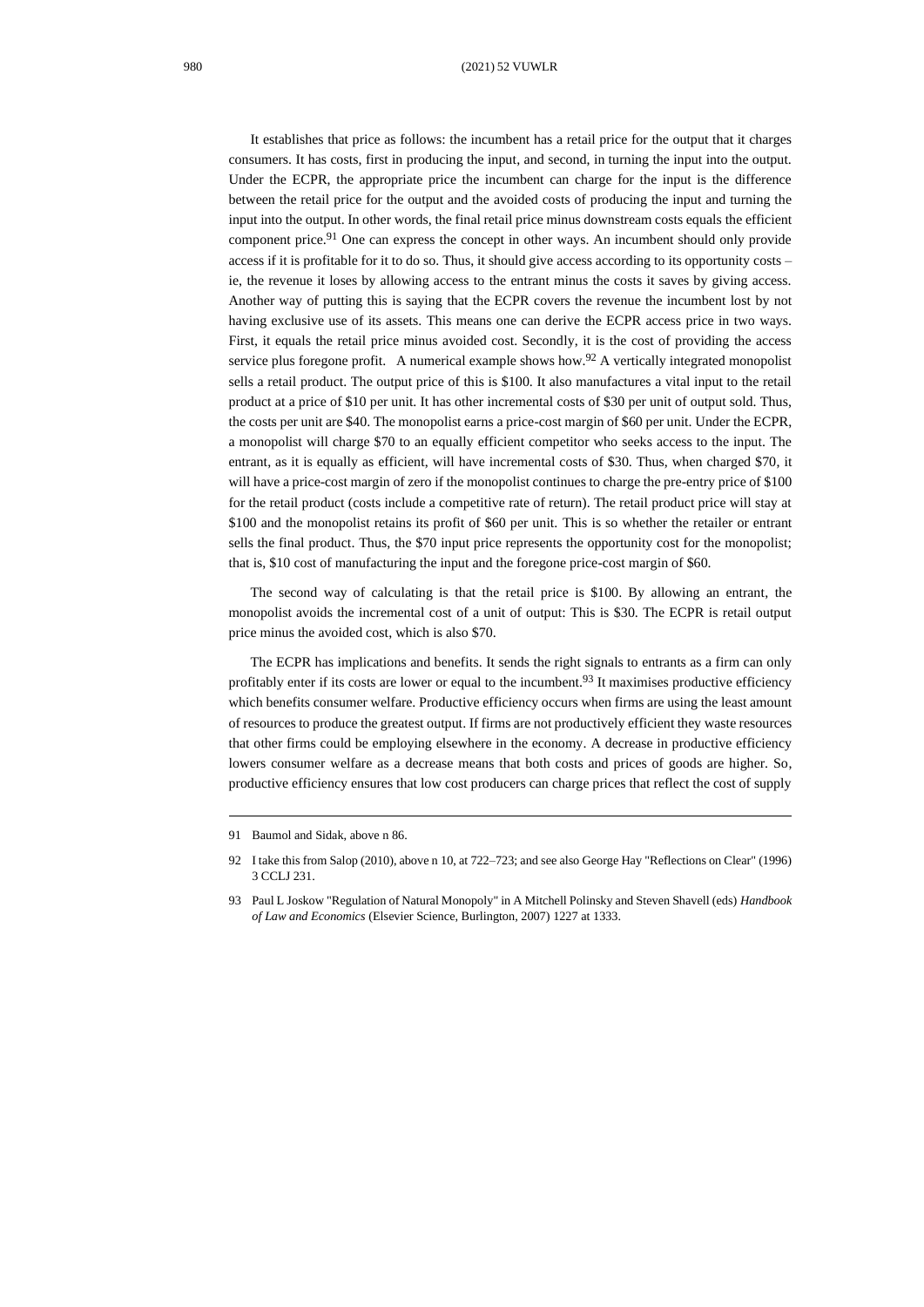of goods. If less efficient firms can enter, the incumbent who gives access is in effect subsidising them. Wasteful duplication of resources will result and any competition will be synthetic.<sup>94</sup> The ECPR also does not interfere with existing cross-subsidies and may be fairer to the incumbent.<sup>95</sup>

<span id="page-18-0"></span>Clear, in *Clear Communications Ltd v Telecom Corp NZ Ltd*<sup>96</sup> did not challenge the rule on traditional price squeeze grounds; ie the price for access (input) was so high that it could not compete in the output market. Rather, it alleged that Telecom breached s 36 as it knew that the Baumol-Willig rule would be unacceptable to Clear and thus, was denying interconnection, ie it was a constructive refusal to supply. Clear argued that the rule "offends common sense; it requires Clear to underwrite Telecom's current profits and level of operating efficiency."<sup>97</sup> It said that the rule would lock in existing monopoly profits as it enabled Telecom to recover them as part of its access fee. This meant a firm in a competitive market would not be able to charge according to the rule. Furthermore, Telecom might not decrease its retail price to match a lower Clear price which would enable Telecom to keep its monopoly profits and exclude Clear. The High Court accepted that the rule might enable Telecom's access fee to maintain any monopoly profits that might exist.<sup>98</sup> It found that Clear had not satisfied the rule and that Telecom was earning monopoly profits, saying that it must remain agnostic on the issue.<sup>99</sup> The High Court noted its limitations with this as it was not a regulatory agency.<sup>100</sup>

The Court considered whether the rule had an exclusionary effect. The issue was whether:<sup>101</sup>

... the resulting price to Clear for entry could be so high as to frustrate its competition in local business, even if Clear were just as efficient or more efficient than Telecom.

The Court did not make a finding on this. While the Court did not determine the rule's exclusionary effects, it considered whether the rule's price might restrict effective competition. It noted that competition for local business customers would be likely no matter whether Telecom priced using the rule. Furthermore, while the rule may not eliminate any monopoly profit, any other pricing rule would

<sup>94</sup> At 1334.

<sup>95</sup> At 1334; and William J Baumol, Janusz Ordover and Robert Willig "Parity Pricing and its Critics: A Necessary Condition for Efficiency in the Provision of Bottleneck Service to Competition" (1997) 14 Yale Journal on Regulation 145.

<sup>96</sup> *Clear Communications Ltd v Telecom Corp NZ Ltd* (1992) 5 TCLR 166 (HC).

<sup>97</sup> At 207.

<sup>98</sup> At 212.

<sup>99</sup> At 213.

<sup>100</sup> At 217.

<sup>101</sup> At 217.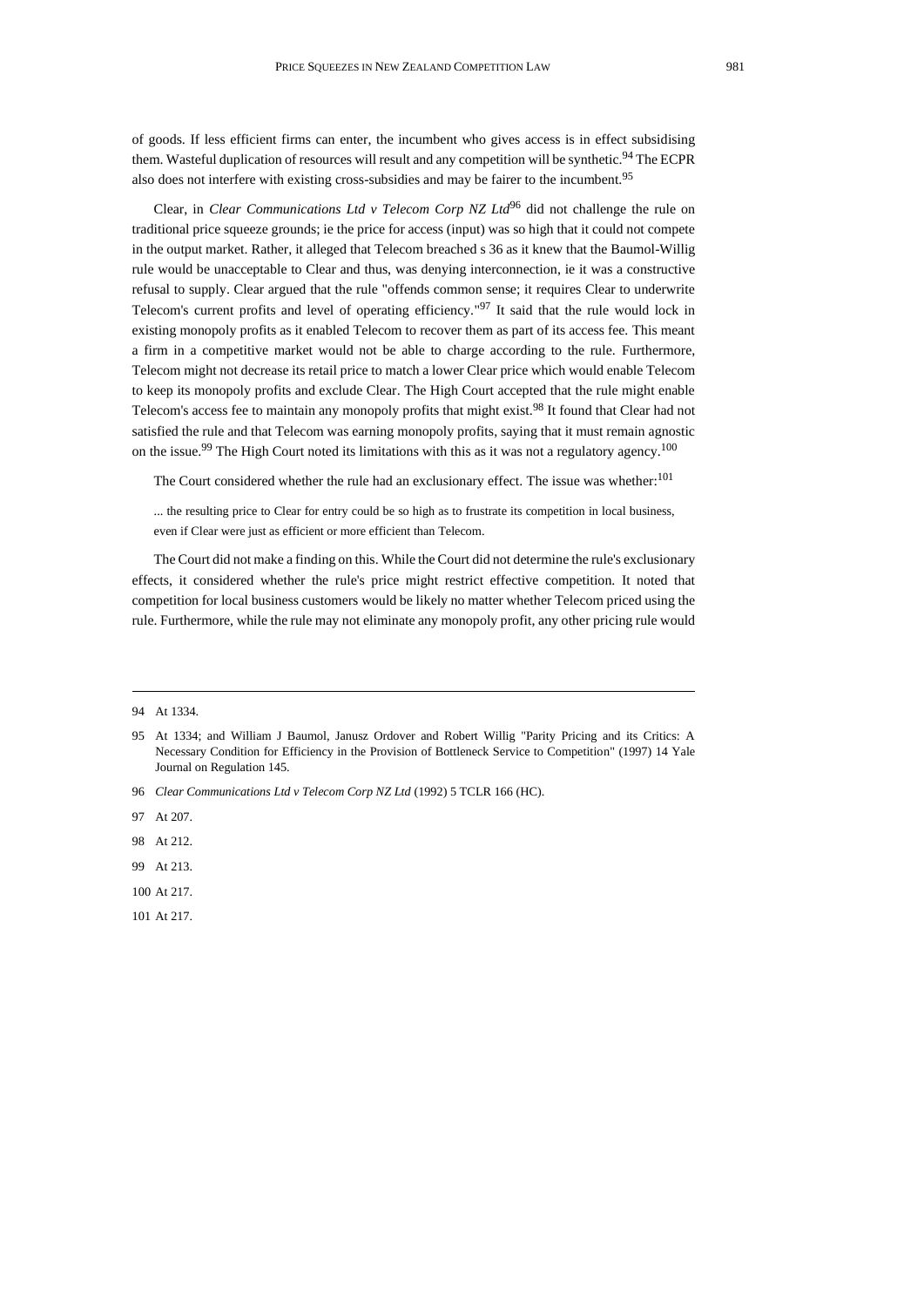982 (2021) 52 VUWLR

give Clear "a free ride on Telecom's network." <sup>102</sup> It would allow Clear to outcompete Telecom in areas where Clear is more efficient. In determining whether the rule risked excluding Clear, the Court had to balance this risk against the certainty that a pricing model, which did not charge for access or for interconnection's incremental cost, would foster inefficiency by Clear and allow uneconomic operators to proliferate.<sup>103</sup> It concluded that the rule was more likely than any alternative to improve competition.<sup>104</sup> Accordingly, Telecom was not using its dominant position for the proscribed purposes. As the rule enhanced competition, it improved the competitive process meaning no anticompetitive purpose and no breach of s 36.

Clear appealed and the Court of Appeal unanimously overturned the High Court. <sup>105</sup> Gault J, in delivering the main judgment, focused on s 36 and said that the issue involved applying it to the facts.<sup>106</sup> He held that the purpose of s 36 was to promote competition<sup>107</sup> and the test for use of a dominant position for a proscribed purpose required considering whether the conduct would have been open if the defendant had not been dominant in a competitive market.<sup>108</sup> His Honour accepted that monopolists can compete and that courts should not interpret s 36 so as to constrain such competition.<sup>109</sup> He warned against substituting economic models for the section's words.<sup>110</sup>

Then his Honour suggested that where a firm seeks access to an essential facility, such as a telecommunications network, it was helpful to ask whether the defendant had acted reasonably or with justification.<sup>111</sup> Gault J held that use of the rule breached s 36. His Honour accepted that a firm in a dominant position in telecommunications could charge in line with the price obtainable in a perfectly contestable market. However, such a market would not allow recovery of monopoly profits. 112

While the High Court held Clear had not shown Telecom's prices included monopoly profits, Gault J said that it was unrealistic to ignore them. Monopoly profits might be reflected not only in

| 102 At 214.                                                                |
|----------------------------------------------------------------------------|
| 103 At 217.                                                                |
| 104 At 217.                                                                |
| 105 Clear Communications Ltd v Telecom Corp NZ Ltd (1993) 5 TCLR 413 (CA). |
| 106 At 418.                                                                |
| 107 At 429.                                                                |
| 108 At 429.                                                                |
| 109 At 429.                                                                |
| 110 At 430.                                                                |
| 111 At 430.                                                                |
| 112 At 433.                                                                |
|                                                                            |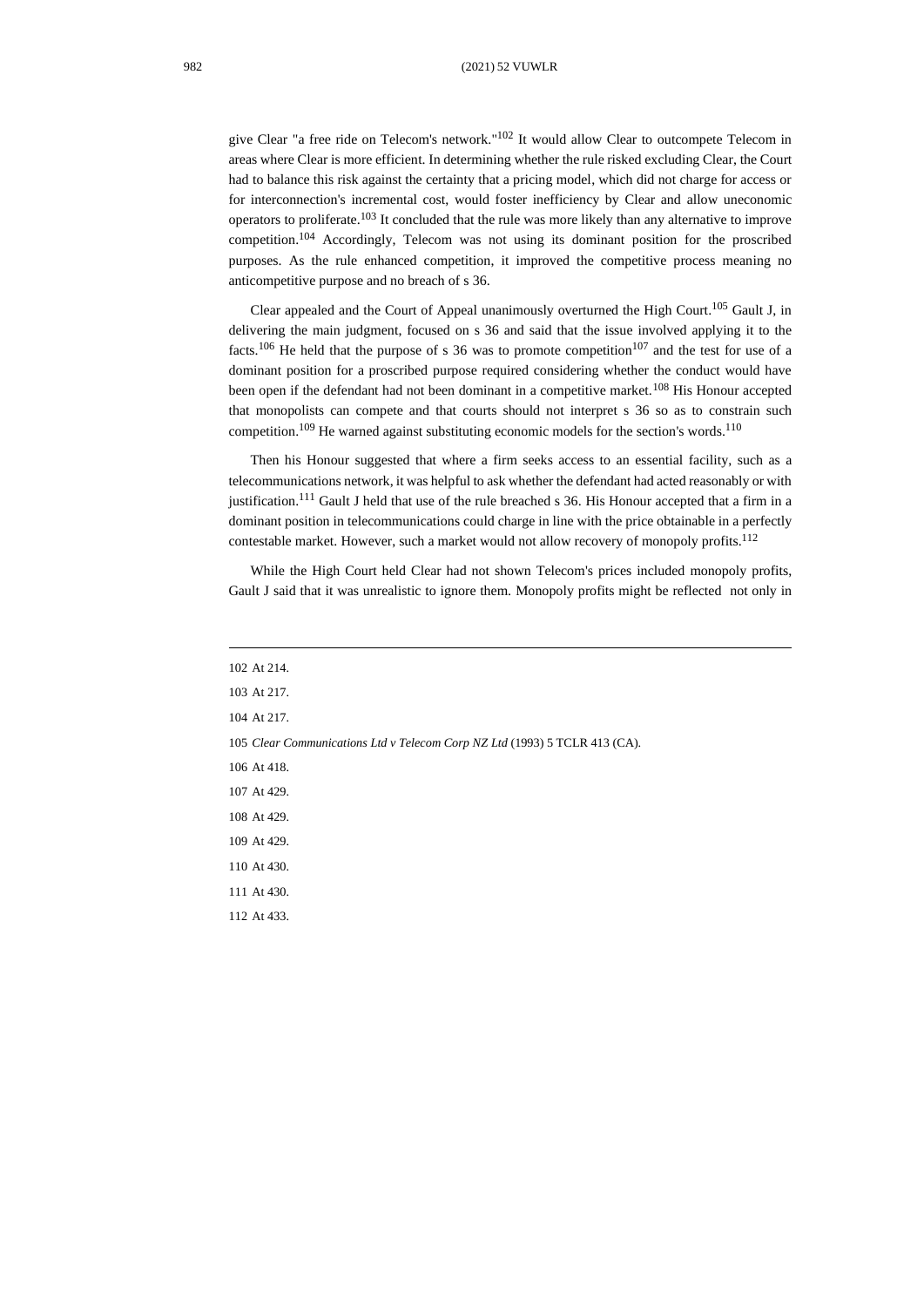excessive prices, but also inefficiencies.<sup>113</sup> Telecom had argued: "Clear is not prevented from competing according to its relative efficiency so long as Telecom's charge to itself is no less than its charge to Clear."<sup>114</sup> Gault J rejected this while noting that it did not deal with the risk that the price Telecom was asking was so high that it could prevent or deter Clear from entering and competing.<sup>115</sup>

Telecom had submitted that if monopoly profits were a problem, then the Government could regulate under pt IV of the Act. Gault J disagreed, saying in view of Government policy, it would be unrealistic to leave the matter for regulatory intervention.<sup>116</sup> Thus, he held:<sup>117</sup>

[I] cannot accept that the objects of the Commerce Act are served by a method of pricing that secures the profits of a firm in a dominant position.

As for "purpose", Gault J observed that where a rival seeks access to a dominant firm's facilities and the consequences of a refusal to deal lead to competitive disadvantage, then he could infer the requisite purpose.<sup>118</sup>

Clear was not entitled to damages as it had always refused to pay an access levy.<sup>119</sup> Gault J held Telecom could charge a levy – albeit not a Baumol-Willig levy. It could require Clear to contribute to the fixed and common costs of operating and maintaining Telecom's network. Telecom could only require the "true cost" which was the incremental costs involved in providing interconnection and a "reasonable return on capital so employed." $120$  Clear had to contribute to such costs in proportion to the benefits it received.

Cooke P also concluded that the rule breached s 36. His Honour said that the rule's pricing involved opportunity cost pricing and referred to Baumol's evidence that Government intervention should not force the supplier of an input component to receive for it "less than the price that makes the supplier indifferent as to whether the other components ... are supplied by others."<sup>121</sup> He said this meant the rule was obviously anticompetitive.<sup>122</sup>

| 113 At 435. |  |  |
|-------------|--|--|
| 114 At 434. |  |  |
| 115 At 434. |  |  |
| 116 At 436. |  |  |
| 117 At 436. |  |  |
| 118 At 437. |  |  |
| 119 At 442. |  |  |
| 120 At 442. |  |  |
| 121 At 416. |  |  |
| 122 At 416. |  |  |
|             |  |  |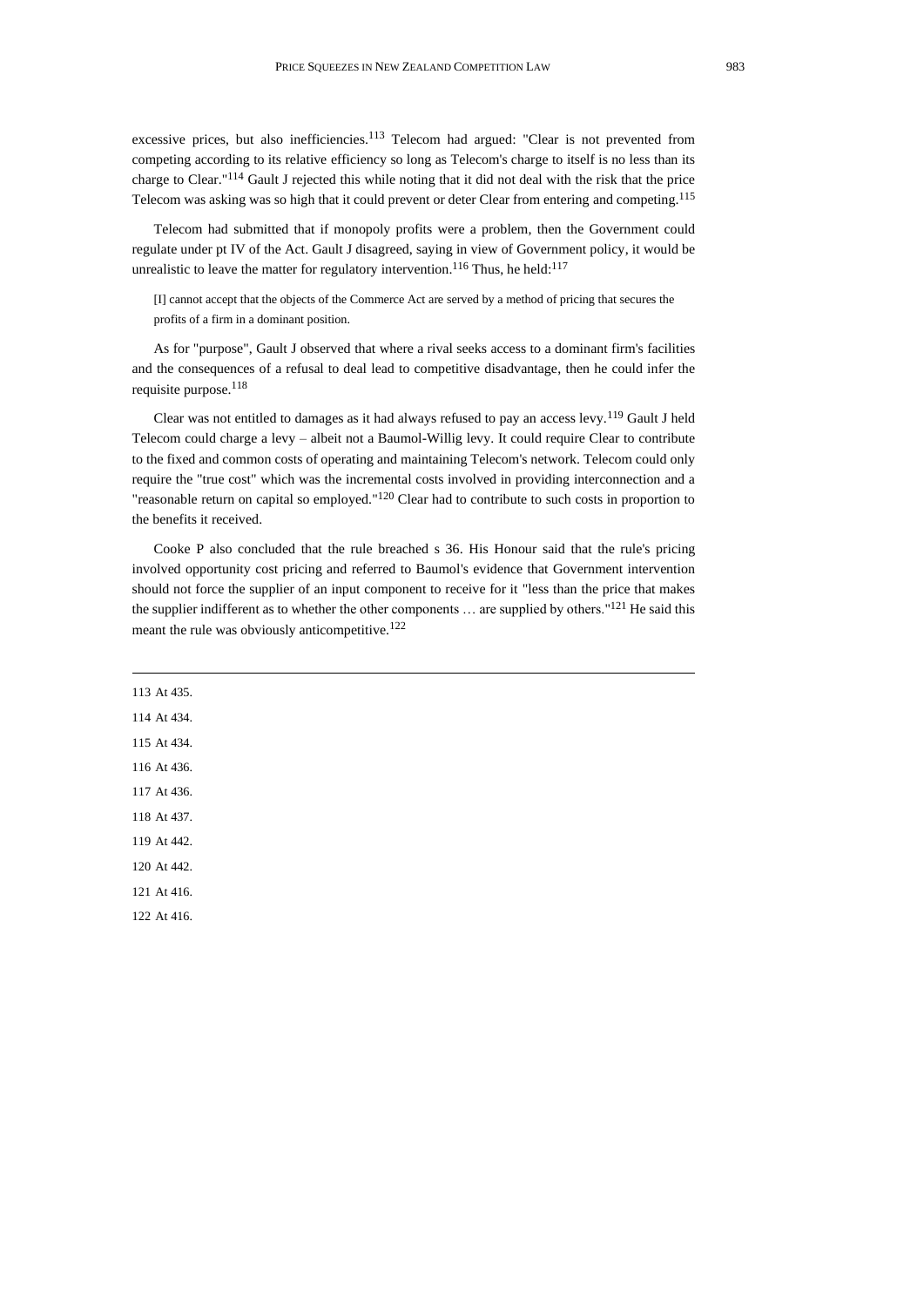Cooke P said that the notion that Clear would out compete Telecom's monopoly profits by forcing Telecom to reduce its final price was hypothetical; rather than decrease price, Telecom might prefer to continue to receive the high price and may decide to leave the downstream market.<sup>123</sup> As an aside, this is doubtful as it ignores double marginalisation and the vertical integration's benefits.

Neither judgment set a price for interconnection and commented all Clear could do was continue to negotiate.<sup>124</sup> The parties did not agree, rather, Telecom appealed to the Privy Council.<sup>125</sup> The main issue was whether Telecom had used its dominant position for an anticompetitive purpose.

On purpose, the Privy Council said that if a person used their dominant position, it would be hard to imagine that they did so other than for the purpose of producing an anticompetitive effect. Thus, a court can frequently infer from a defendant's use that their purpose was to produce the effect produced. Conversely, it was dangerous to argue that a defendant had used their dominant position because a defendant had a proscribed purpose.<sup>126</sup> A monopolist is entitled to compete. The Privy Council cited *Olympia Equipment Leasing Co v Western Union Telegraph*<sup>127</sup> stating that if the law prevents a monopolist from competing, it would be holding an umbrella over inefficient competitors.<sup>128</sup>

The Court reasserted the importance of economic models and agreed that the question depends on the statutory words. The words did not help as they do not distinguish between conduct which is a use and which is not.<sup>129</sup> It agreed that if the terms Telecom were seeking to extract were no higher than those a hypothetical firm would seek in a perfectly contestable market, then Telecom was not using its dominant position. It was legitimate and necessary to consider how a hypothetical seller would act in a competitive market and this required using an economic model.<sup>130</sup> The rule showed how the hypothetical firm would act.<sup>131</sup>

The Court disagreed that it helped to ask whether the defendant had acted reasonably or with justification, as this would place the monopolist in an impossible position. It would have little idea of what a court would regard as reasonable or justifiable as different minds can differ on this. The Court noted that courts must construe s 36 so a monopolist, before he enters upon a line of conduct,

<sup>123</sup> At 417.

<sup>124</sup> At 417 and 422.

<sup>125</sup> *Telecom Corporation of New Zealand Ltd v Clear Communications Ltd* (PC)*,* above [n 4.](#page-1-0)

<sup>126</sup> At 402.

<sup>127</sup> *Olympia Equipment Leasing Co v Western Union Telegraph* 797 F 2d 370 (7th Cir 1986).

<sup>128</sup> *Telecom Corporation of New Zealand Ltd v Clear Communications Ltd* (PC), above [n 4,](#page-1-0) at 402.

<sup>129</sup> At 403.

<sup>130</sup> At 403.

<sup>131</sup> At 403.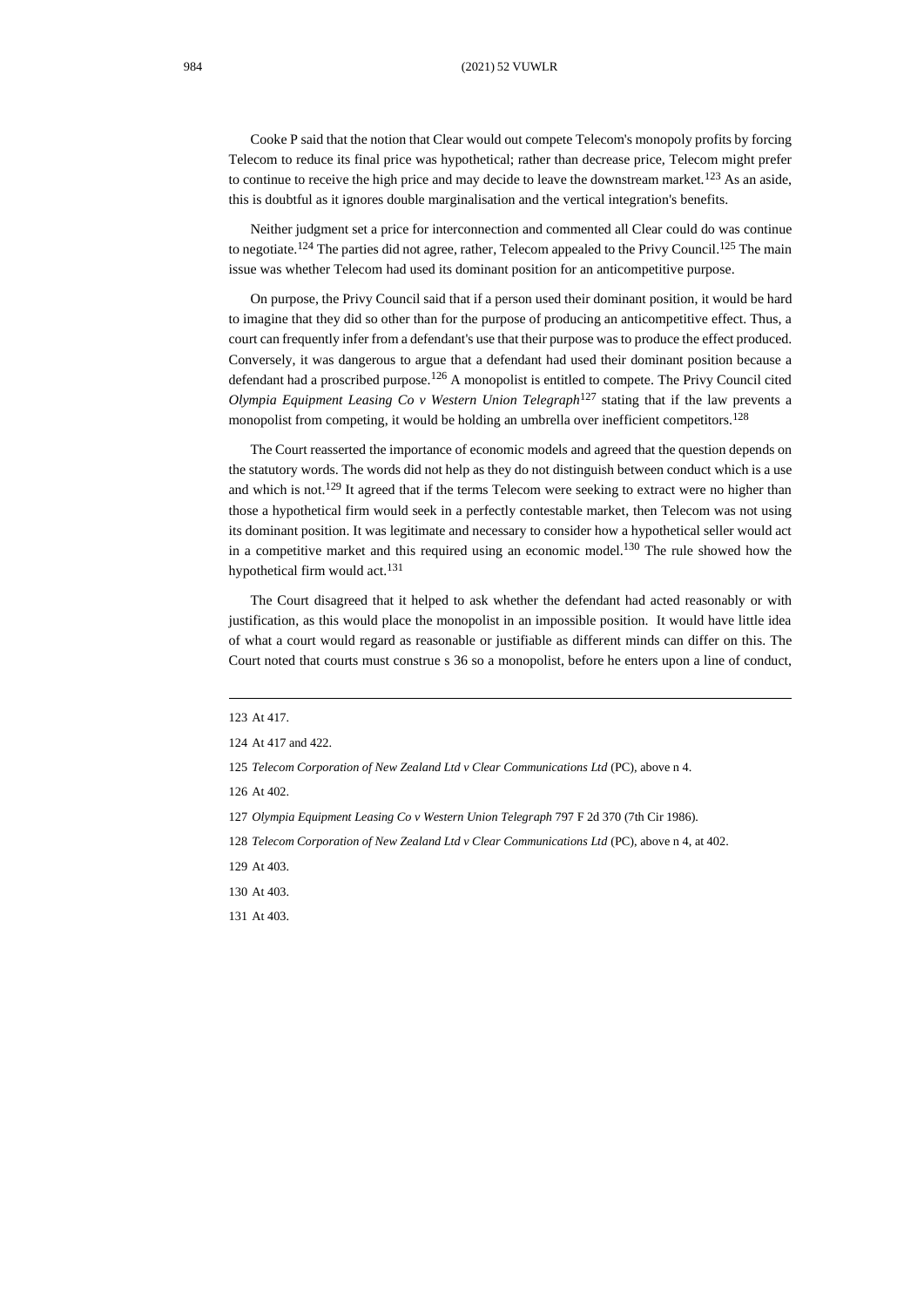knows with some certainty whether the conduct is lawful or not.<sup>132</sup> It established the following test for s 36:<sup>133</sup>

<span id="page-22-0"></span>It cannot be said that a person in a dominant market position 'uses' that position for the purposes of s 36 [if] he acts in way which a person not in a dominant position but otherwise in the same circumstances would have acted.

The Court noted that Clear had the burden of showing that Telecom's monopoly profits would produce such a high price that it would prevent Clear from entering.<sup>134</sup> It also emphasised that courts had to look at other Commerce Act provisions when considering whether it proscribed monopoly overcharging. Part IV's price control provisions were relevant, as the Government can impose price control if competition is limited or likely to be lessened in a market.<sup>135</sup> Turning to the case, the Court observed:<sup>136</sup>

It will be clear that the main, and most important, issue is whether the potential for a charge fixed on the basis of the Baumol-Willig Rule including monopoly rents currently charged by Telecom prevents that rule being an adequate model.

It upheld the Baumol-Willig rule; saying that opportunity cost pricing was theoretically valid, and a firm in a fully competitive market would charge its opportunity costs. Doing so meant it was not acting anticompetitively.<sup>137</sup>

The Court considered whether monopoly rents made the rule unsuitable. It discussed whether Clear had proved that Telecom's charges included monopoly rents, noting that the High Court held Clear had not proved this. It said that the High Court had ample evidence to justify this, meaning the Court of Appeal was wrong to the extent it purported to reverse this.<sup>138</sup>

As for whether the risk of monopoly profits meant the Baumol-Willig rule was inappropriate, the Court said no, stating Clear would eventually compete them out.<sup>139</sup> It noted that Clear had not established that Telecom's charges were so high that Clear could not enter the market as it did not

- 134 At 404.
- 135 At 404.
- 136 At 405.
- 137 At 405–406.
- 138 At 406.
- 139 At 407.

<sup>132</sup> At 404.

<sup>133</sup> At 404. The Court used "unless" rather than "if". This substitution is necessary, otherwise the test is the opposite of what the Privy Council intended. See *Commerce Commission v Telecom Corporation of New Zealand Ltd* [2010] NZSC 111, [2011] 1 NZLR 577 [*0867*] at [30].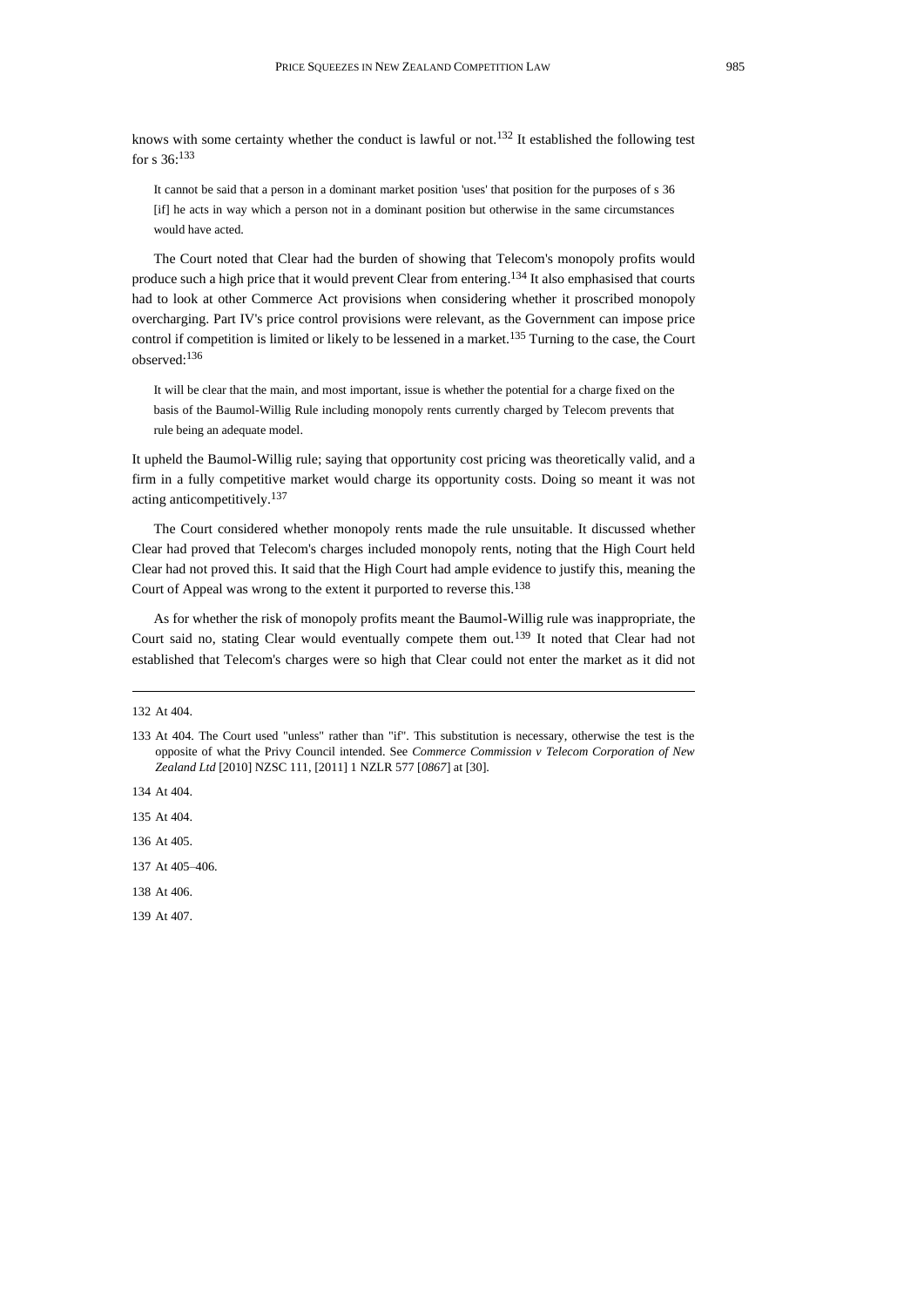present any evidence.<sup>140</sup> It continued that s 36's purpose was not to eliminate monopoly rents.<sup>141</sup> In any event, pt IV could remove any monopoly profits. It rejected Gault J's statement that one could not rely on pt IV as it was contrary to the Government's light-handed regulation policy, noting "what policy the government adopts is no concern of the Courts".<sup>142</sup> Accordingly Telecom had not breached s 36.

#### *C Afterwards*

<span id="page-23-0"></span>The Privy Council was heavily criticised. Some commentators criticised the Court's counterfactual "use" test as being too lenient.<sup>143</sup> Eventually the Government amended  $s$  36 and substituted "take advantage" from s 46 of Australia's Act for "use."

The second criticism concerned the Baumol-Willig rule, or the ECPR as it was now known. Commentators regarded it outrageous that a rule that preserved monopoly profits could not breach s 36. <sup>144</sup> Successive Governments reviewed telecommunications. On the rule, the Government said it "had the potential to lessen competition" and that it "would be concerned to see the Baumol-Willig Rule being applied in the future.<sup>"145</sup> It introduced industry specific regulation via the Telecommunications Act 2001. Regulations prohibited use of the rule.<sup>146</sup>

Before this, Telecom and Clear signed an interconnection agreement containing no ECPR pricing. The Commerce Commission subsequently alleged a price squeeze involving the ECPR.

*1* Data Tails

In 2004, the Commission alleged Telecom had breached s 36 by overcharging competitors for access to its wholesale network. During the 1990s, rival telecommunications service providers (TSPs)

- 143 Yvonne van Roy "Taking Advantage of Market Power: Should New Zealand Adopt the Approach of the High Court of Australia?" (2005) 11 NZBLQ 319; Rex Ahdar "Escaping New Zealand's monopolisation Quagmire" (2006) 34 ABLR 260; and Rex Tauati Ahdar "The Unfulfilled Promise of New Zealand's Monopolisation Law: Sources, Symptoms and Solutions" (2009) 16 CCLJ 291.
- 144 Van Roy, above n [143;](#page-23-0) Ahdar, above n [143;](#page-23-0) Valentine Korah "Changes for Inter-Connection to a Telecommunications Network" (1995) 2 CCLJ 213; Brenda Marshall and Rachel Mulheron "Access to Essential Facilities under Section 36 of the Commerce Act 1986: Lessons from Australian Competition Law" (2003) 9 Cant LR 248; and Brenda Marshall "Pricing Third Party Access to Essential Infrastructure: Principles and Practice" (2005) 24 ARELJ 172.
- 145 New Zealand Government "Government signals future directions for regulation of Telecommunications, Electricity and Gas" (press release, 26 June 2001).
- 146 Telecommunications Regulations 2001.

<sup>140</sup> At 407.

<sup>141</sup> At 407.

<sup>142</sup> At 408.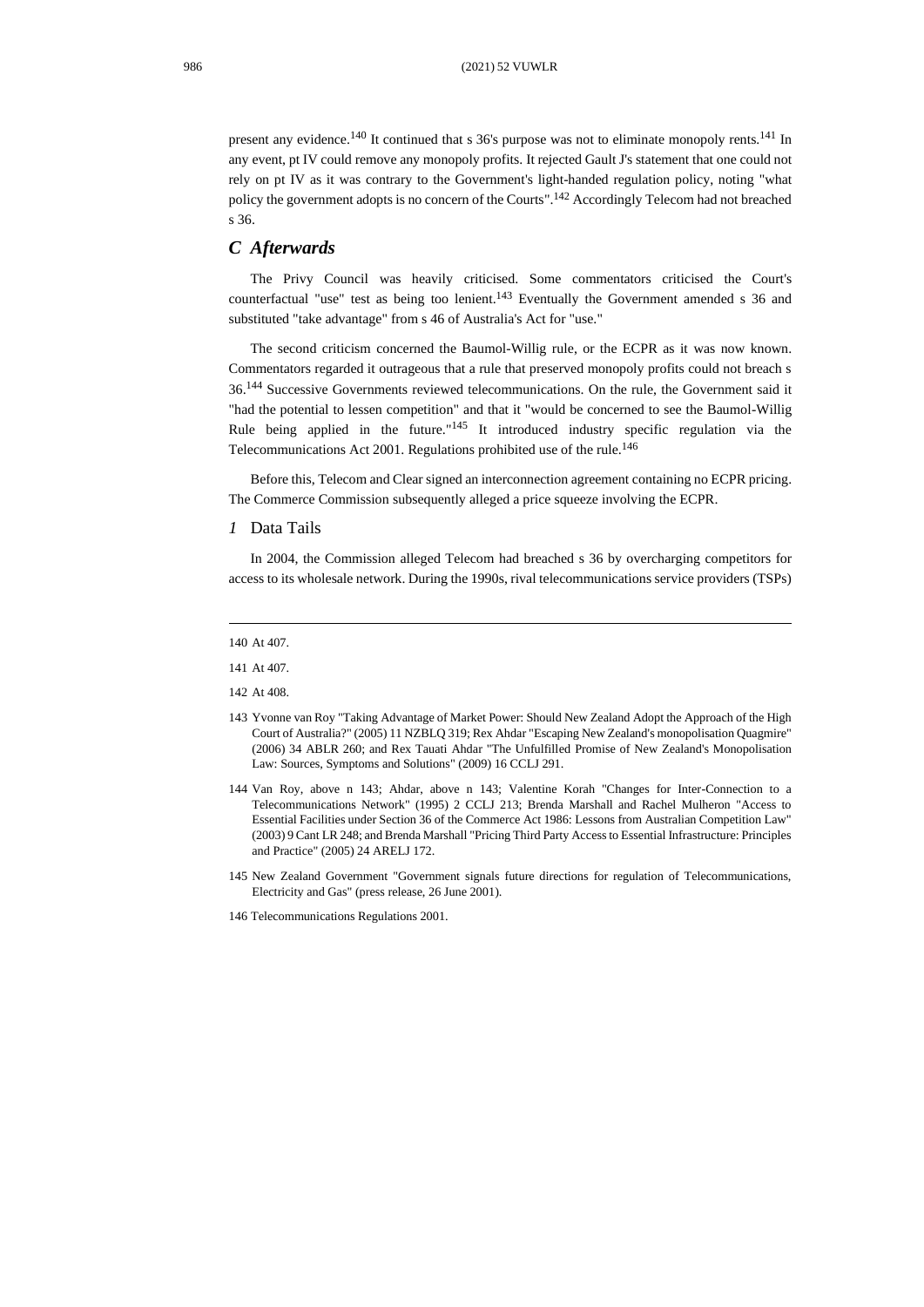sought access to Telecom's network to offer a competing high speed data transmission service. Rival TSPs needed to purchase data tails from Telecom – "data tails" are the connections between an end customer's premises and the point where a TSP can take delivery of data signals from Telecom. They are the last mile connections between a customer's premises and a switch where a TSP can take over the transmission and send it along its network to another customer. Data tails can be at the start and/or finish of a transmission circuit.

<span id="page-24-0"></span>In *Commerce Commission v Telecom Corp of New Zealand Ltd*,<sup>147</sup> the Commission alleged that from December 1998 until 2004, Telecom's wholesale price to other TSPs for access to data tails was so high relative to Telecom's retail prices that it caused a "price squeeze". Telecom sold data tails to TSPs at wholesale. It also provided its own high speed data transmission service at retail in competition with TSPs. Telecom decreased its retail price but did not commensurately decrease its wholesale price for data tails. In some cases, Telecom's wholesale price of data tails exceeded the retail price of its high speed data transmission service. This was the price squeeze. The Commission did not allege Telecom's retail price was predatory pricing.<sup>148</sup>

Two scenarios were at issue. One where Telecom provided all the tails in a TSP's customer network, whether two or more, and the TSP did not self-provide any (the "two-tail" scenario). The other where a TSP self-provided one or more tails and Telecom supplied the rest (the "one-tail" scenario).<sup>149</sup> The Commission brought its case on the basis that in neither scenario did Telecom's pricing comply with the ECPR. There was no evidence that Telecom ever had regard to ECPR when it set its wholesale prices.<sup>150</sup> However, the parties fought the case on the ECPR.

#### *2 The High Court*

Without citing authority, the Court said a price squeeze occurs when a dominant vertically integrated supplier sets prices in the upstream wholesale market in a manner that prevents equally or more efficient competitors from profitably operating in the downstream retail market.<sup>151</sup>

149 At [4].

<sup>147</sup> *Commerce Commission v Telecom Corporation of New Zealand Ltd* HC Auckland CIV-2004-404-1333, 9 October 2009 [*Data Tails* (HC)]. I partly base the account of the cases on my co-written text: Lindsay Hampton and Paul G Scott *Guide to Competition Law* (LexisNexis NZ Ltd, Wellington, 2013) at 239–243.

<sup>148</sup> *Data Tails* (CA), above [n 3,](#page-1-1) at [123].

<sup>150</sup> At [89].

<sup>151</sup> *Data Tails* (HC), above [n 147,](#page-24-0) at [3].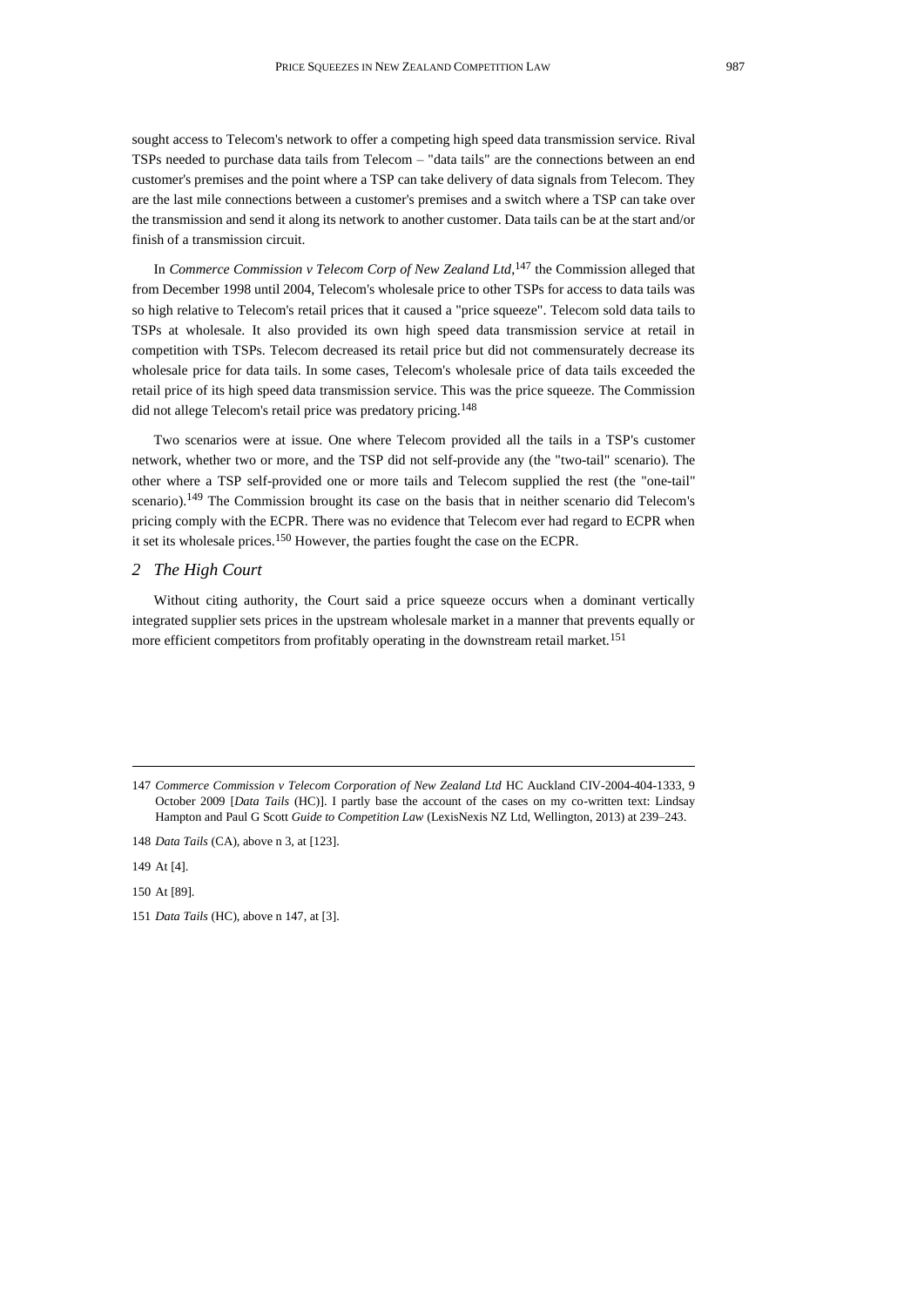It found that over the relevant period, Telecom had both dominance and a substantial degree of market power in the wholesale market for data tails outside central business districts, as well as the national wholesale market for backbone or network services.<sup>152</sup>

It looked at whether Telecom had used/taken advantage of its dominant position/substantial market power in two steps. First, whether Telecom was obliged to supply data tails and secondly, whether the prices Telecom charged its competitors were greater than the prices it would have charged in the hypothetical competitive market.<sup>153</sup>

It held that Telecom had no express statutory obligation to supply; nor did the "essential facilities" doctrine or any New Zealand equivalent require supply. It accepted a vertically integrated incumbent had a duty to supply an essential wholesale input to a competitor in a downstream market based on *Queensland Wire*, and also the obligation apparently assumed to exist in *Telecom v Clear*. <sup>154</sup> The Court viewed data tails as an essential input into providing a high speed transmission service. As Telecom could supply the data tails, the Court inferred Telecom had a duty to supply.<sup>155</sup>

As to the prices Telecom charged, applying *Telecom v Clear*, the Court endorsed ECPR as the appropriate model to address how to price network access in markets which a single vertically integrated provider of network infrastructure and services dominated. <sup>156</sup> The Court identified the ECPR's objective as to price access that compensates the incumbent for properly incurred costs, including profits foregone, while also ensuring that the access price is sufficiently low, so as not to deter entry.<sup>157</sup> An ECPR price permits efficient entry by ensuring that an entrant's costs will not exceed the incumbent's. A price which exceeds the incumbent's is harmful because it impedes efficient entry.

Two issues arose from applying ECPR. First, what is the price for access under ECPR when the rival TSP provides one or more of the tails and Telecom the remainder – the "one-tail" scenario? Telecom said if so, it can recover the profit foregone on the entire network, as this was consistent with the ECPR principle that Telecom should be indifferent between supplying itself and supplying a new entrant.<sup>158</sup> The Commission contended that the appropriate profit share that the incumbent should

<sup>152</sup> At [9] and [41]–[42]; the Government had changed the threshold of s 36 from "dominance" to "substantial degree of market power" during Telecom's behaviour. Thus, the Court had to consider both thresholds.

<sup>153</sup> At [126]. This is Judge Breyer's question from *Town of Concord v Boston Edison Co*, above [n 6](#page-2-0) which his Honour said was unanswerable.

<sup>154</sup> At [127].

<sup>155</sup> At [128].

<sup>156</sup> At [129].

<sup>157</sup> Baumol and Sidak, above [n 86,](#page-15-0) at 178.

<sup>158</sup> *Data Tails* (HC), above [n 147,](#page-24-0) at [54].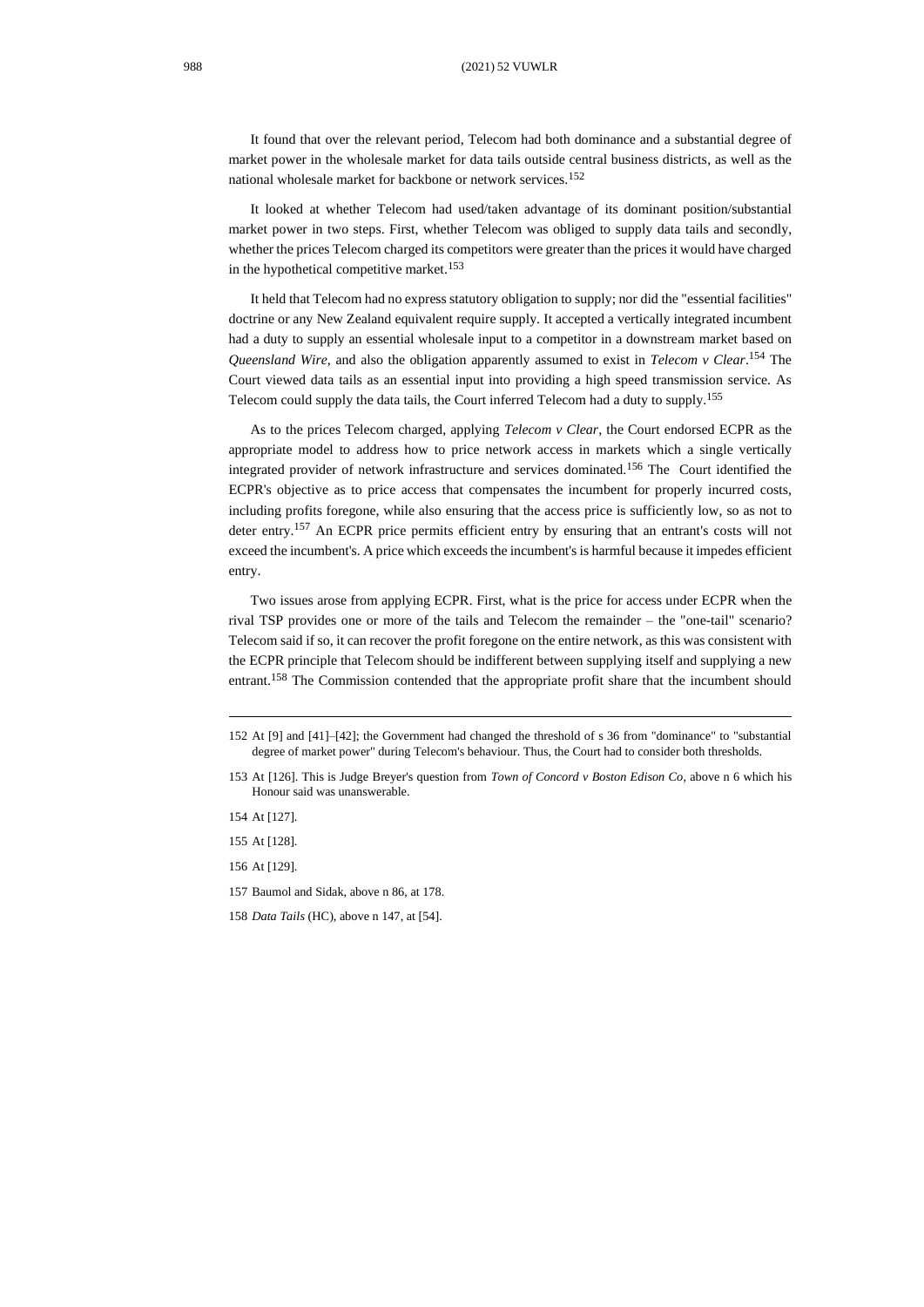recover for each tail it leases is the proportion that the leased tail bears to the total number of tails in the network.<sup>159</sup> The Court agreed with Telecom finding that pricing data tails this way would not preclude a more efficient rival entering.<sup>160</sup> As Telecom's one-tail pricing complied with the ECPR, it did not breach s 36.

Secondly, where Telecom supplied data services to a customer as part of a bundle of services which, for example, may include voice or internet services. Telecom claimed the profits lost on all services should be taken into account in calculating the ECPR price.<sup>161</sup> The Court disagreed stating: 162

[i]f the incumbent is to be compensated in an ECPR price for losing a data service customer, it is only to the extent of the additional profit derived from supplying the services as a bundle.

It doubted whether this profit would be significant as making data sales was not essential to voice or internet sales.<sup>163</sup> Furthermore, were Telecom to be compensated from the loss of profits on other lines of business when it loses data service to a customer because it would be discouraged from competing for the remaining services?<sup>164</sup>

The Court held in favour of the agreed counterfactual comprising two vertically integrated firms (T1 and T2), each with a 50 per cent share of the high speed data transmission business, a nondominant Telecom would not set data tails prices above ECPR to an entrant TSP (T3) who had a core network but who needed to lease data tails.<sup>165</sup>

The Court accepted there were repeated "violations" of ECPR pricing when Telecom supplied both data tails in a two-tail circuit – the "two-tail" scenario.<sup>166</sup> The absence of information about the magnitude and distribution of ECPR violations was not fatal to the Commission's case. As long as non-compliance was more than *de minimis* it may breach s 36. In pricing above ECPR, Telecom breached s 36.<sup>167</sup>

159 At [54]. 160 At [60]. 161 At [64]. 162 At [71]. 163 At [71]. 164 At [70]. 165 At [129]. 166 At [132]. 167 At [131].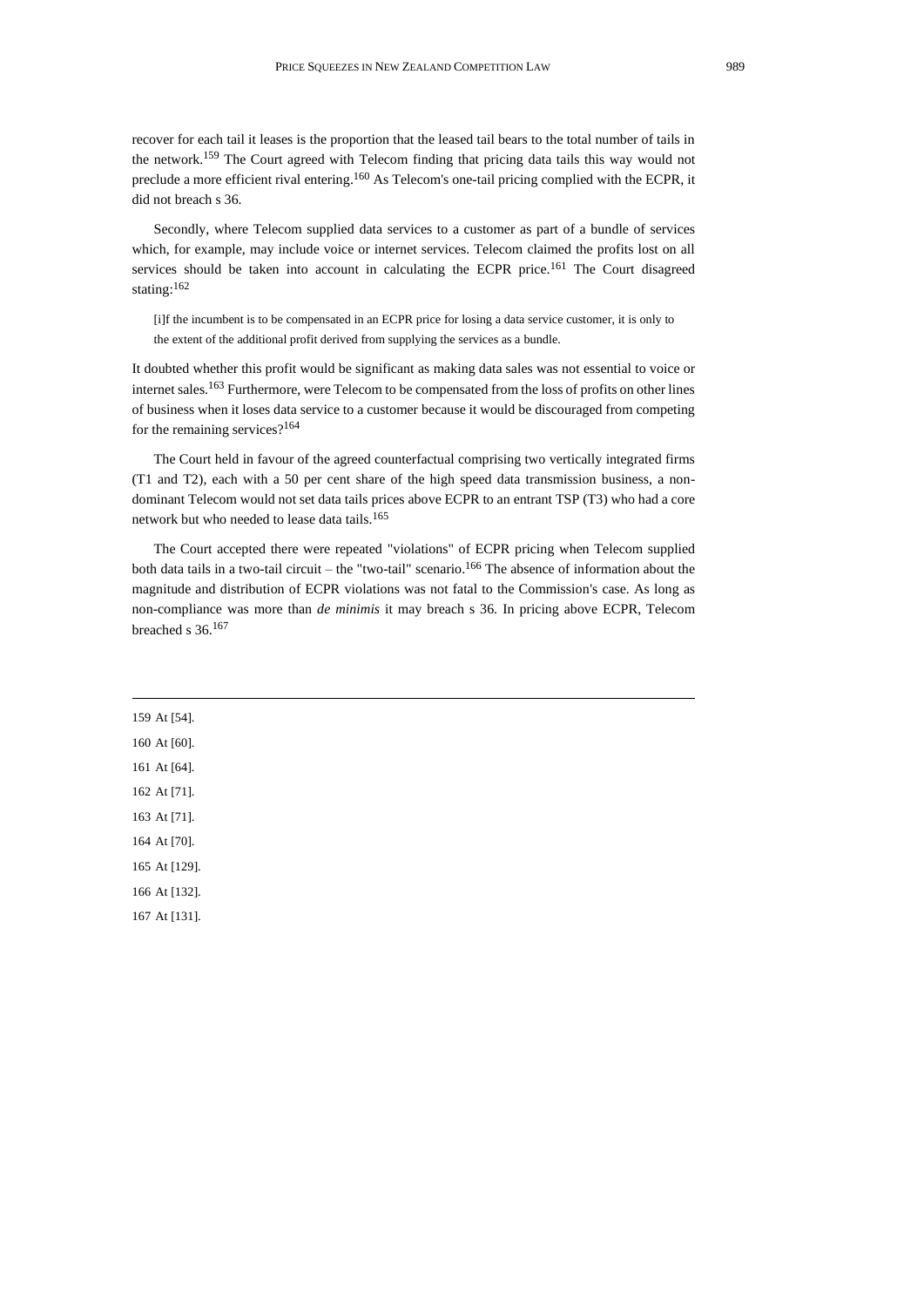### *D The Court of Appeal*

Telecom unsuccessfully appealed. The Court allowed the Commission's cross-appeal on the "onetail" scenario. While the Court accepted in this scenario that Telecom's recovery of profit foregone on its entire network accords with ECPR, it still breached s 36 as this outcome would not survive the hypothetical competitive market.<sup>168</sup> Furthermore, it said it would be misreading *Telecom v Clear* to suggest that their Lordships were endorsing the use of ECPR to arrive at a price that would preclude competition.<sup>169</sup> The Court viewed it was implicit in the Privy Council's decision that an incumbent cannot charge a price above which a rival cannot compete.

It also found it unlikely that Telecom's pricing would allow monopoly profits or inefficiencies to be driven out of the market, as it permits Telecom to raise the wholesale price of its data tails as the TPS's network grows.<sup>170</sup> It also held that allowing Telecom to recover the profit foregone on its entire network in the one-tail scenario effectively rewards Telecom for imposing the two-tail price squeeze and forces TSPs to build their own tails when it may otherwise have been more efficient for TSPs to lease tails from Telecom.<sup>171</sup> It concluded that it should adopt a pragmatic approach and accept the Commission's suggested pricing methodology whereby Telecom should only be able to recover a proportionate profit share on its leased tails.<sup>172</sup>

## *E Discussion of Court's Decision*

#### *1 One-tail scenario*

Telecom's pricing here complied with the ECPR and the High Court held no breach of s 36. Conversely, the Court of Appeal found a breach. This has profound consequences and it is worthwhile examining why the Courts differed. The Court of Appeal said such pricing conflicted with the decision of the Privy Council in *Telecom v Clear*, would exclude competition<sup>173</sup> and would not survive the counterfactual test.<sup>174</sup>

 *Data Tails* (CA), above [n 3,](#page-1-1) at [246]. At [235]. At [238]. At [241]. At [249]. At [233]–[242]. At [242]–[246].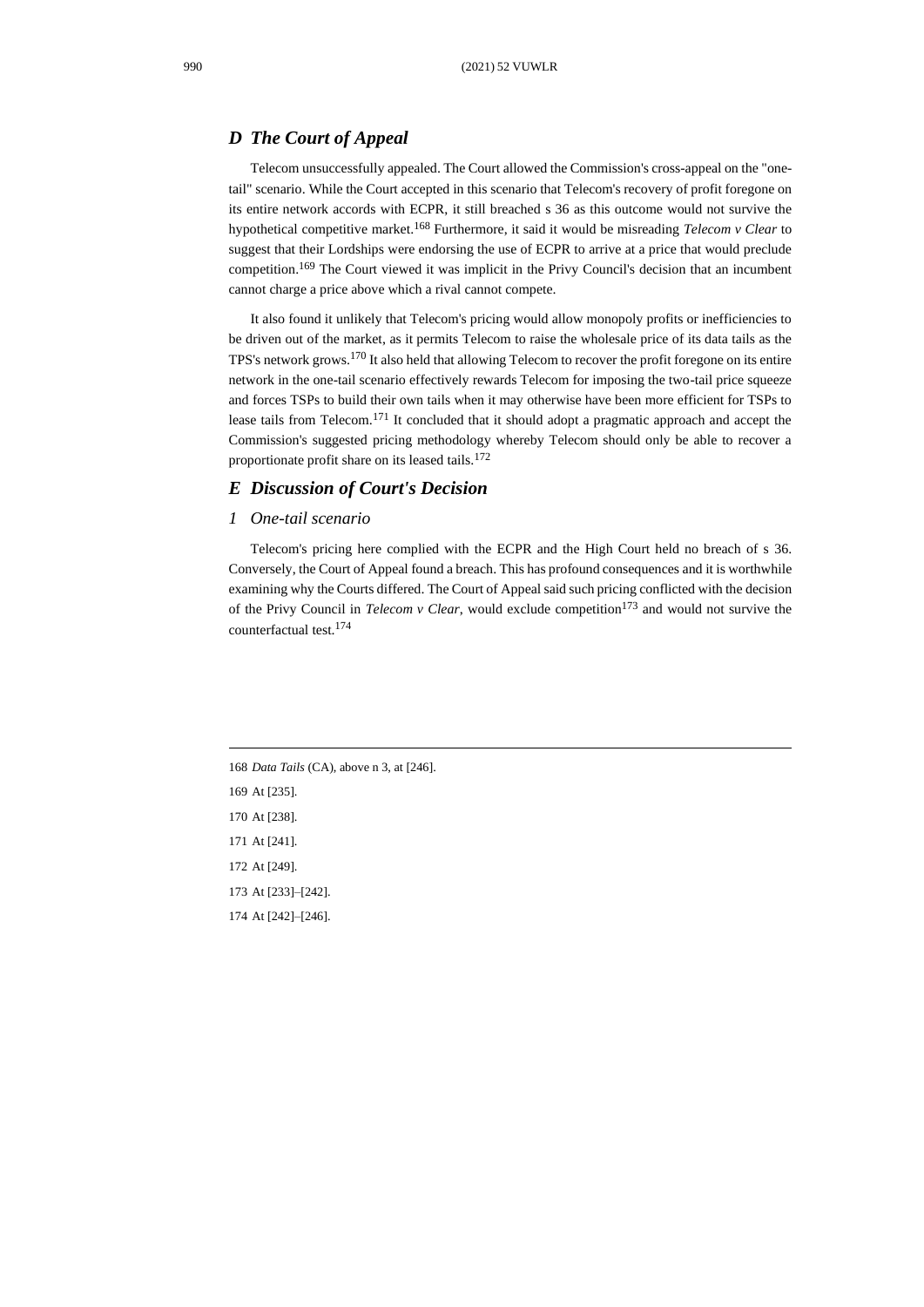#### *2 Exclude competition*

The High Court used examples to show the ECPR does not preclude competition by an equally efficient rival,<sup>175</sup> and why Telecom was entitled to recover the profit foregone on the entire network from a rival, even if the rival provided a tail. It used a five-tail network and assumed a retail network price of \$14 – with direct network costs for each tail of \$1; a direct network incremental cost of \$2 and direct incremental retail cost of serving the customer at \$3. This leads to a \$4 profit to Telecom on the customer's business. If a TSP needed access to all five tails, the ECPR price would be \$14 consisting of \$1.80 per tail – the \$1 cost per tail plus a \$4 opportunity cost spread over the five tails. The TSP would pay \$9 for the tails and \$5 for the backbone and retail costs. Its profit is zero.<sup>176</sup>

If a TSP wanted to self-provide one tail and lease from Telecom, the ECPR allows it to charge the TSP \$2 per tail (being the cost of \$1 per tail plus \$4 opportunity cost spread over four tails). This means a price of \$13, being the \$8 cost of tails plus the \$5 for the backbone and retail costs. Assuming the same retail price, this leaves a surplus of \$1. It would only be profitable for a TSP to self-provide if it provides the tail as or more cheaply than Telecom (ie, for less than \$1). Thus, the ECPR permits self-provision of tails if the entrant is equally or more efficient.<sup>177</sup>

The Commission submitted this ignores entrants' fixed and common costs in self-providing a tail.<sup>178</sup> The High Court disagreed. It noted only incumbents' costs are relevant in calculating ECPR. It cited Kahn and Taylor to find that if an incumbent could profitably retain business at prices covering only its marginal costs, but the entrant required some larger markup to recover its fixed and common costs, then it is inefficient for society to make it possible for the latter to do so. It would involve wasteful duplication and incurring of new, extra common costs of facilities and activities that the incumbent already provided.<sup>179</sup>

The Court of Appeal accepted the Commission's submission that Telecom would have a \$4 margin to help cover its fixed and common costs. The entrant would have only \$1 (equal to Telecom's marginal cost) to cover such costs. An equally efficient TSP would be unable to enter unless such costs were less than the incumbent's marginal costs, which would never occur in the telecommunications industry.<sup>180</sup> As a result, such ECPR pricing precluded competition. Interestingly Clear did not challenge ECPR on this basis.

<sup>175</sup> At [48] and [234]; *Data Tails* (HC), above [n 147,](#page-24-0) at [55]–[59].

<sup>176</sup> *Data Tails* (HC), above [n 147,](#page-24-0) at [56]. This zero includes a competitive rate of return.

<sup>177</sup> At [57].

<sup>178</sup> At [61].

<sup>179</sup> At [62].

<sup>180</sup> *Data Tails* (CA), above [n 3,](#page-1-1) at [234].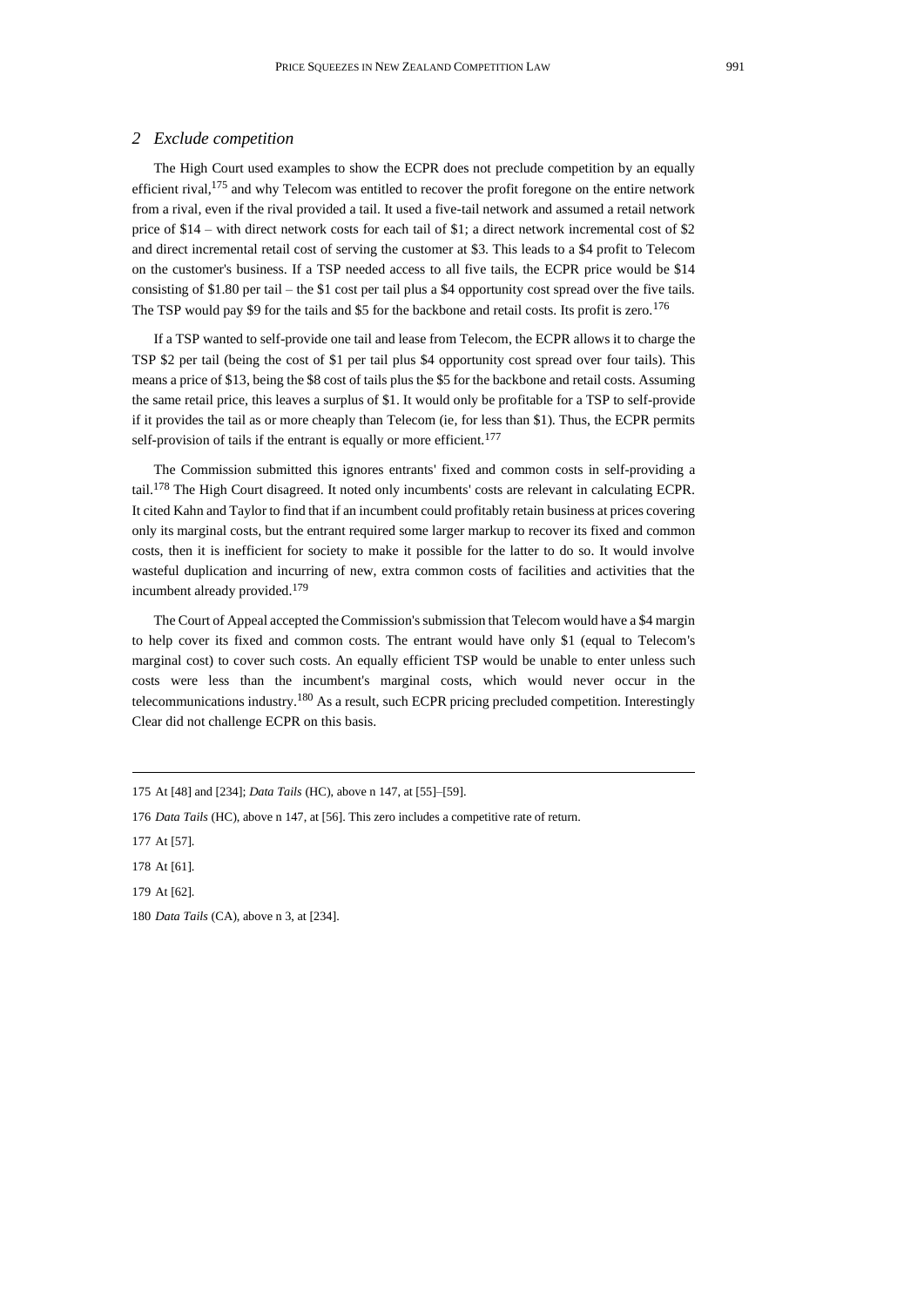This is unconvincing. Fixed costs (including sunk and common costs) are important in telecommunications as they are a significant proportion of total costs. Consequently, price levels in such industries may exceed marginal costs.<sup>181</sup> This is relevant to the Commission's argument that in the High Court's examples, Telecom has a \$4 margin to cover its fixed and common costs. This assumes only the final retail price is available to do so. This is not so, as in the examples, Telecom has already recovered them. The costs the High Court gave were the direct incremental network costs of each tail; the backbone and retail costs of serving the consumer.<sup>182</sup> Whether Telecom recovers all costs depends on whether these incremental costs cover fixed and common costs. Sadly, incremental cost is ambiguous. Sometimes it means the change in total costs resulting from an increment. If so, incremental cost equals total cost, assuming the increment is produced, minus total cost, assuming the increment is not produced. Because one can specify a wide variety of increments "incremental cost" can conceptually range from total cost per unit (entire output as the increment) to marginal cost (one unit as the increment). Usually one uses the entire service or element as the increment.<sup>183</sup> This means including fixed and common costs.

The High Court used incremental costs as incorporating fixed and common costs in its examples. It refers to Telecom incurring "total costs."<sup>184</sup> The Court refers to Kahn and Taylor who talk about efficient competition allowing entrants only to the extent that total costs to society are equal or lower than those of the incumbent.<sup>185</sup> Total costs to society involve fixed costs. Given this, when the High Court talks of a \$1 cost of each tail, it means Telecom's total cost. This is not the same as Telecom's marginal cost. The High Court's cost covers Telecom's fixed and common costs. The result is a competitor will only be able to enter if its total costs are equal or less than the incumbent's. This is what the High Court held. Using total costs makes sense, as to be profitable over the long term, a firm must cover its average total costs. It will continue to produce if it covers its average variable costs. It will shut down if it cannot cover its marginal costs.<sup>186</sup> For the Commission to suggest that the High Court was referring to Telecom's marginal costs is misleading. If Telecom priced on that basis in the long term, it would have to exit.

<sup>181</sup> ABA Section of *Antitrust Law Telecom Antitrust Handbook*, above [n 84,](#page-15-1) at 3; and Baumol, Panzar and Willig, above [n 87,](#page-16-0) 199–217.

<sup>182</sup> *Data Tails* (HC), above [n 147,](#page-24-0) at [55].

<sup>183</sup> Colin Blackman and Lara Srivastava (eds) *Telecommunications Regulation Handbook* (10th ed, InfoDev, 2011) at C-7.

<sup>184</sup> *Data Tails* (HC), above [n 147,](#page-24-0) at [59].

<sup>185</sup> At [62].

<sup>186</sup> E and H Hovenkamp, above n [5,](#page-2-1) at 275–276; Dennis Carlton and Jeffrey Perloff *Modern Industrial Organization* (4th ed, Pearson, Boston, 2004) at 284–288; and N Gregory Mankiw *Principles of Microeconomics* (6th ed, Cengage, London, 2011) at 284–288.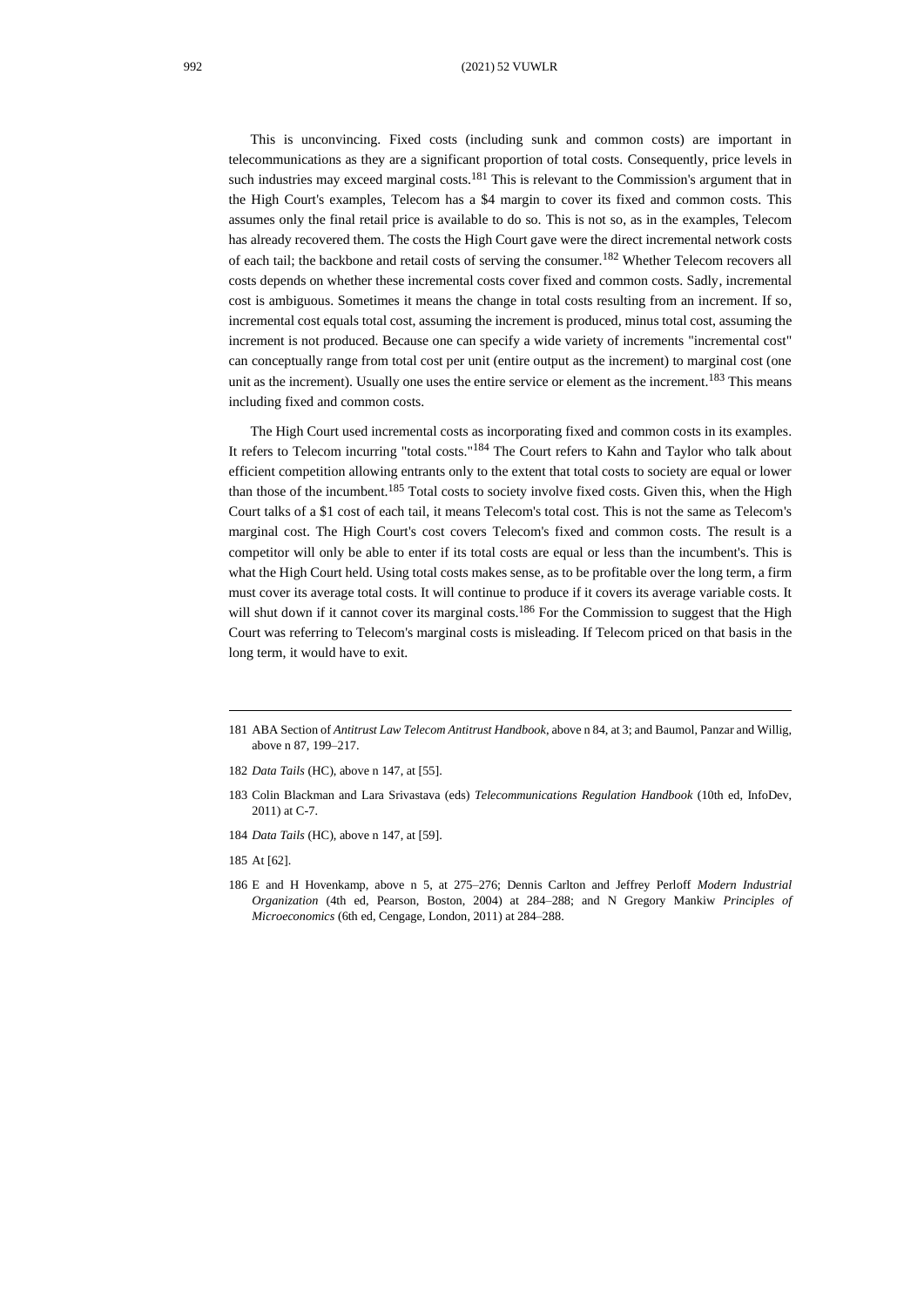Wrongly accepting that the High Court's figures did not include fixed and common costs led the Court of Appeal to accept the Commission's submission that an equally efficient TSP would not be able to enter.<sup>187</sup> This caused the Court to say that ECPR one-tail pricing was inconsistent with the Privy Council in *Telecom v Clear*. In particular, such pricing meant a TSP would be unable to enter – let alone compete. The Privy Council regarded it as significant that Clear never said that Telecom's charges under the ECPR were so high that Clear could not enter. Presumably, if it had, the Privy Council would have found Telecom had breached s 36. The Court of Appeal said it was implicit in the Privy Council judgment that an incumbent cannot charge a price above which makes it impossible for a rival to compete.<sup>188</sup> Holding that an entrant could not compete meant Telecom could not recover the profit foregone on the entire network.<sup>189</sup>

#### *3 Contrary to the counterfactual*

The Court of Appeal also held that one-tail pricing was contrary to the counterfactual test.<sup>190</sup> It did not focus on ECPR's vice allowing a defendant to keep its monopoly profits. It was not best pleased with the Privy Council on this. It noted that ECPR pricing preserved such profits and cited Baumol and Sidak to find that to function fully, in addition to the ECPR, market forces or regulation must constrain final product prices so as to preclude monopoly prices.<sup>191</sup>

The Court thought this lack of constraint on Telecom showed a difficulty in the Privy Council's reasoning in finding the ECPR passed the counterfactual test. This was that the ECPR could not calculate a price that a non-dominant firm in a hypothetical market would charge.<sup>192</sup> It said that although the Supreme Court had endorsed the counterfactual test in *0867*, <sup>193</sup> it was not enthusiastic about the way the Privy Council had applied it because of monopoly profits.<sup>194</sup>

The trouble with this is that, in citing Baumol,  $195$  the Privy Council knew Baumol always claimed that for the ECPR to work fully, market forces or regulation needed to constrain the final price. The

188 At [235].

189 At [237].

192 At [85] and [243].

194 At [245].

<sup>187</sup> *Data Tails* (CA), above [n 3,](#page-1-1) at [234]–[237].

<sup>190</sup> At [246].

<sup>191</sup> At [82]: it cited Baumol and Sidak, above n [86,](#page-15-0) at 195–196.

<sup>193</sup> *0867*, above [n 133.](#page-22-0)

<sup>195</sup> *Telecom Corporation of New Zealand Ltd v Clear Communications Ltd* (PC)*,* above [n 4,](#page-1-0) at 404; and Baumol said the same thing in his evidence in the High Court: *Clear Communications Ltd v Telecom Corp NZ Ltd*, above [n 96,](#page-18-0) at 214.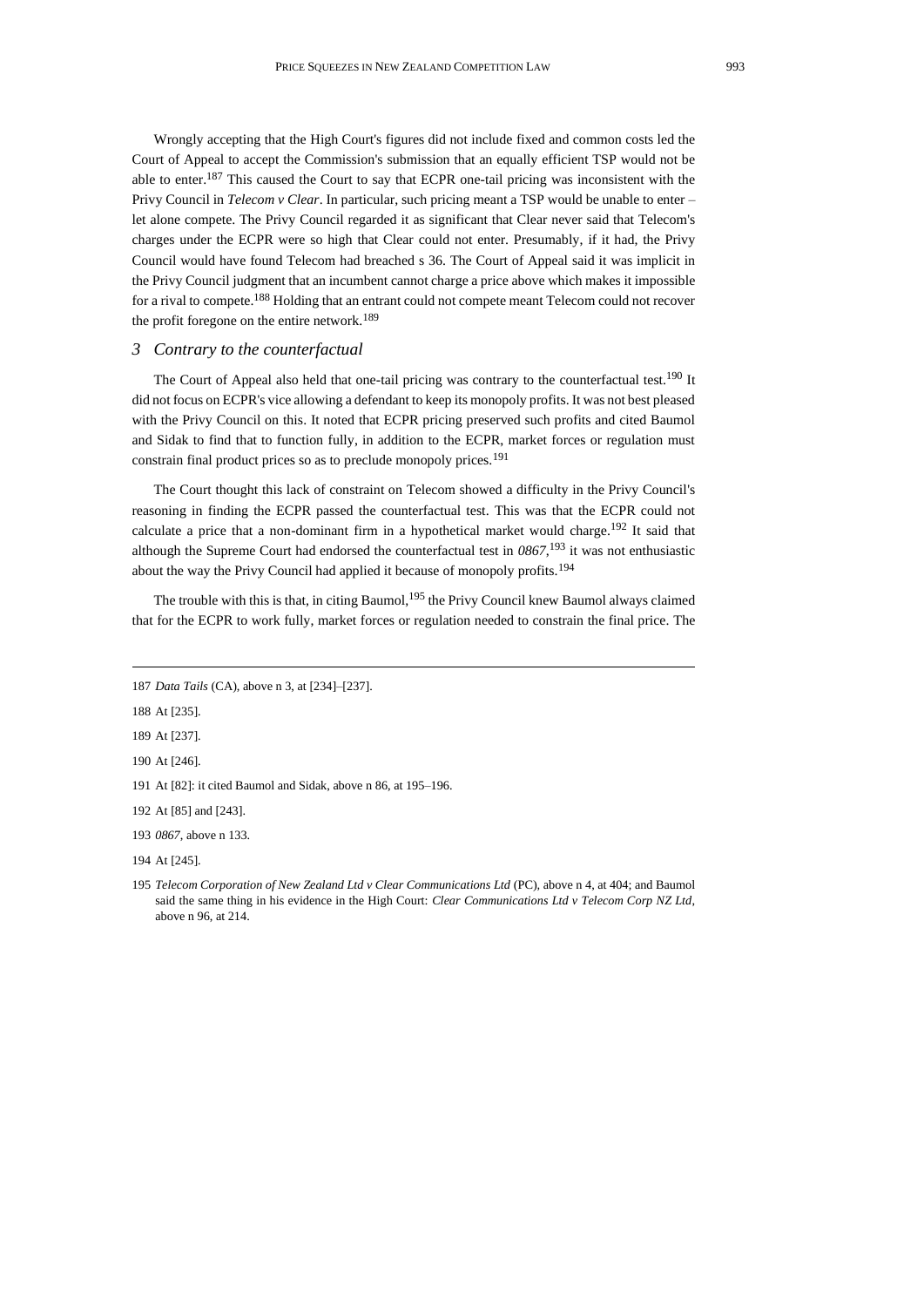Privy Council said that if this was a problem, then the Government could use pt IV to eliminate monopoly profits. The Privy Council said one could not construe s 36 to eliminate them when pt IV already provides a way to do so.<sup>196</sup> Thus, the ECPR was not "using" as it involved opportunity cost pricing which is how a firm would charge in a competitive market.<sup>197</sup>

The *Data Tails* Court of Appeal ignored the opportunity cost pricing comments and the role of pt IV. It said the ECPR would flunk the counterfactual test, as in the agreed counterfactual rivalry, competition from T2 would prevent T1 from increasing its wholesale price to recover its foregone profits on T3's self-provided tails. In a situation where T3 provides a tail – T1 and T2 would not both raise their profits. It gave the example where T3 initially leases three tails from T1. T3 then selfprovides one. T3 continues to lease two tails from T1. T1 would not raise the price of the two tails leased to T3 as T2 would not raise its price as T2 has no incentive to do so as it has no foregone profits, since it did not service T3.<sup>198</sup>

This analysis fails to account for opportunity cost pricing. Under the ECPR, the access price will reflect the opportunity cost to T1 of providing tails. This will be the same whether T3 provides one or none of the tails as T1 can do the service itself. It will be the opportunity cost of providing all the service itself. T3 will only provide a tail if it is profitable for it to do so, ie if it is equally or more efficient than T1. Rival T2 will also provide access at opportunity cost as that is what firms do in competitive markets. This too will be the same whether T2 supplies one or more tails. It also reflects the opportunity cost of providing all the service itself. The issue is not whether T2 will raise its price as it will want to recover its opportunity costs. T2 will offer access which constrains T1. It will, however, still charge its opportunity cost – and that will happen whether the entrant T3 provides one or more tails. Both T1 and T2 will charge access at opportunity cost which means no breach of the counterfactual test.

In any event, when an entrant self-provides a tail, the overall ECPR decreases as the High Court showed.<sup>199</sup> The Court of Appeal adopted a pricing methodology, which a Commission expert advanced, of recovering a proportionate profit share of its leased tails.<sup>200</sup> This, as the High Court showed, is contrary to the ECPR as it is not opportunity cost pricing which the Privy Council endorsed.<sup>201</sup> Contrary to the Court of Appeal, ECPR pricing in the one-tail scenario does not flunk

<sup>196</sup> At 405–408.

<sup>197</sup> At 406.

<sup>198</sup> *Data Tails* (CA), above [n 3,](#page-1-1) at [246].

<sup>199</sup> *Data Tails* (HC), above [n 147,](#page-24-0) at [56]–[59].

<sup>200</sup> *Data Tails* (CA), above [n 3,](#page-1-1) at [249].

<sup>201</sup> At [232].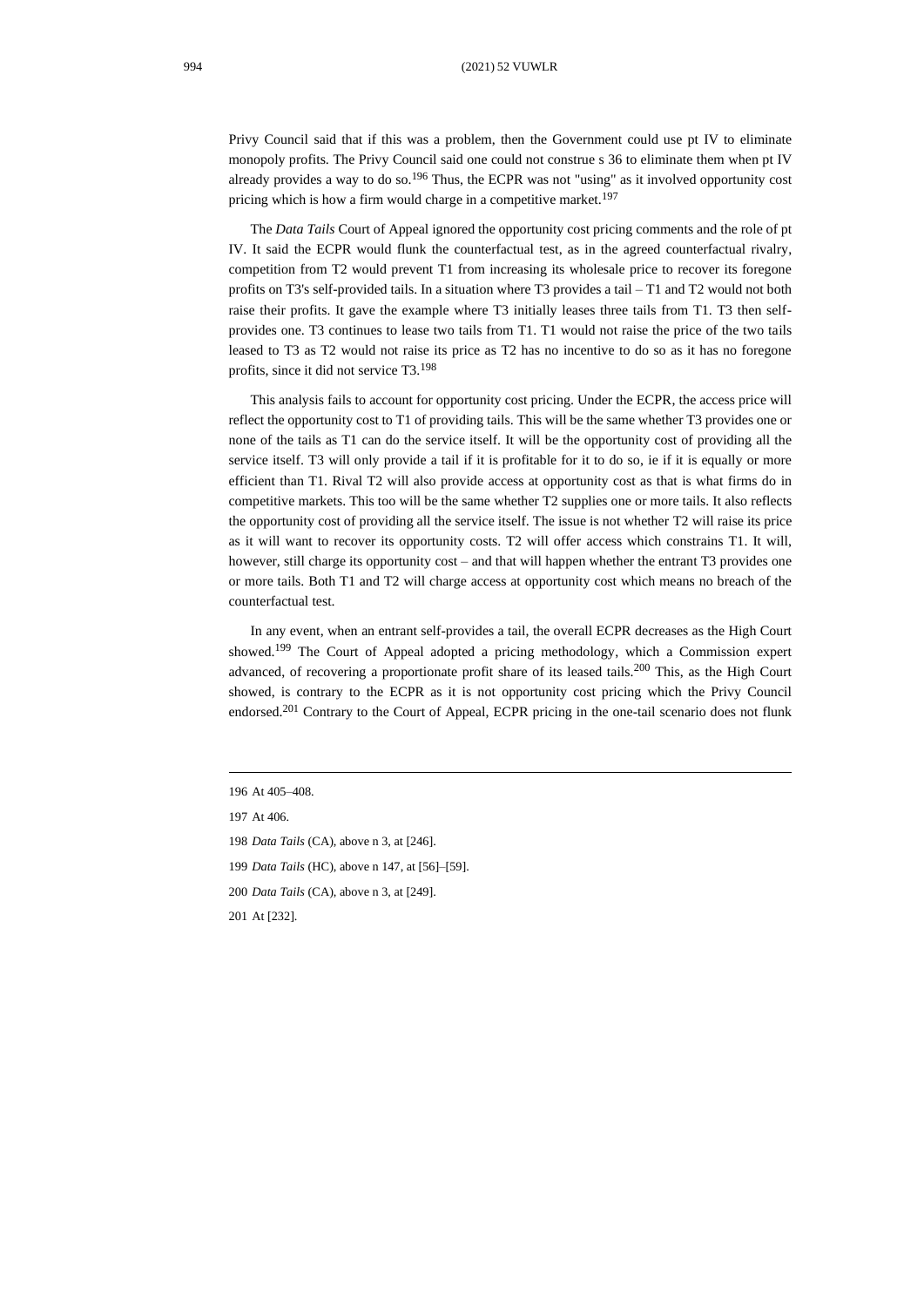the counterfactual test, and only if one ignores opportunity costs and adopts the Commission's expert's model can there be a price squeeze of retail price being less than wholesale price.<sup>202</sup>

#### *4 Treatment of United States law*

Both Courts dealt with United States law when considering s 36's "use" limb. The High Court, in determining whether Telecom had used its dominant position, first asked whether Telecom had an obligation to supply and if so, whether prices were higher than ECPR.<sup>203</sup> It held, following *Queensland Wire* and *Telecom v Clear*, that a vertically integrated incumbent has a duty to supply an essential wholesale input to a downstream competitor.<sup>204</sup> It held the United States essential facilities doctrine did not apply save as to provide "valuable insights." 205

The Court of Appeal considered United States law more in depth as one of Telecom's grounds of appeal was that the High Court should have followed *Trinko* and *LinkLine* and concluded that price squeezes do not fall within s  $36.206$  It rejected this. After outlining the decisions it said the effect of the cases is unsettled, with some commentators arguing they do not overrule any of the prior refusal to deal or price squeeze decisions and are limited to their regulatory context.<sup>207</sup>

This is dubious. The regulatory context was unimportant in Scalia J's *Trinko* opinion and his Honour found that even though the Telecommunications Act regulated the industry, competition law applied.<sup>208</sup> While his Honour did not overrule prior authority, such as *Aspen*, he said it was at or near the outer boundary of s 2 liability.<sup>209</sup> As for *LinkLine*, the Court of Appeal went astray. Roberts CJ did not rely on the regulatory context in dismissing the price squeeze claim. As in *Trinko*, it was unimportant in holding the incumbent had no antitrust duty to deal.<sup>210</sup>

 At [251]. *Data Tails* (HC), above [n 147,](#page-24-0) at [126]. At [127]–[128]. At [127]. *Data Tails* (CA), above [n 3,](#page-1-1) at [104]. At [112]. *Verizon Communications Inc v Law Office of Curtis Trinko, LLP*, above [n 57,](#page-10-0) at 407. At 408–409.

210 *Pacific Bell Telephone Co v LinkLine Communications Inc*, above n [62,](#page-11-0) at 1119.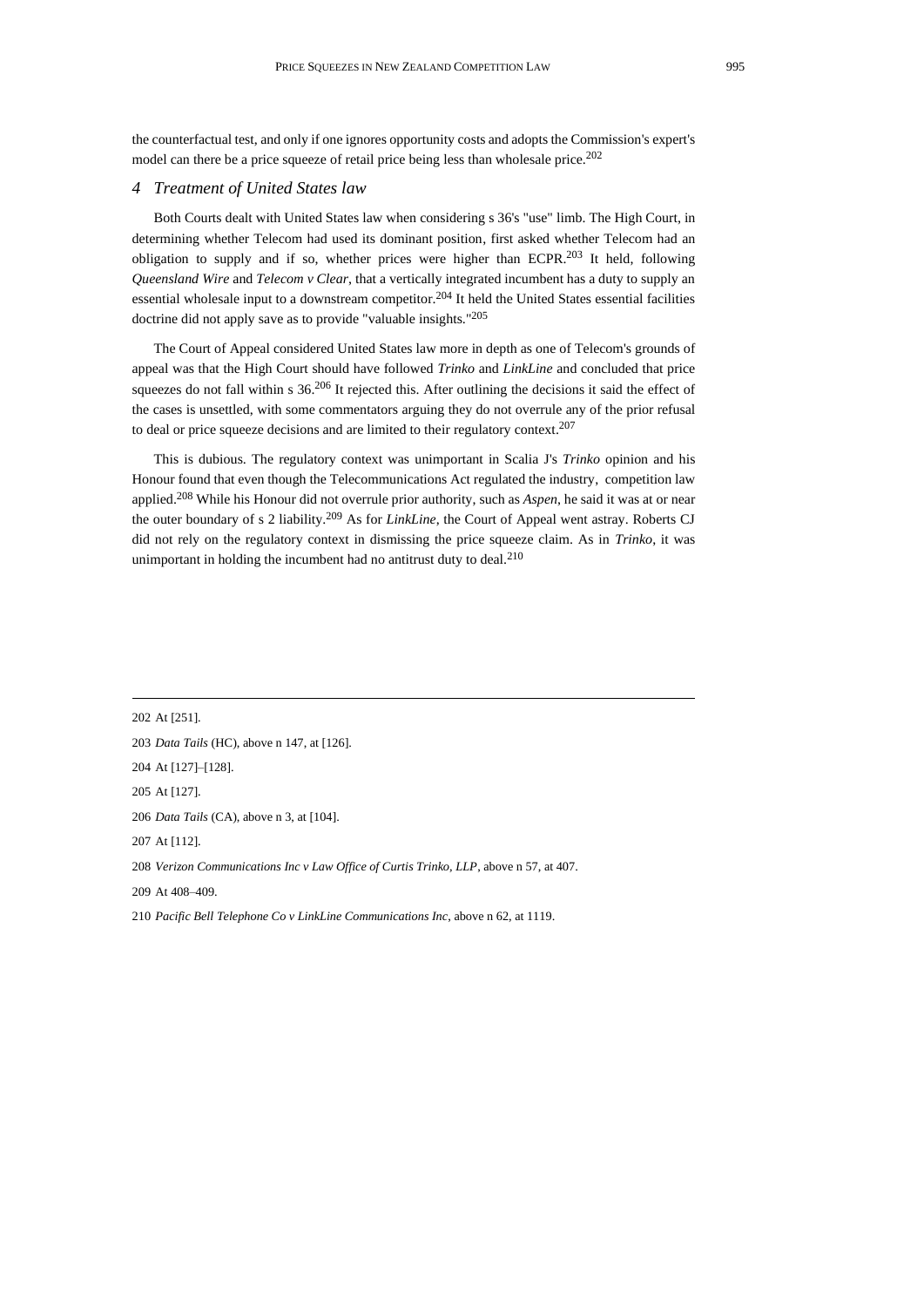As for United States law's uncertainty, the Court of Appeal cited the Hovenkamp's commentators who said that the cases did not overrule previous authority and are limited to their regulatory context.<sup>211</sup> However, the Hovenkamps do not say this. They actually said:<sup>212</sup>

<span id="page-33-0"></span>In its *LinkLine* decision the Supreme Court went a long way to toward shutting the door on price squeeze claims. While, the Court did not expressly overrule Judge Learned Hand's famous decision in *[Alcoa]* it did so in fact.

In his treatise Hovenkamp senior says: "It is difficult to read the majority opinion as doing anything other than overruling *Alcoa*." <sup>213</sup> Other commentators have said the same.<sup>214</sup> Shulman, whom the Court of Appeal cite, is an outlier and his statement:  $2^{15}$ 

Thus, there is nothing in *TrinkLine* to preclude reliance on pre-*TrinkLine* jurisprudence, particularly in the event of a future change of direction in the Court's philosophy and outlook on antitrust

expresses a hope rather than states the law.

Ironically, while rejecting *LinkLine*, the Court of Appeal adopted *LinkLine*'s methodology in first asking whether Telecom had an obligation to supply data tails.<sup>216</sup> Here, New Zealand differs from the United States. The High Court, following *Queensland Wire* and the apparent duty in *Telecom v Clear*, said Telecom did. Telecom said the High Court erred in not considering the counterfactual test.<sup>217</sup> The Court of Appeal said the High Court, although not expressly referring to why a counterfactual would result in supply, relied on counterfactual analysis as it referred to *Queensland Wire* and *Clear* which involved counterfactuals.<sup>218</sup> *Clear* is unhelpful as Telecom undertook to supply access.<sup>219</sup> The Court of Appeal is correct that *Queensland Wire* means Telecom had to supply. Saying a firm is obliged to supply means that firm would breach s 36 if it did not.

- 212 E and H Hovenkamp, above n [5,](#page-2-1) at 274 and 281.
- 213 Herbert Hovenkamp *Federal Antitrust Policy: The Law of Competition and its Practice* (4th ed, West Publishing St Paul, 2011) at 331.
- 214 Hay and McMahon, above [n 5,](#page-2-1) at 268.
- 215 Shulman, above n [211,](#page-33-0) at 108. Shulman refers to *Trinko* and *LinkLine* as *Trinkline*.
- 216 *Data Tails* (HC), above [n 147,](#page-24-0) at [126]; and *Data Tails* (CA), above [n 3,](#page-1-1) at [132].
- 217 *Data Tails* (CA), above [n 3,](#page-1-1) at [126].
- 218 At [130].
- 219 Letter from Patrick Troughton (Managing Director of Telecom) to the Ministers for State Owned Enterprises and Finance (8 June 1988); and Ross Patterson "Light-handed Regulation in New Zealand Ten Years On" (1998) CCLJ 1.

<sup>211</sup> *Data Tails* (CA), above [n 3,](#page-1-1) at [112], citing E and H Hovenkamp, above [n 5,](#page-2-1) and Daniel Shulman "Refusals to Deal: Is Anything Left; Should There Be?" (2010) 11 Sedona Conf J 95 at 108–109.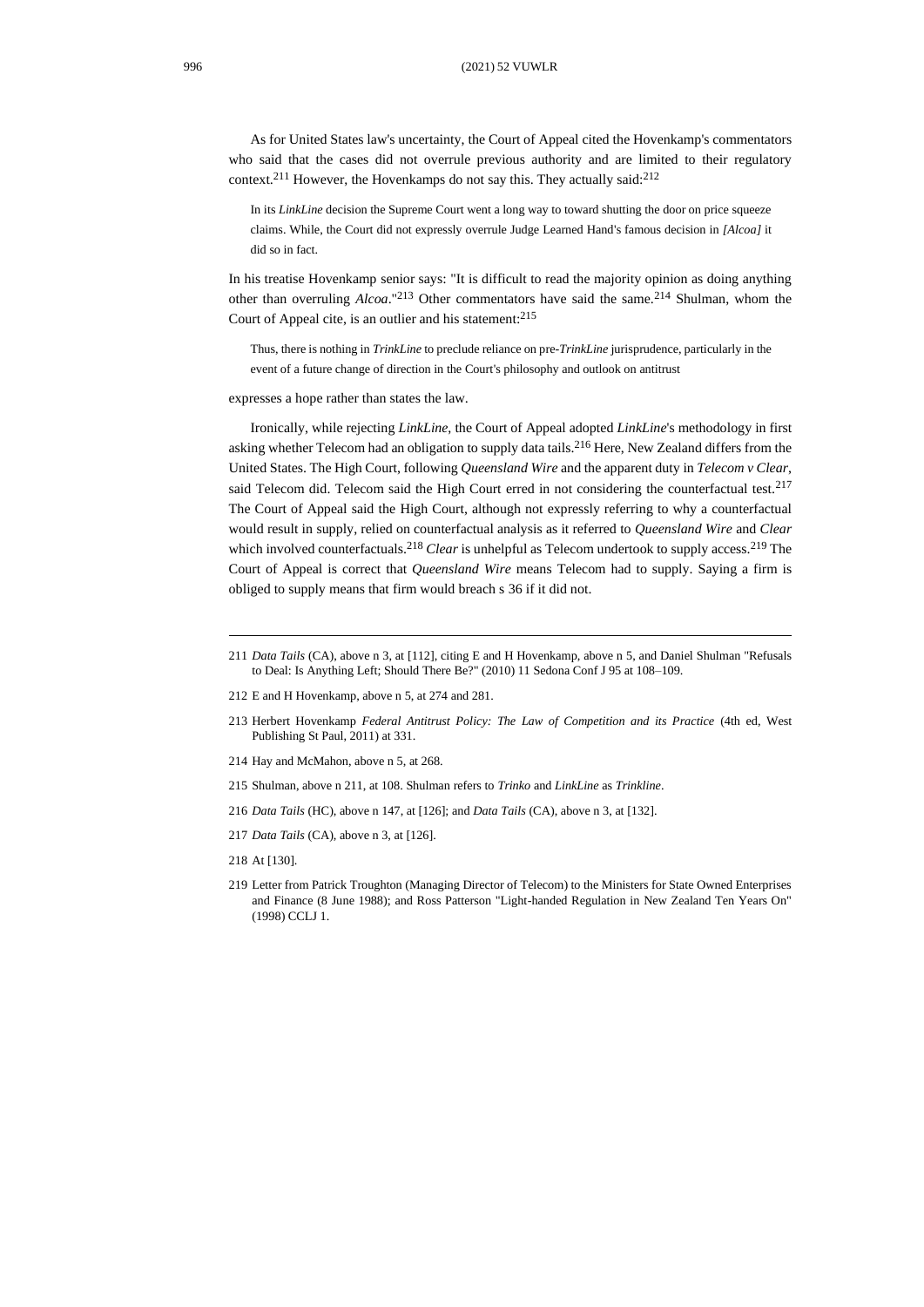*Queensland Wire* means Telecom would breach if it did not supply. This would not happen under *Trinko* because, in that case, there was no obligation to supply as the defendant had never voluntarily dealt with rivals.<sup>220</sup> In all United States cases, particularly *Aspen*<sup>221</sup> and *Otter Tail*, <sup>222</sup> where the Court found a breach, the defendant had previously supplied rivals. This was not so in *Queensland Wire*. The defendant had never sold Y-Bar to anyone. Under United States law, BHP would not be obliged to supply.

Furthermore, although the Court of Appeal said it did not rely on any nascent essential facility doctrine for a duty to supply, <sup>223</sup> it referred to *NT Power Generation Pty Ltd v Power and Water Authority*<sup>224</sup> where the High Court of Australia found a breach for failing to interconnect to a power network. Berry has pointed out that this involved a classic essential facility, and how s 36 captures such situations.<sup>225</sup> The case introduced essential facilities into Australasia, whereas *Trinko* doubted the doctrine existed.<sup>226</sup>

New Zealand price squeeze and refusal to supply law has departed significantly from the United States. But *Data Tails* departs from overseas jurisprudence not only on this point. It also differs on the equally efficient competitor standard. In its "one-tail" decision, the Court of Appeal rejected the ECPR as a price squeeze defence. This has profound consequences. ECPR requires an entrant to be as efficient as the incumbent. This is in line with other monopolisation doctrines viz Posner's equally efficient competitor standard.<sup>227</sup> While this test is not ubiquitous in monopolisation law, it is part of predatory pricing law. In predatory pricing, a defendant must price below its costs.<sup>228</sup> If it prices above cost, then such prices would not force an equally efficient competitor from the market. The benchmark for escaping liability is that above cost pricing cannot harm an equally or more efficient competitor. Similarly, the ECPR cannot harm an equally or more efficient competitor as it can survive

- 220 *Verizon Communications Inc v Law Office of Curtis Trinko, LLP*, above [n 57,](#page-10-0) at 409.
- 221 *Aspen Skiing Co v Aspen Highlands Skiing Corp* 472 US 585 (1985).
- 222 *Otter Tail Power Co v US* 410 US 366 (1973).
- 223 *Data Tails* (CA), above [n 3,](#page-1-1) at [132], n 153.
- 224 *NT Power Generation Pty Ltd v Power and Water Authority* [2004] HCA 48, (2004) 219 CLR 90.
- 225 Mark Berry "Competition Law" [1996] NZLR 599 at 605–607.
- 226 *Verizon Communications Inc v Law Office of Curtis Trinko, LLP*, above n [57,](#page-10-0) at 411. It said it had never recognised the doctrine.
- 227 Richard A Posner *Antitrust Law: An Economic Perspective* (2nd ed University of Chicago Press, Chicago, 2001) at 194–195.
- 228 *Brooke Group Ltd v Brown & Williamson Tobacco Corp* (1993) 509 US 209 (US); *Boral Besser Masonry Ltd v ACCC* [2003] HCA 5, (2003) 215 CLR 374 (Australia); and *Carter Holt Harvey Building Products Group Ltd v Commerce Commission* [2004] UKPC 37, [2006] 1 NZLR 145 (New Zealand).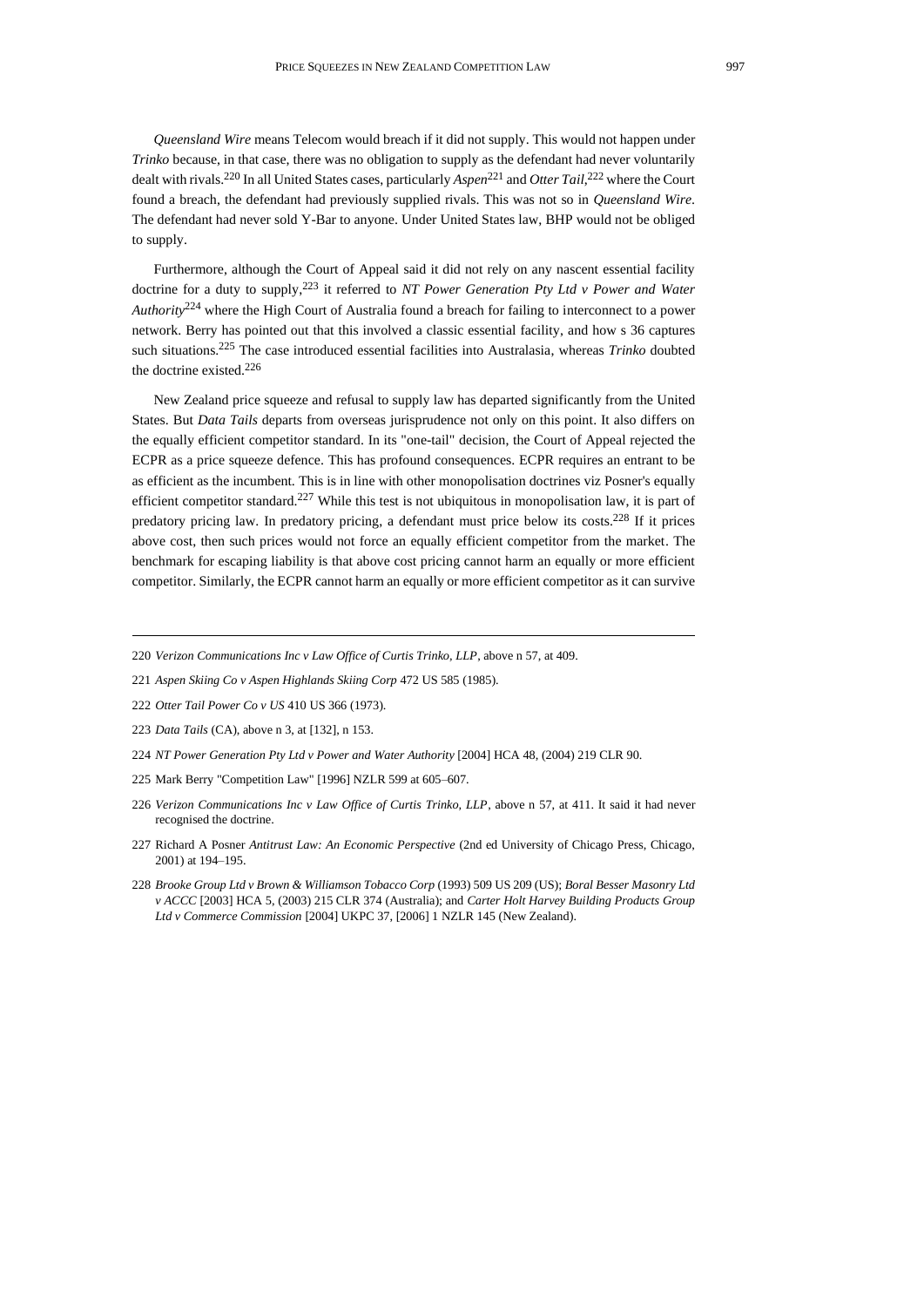998 (2021) 52 VUWLR

after having paid ECPR access prices. The ECPR also accords with Judge Posner's *Olympia Equipment* comment that competition law should not hold an umbrella over inefficient competitors.<sup>229</sup>

The ECPR is also consistent with European price squeeze law. From *Deutsche Telekom AG v European Commission*<sup>230</sup> and *Konkurrensverketk v Teliasonera Sverige AB*<sup>231</sup> a price squeeze will only be anticompetitive and breach art 102 of the Treaty on the Functioning of the European Union if the input price is likely to hinder the ability of equally efficient competitors to trade in the output market.<sup>232</sup> This is the same as the ECPR.

The *Alcoa* transfer price test is an early version of the equally efficient competitor standard and is consistent with ECPR as it bans a vertically integrated monopolist from foreclosing equally efficient rivals.<sup>233</sup> Commentators support ECPR's equally efficient competitor standard. Salop advocates a version of the ECPR called the protected profits benchmark (PBB) as his test for price squeezes. If an input price complies with the PBB no liability results. The PBB is identical to the ECPR except it requires the vertically integrated monopolist and access seeker to sell identical outputs. If the entrant sells a different output, this complicates the concept of the equally efficient competitor. If outputs differ, then calculating profit sacrifice is harder. Some of the entrant's sales may not be lost sales to the incumbent. They may be new customers who only want the entrant's output.<sup>234</sup>

This raises the question why the Court of Appeal rejected ECPR. Its prime reason was that it read the Privy Council decision as requiring an incumbent to charge an access price that enables an entrant to compete and that ECPR totally prevents entry.<sup>235</sup> It went further by citing Ahdar and said prevention was misplaced, and that conduct that seriously restricts or deters competition breaches s 36.<sup>236</sup> One can take this too far as any access levy means an entrant will make less profit and be deterred from entry. Furthermore, an incumbent's efficiency will deter a less efficient entrant. The result downplays efficiency which is less important than ensuring an entrant's survival. An incumbent

- 230 *Case C-280/08 P Deutsche Telekom AG v European Commission* [2010] 5 CMLR 27, [2010] ECR I-955.
- 231 *Konkurrensverket v Teliasonera Sverige AB* [2011] 4 CMLR 18, [2011] ECR I-527.
- 232 For European law see O'Donoghue and Padilla, above n [5,](#page-2-1) at 303–350; Einer Elhauge and Damien Geradin *Global Competition Law and Economics* (2nd ed, Hart Publishing, Oxford) at 485–493: and McLachlan, above [n 73,](#page-13-0) at 287–292.
- 233 E and H Hovenkamp, above n [5,](#page-2-1) at 275; and Salop (2010), above n [10,](#page-3-0) at 719.
- 234 Salop (2010), above n [10,](#page-3-0) at 720 and 725–731; and Steven C Salop "The Protected Profits Benchmark: Responses to Comments" (2013) 79 Ant L J 381.
- 235 *Data Tails* (CA), above [n 3,](#page-1-1) at [236]–[237] and [248].
- 236 At [236], citing Rex Ahdar "Battles in New Zealand's Deregulated Telecommunications Industry" (1995) 23 ABLR 77 at 104.

<sup>229</sup> *Telecom Corporation of New Zealand Ltd v Clear Communications Ltd* (PC), above n [4,](#page-1-0) at 402–403,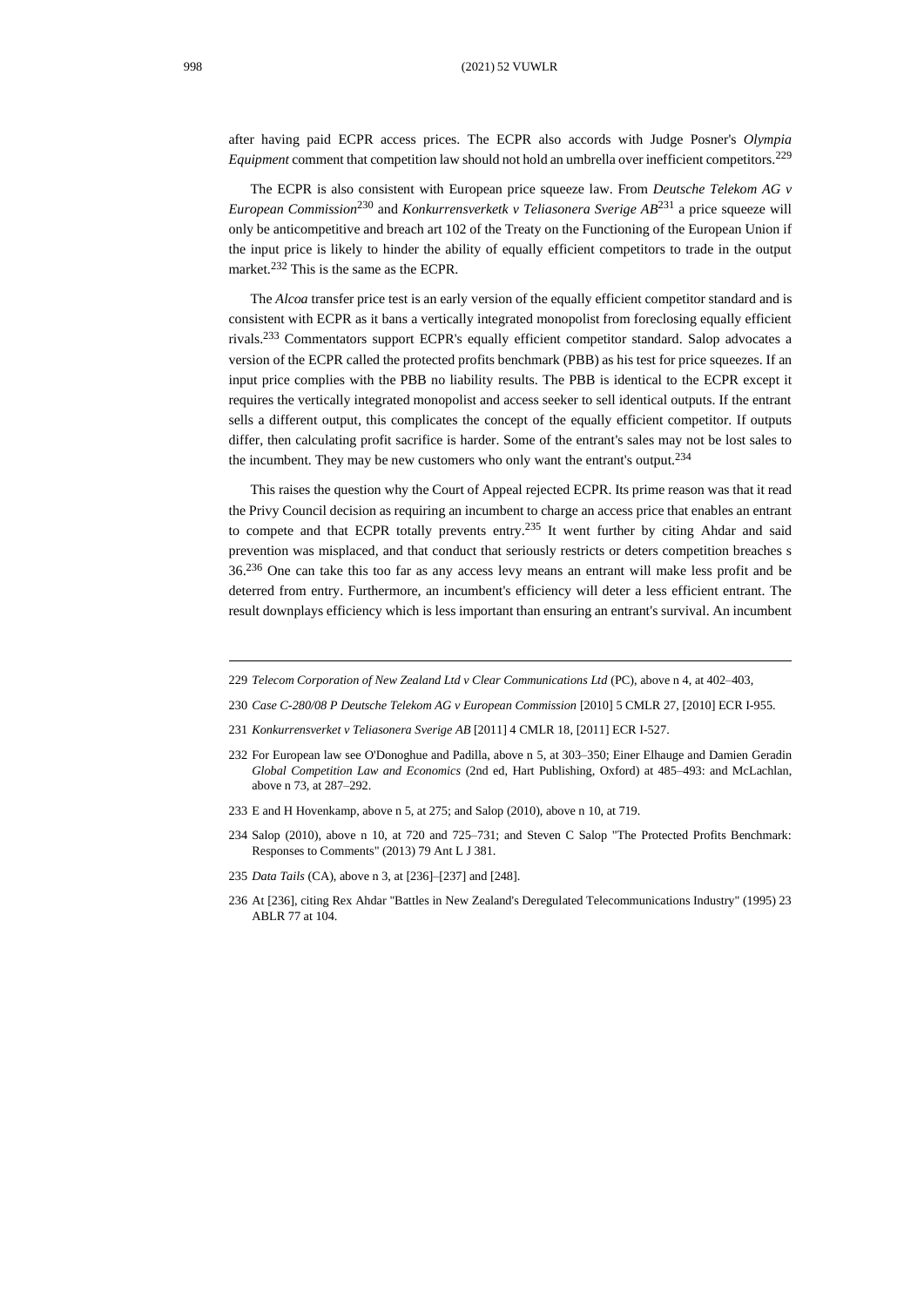must make its facility available at low prices to firms seeking to become viable rivals.<sup>237</sup> This is Sidak's nightmare of substituting a rule of competitor welfare for consumer welfare.<sup>238</sup> Whether the rival is as efficient is irrelevant.

The Court of Appeal's reasoning is somewhat inconsistent as in places it adopts the equally efficient competitor standard. It adopted the High Court's definition of a price squeeze saying:<sup>239</sup>

[A] price squeeze occurs when a dominant vertically integrated supplier sets prices in the upstream wholesale market in a manner that prevents equally or more efficient competitors from profitably operating in the downstream retail market.

However, the Court correctly describes the Privy Council's reasoning. This is contradictory as some parts downplay efficiency when talking of an entrant's ability to enter, whereas others emphasise it. It cited *Olympia* which said the law should not hold an umbrella over inefficient competitors.<sup>240</sup> ECPR ensures the incumbent is not holding that umbrella. This suggests that the price level of access, and that price level's effect on an entrant is not key but rather relative efficiency is. By noting that Clear had not established that Telecom's charges would be so high that it would be unable to enter the market,<sup>241</sup> the Privy Council has moved away from *Olympia*. If Clear could not compete under Baumol-Willig prices, it is not as efficient as Telecom. It should not have an umbrella placed over it. Yet it is evident that if Clear could show the prices were so high it could not compete, then Telecom would have breached. This should be irrelevant if the Court was endorsing ECPR and *Olympia*. Given this, referring to *Olympia* was empty rhetoric and the Court of Appeal was correct in holding that the price level was the important thing rather than overall efficiency.

*Data Tails* is consistent with *Queensland Wire* as the High Court stressed the input's price resulted in the plaintiff not being able to sell the output competitively.<sup>242</sup> BHP would not have breached had it supplied Y-Bar at a price that enabled QWI to compete with BHP in selling fences. This is consistent with the Privy Council as BHP's price was so high that QWI was unable to enter the market. The High Court did not ask whether QWI was as efficient as BHP. It was irrelevant.

 One feature of the cases is that none of the courts regard dynamic efficiency, property rights or preserving an incumbent's incentives to innovate as important. Only the *Data Tails* Court of Appeal

<sup>237</sup> Matt Sumpter "Price/Margin Squeezing" (paper presented to Competition Law and Policy Institute, Auckland, August 2013) at 16.

<sup>238</sup> Sidak, above [n 16.](#page-4-0) 

<sup>239</sup> *Data Tails* (CA), above [n 3,](#page-1-1) at [2].

<sup>240</sup> *Telecom Corporation of New Zealand Ltd v Clear Communications Ltd* (PC), above [n 4,](#page-1-0) at 402.

<sup>241</sup> At 407.

<sup>242</sup> *Queensland Wire Industries Pty Ltd v Broken Hill Pty Ltd*, above [n 72,](#page-13-1) at 184, 185, 195, 204 and 216.